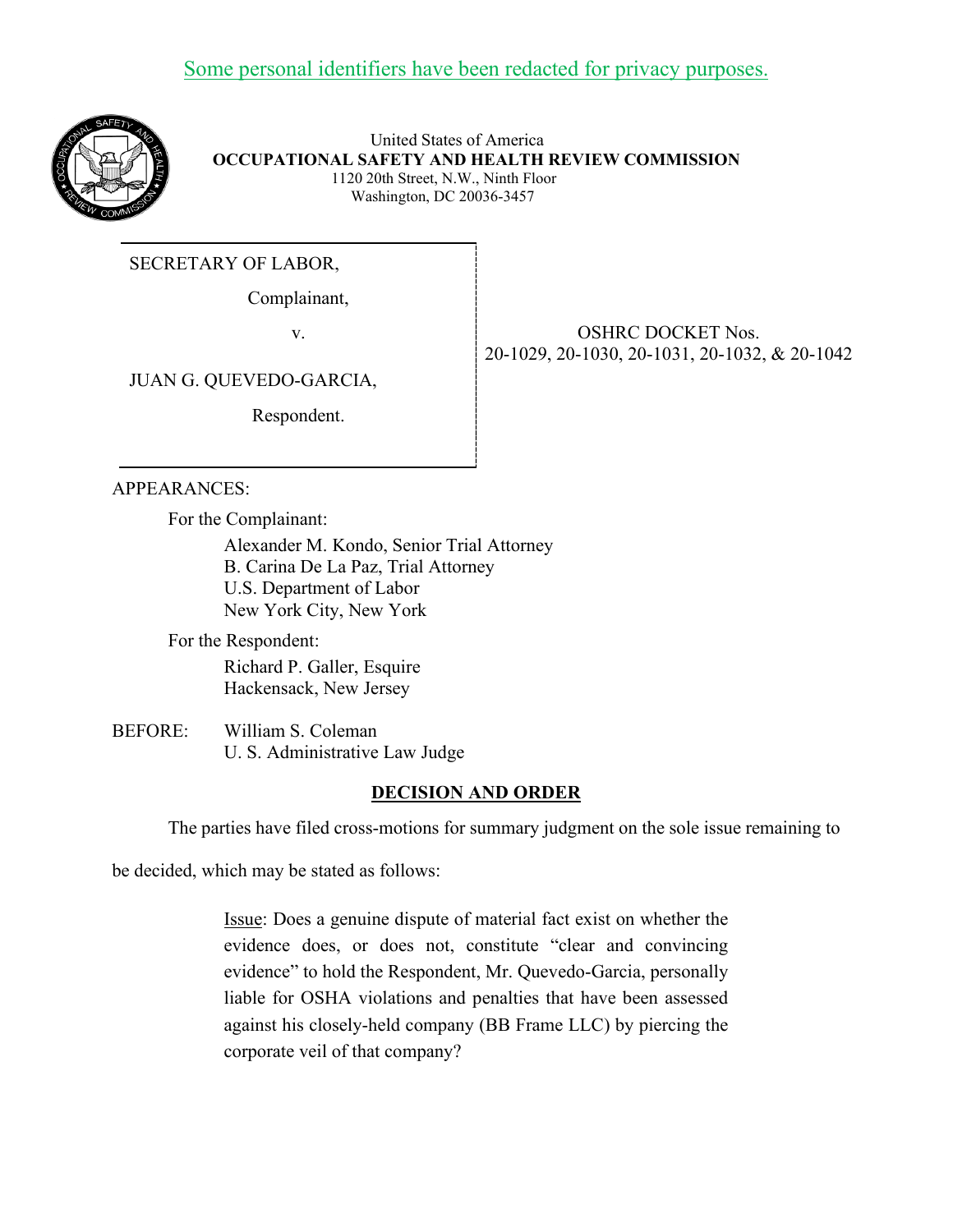Decision: The whole of the evidence on the cross-motions permits only one reasonable conclusion––that the evidence is clear and convincing that BB Frame LLC has not operated as an entity separate from Quevedo-Garcia and that he has abused the company's corporate form to circumvent the Occupational Safety and Health Act of 1970 (Act or OSH Act) and avoid the Act's expressed purpose and policy. The Secretary is therefore entitled to judgment as a matter of law that the company's corporate form should be disregarded to hold Quevedo-Garcia personally liable for the company's OSHA violations and penalties.

Accordingly, as set forth below, the Respondent's motion for summary judgment is denied, and the Secretary's cross-motion for summary judgment is granted.

# **FACTS (Of Which No Genuine Dispute Has Been Shown)**

The evidentiary material considered on the cross-motions for summary judgment reflects no genuine dispute as to the following facts:

### **Quevedo-Garcia and Related Closely-Held Companies**

1. The Respondent, Mr. Juan G. Quevedo Garcia (Quevedo-Garcia or Respondent), is an individual whose primary residence is [redacted], Palisades Park, New Jersey (Quevedo-Garcia Residence). (Exs. 1 & 4 to Declaration of Alexander Kondo, Oct. 15, 2021 [Kondo Decl.])

2. Quevedo-Garcia was originally cited along with BB Frame LLC (BB Frame) for the violations and proposed penalties that remain here alleged against Quevedo-Garcia alone. As to BB Frame, the alleged violations and penalties subsequently became final orders against it, as detailed infra.

### *BB Frame LLC (BB Frame)*

3. BB Frame was organized as a New Jersey limited liability company on April 13, 2017 and was voluntarily dissolved about 42 months later, on November 19, 2020. (Exs. 9 & 10 to Kondo Decl.). Quevedo-Garcia owned 70% of BB Frame and was its only officer, serving as its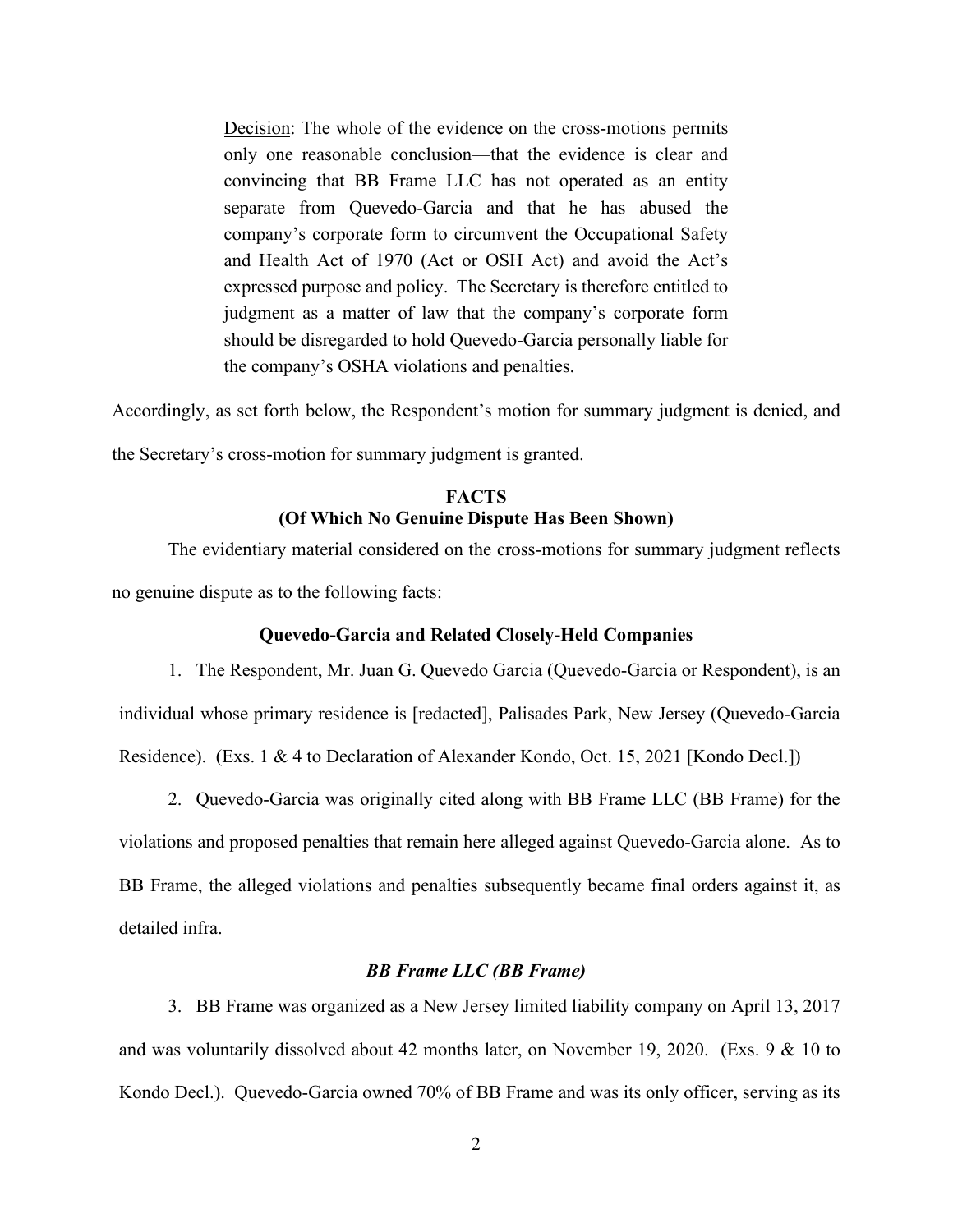president. Quevedo-Garcia's sister, Magda Quevedo-Garcia, was the only other member of BB Frame, owning 30%. (Exs. 7 & 8 to Kondo Decl.; Quevedo-Garcia Motion for Summary Judgment, Sept. 23, 2021 [Quevedo-Garcia Mot.] ¶ 10). BB Frame maintained its principal office and place of business at the Quevedo-Garcia Residence. (Ex. 4 to Kondo Decl.).

4. BB Frame was a construction contractor engaged mainly in framing small to medium sized residential structures. (Exs.  $4 \& 31$  to Kondo Decl.; Quevedo-Garcia Mot.  $\P$  1 & 10).

5. Quevedo-Garcia was the only person authorized to hire, terminate, direct, train or discipline employees of BB Frame. (Ex. 31 to Kondo Decl.). Quevedo-Garcia was the only person to sign contracts, work orders, and service agreements with customers on behalf of BB Frame. (Ex. 4 to Kondo Decl.). Quevedo-Garcia was the only person authorized to withdraw money from the bank accounts of BB Frame. (Ex. 31 to Kondo Decl.).

6. The Secretary's ability to discover and present evidence relating to BB Frame's formation, operations, and dissolution in support of his motion for summary judgment was substantially impeded by Quevedo-Garcia's invocation of his Fifth Amendment privilege against compulsory self-incrimination, which Quevedo-Garcia first formally asserted through counsel on July 16, 2021, and which he has thereafter maintained. (As described infra in the Discussion, the undersigned sustained Quevedo-Garcia's invocation of the Fifth Amendment privilege in orders that denied discovery motions filed by the Secretary.)

#### *Frame Q LLC (Frame Q)*

7. Frame Q LLC ("Frame Q") was organized as a New Jersey limited liability company on January 21, 2013 with Quevedo-Garcia as the sole owner and its president. (Exs. 2, 3, 31 to Kondo Decl.; Quevedo-Garcia Mot. ¶ 1). Frame Q maintained its principal office and place of business at the Quevedo-Garcia Residence. (Exs. 2, 3, & 4 to Kondo Decl.). Frame Q was voluntarily dissolved on April 7, 2019. (Exs. 5 & 6, Kondo).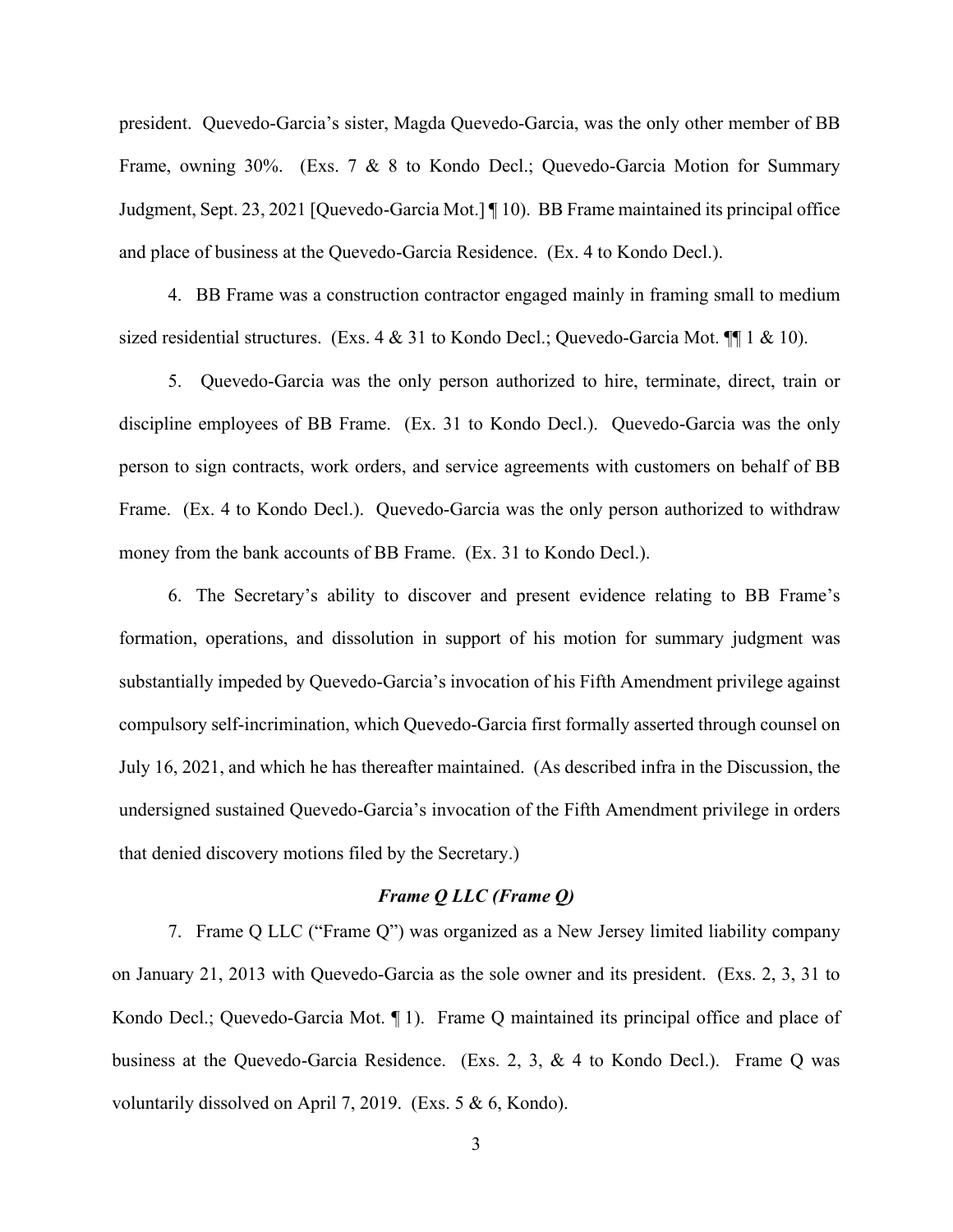8. Frame Q was a construction contractor engaged mainly in framing small to medium sized residential structures. (Exs. 4 & 31 to Kondo Decl.; Quevedo-Garcia Mot. ¶ 1). Quevedo-Garcia was the only person authorized to hire, terminate, direct, train or discipline employees of Frame Q. (Ex. 31 to Kondo Decl.). Quevedo-Garcia was the only person to sign contracts, work orders, and service agreements with customers on behalf of Frame Q. (Ex. 4 to Kondo Decl.). Quevedo-Garcia was the only person authorized to withdraw money from the bank accounts of Frame Q. (Ex. 31 to Kondo Decl.).

### *BM Frame LLC (BM Frame)*

9. BM Frame LLC (BM Frame) was organized as a New Jersey limited liability company on December 24, 2019 with two members––Quevedo-Garcia (75% owner) and Hector F. Roca (25% owner). (Exs. 1, 11 & 12 to Kondo Decl.). At the time of its formation, BM Frame sought and obtained authorization from the State of New Jersey to operate under the alternate name of "BB Frame." (Exs.  $12 \& 13$  to Kondo Decl.).

10. BM Frame sought and obtained a license from the State of New Jersey as a home improvement contractor and is engaged in framing small to medium sized residential structures. (Exs. 12 & 29 to Kondo Decl.). BM Frame maintains its principal office and place of business at the Quevedo-Garcia Residence. (Ex. 12 to Kondo Decl.).

11. The Secretary's ability to discover and present evidence relating to BM Frame's formation and operations in support of his motion for summary judgment was substantially impeded by Quevedo-Garcia's invocation of his Fifth Amendment privilege against compulsory self-incrimination.

#### *Q Properties LLC, Q Properties II LLC, and Q Nails Boutique LLC*

12. Q Properties LLC (Q Properties) is a limited liability company formed on February 5, 2018, with an address at the Quevedo-Garcia Residence. Quevedo-Garcia owns 60% and his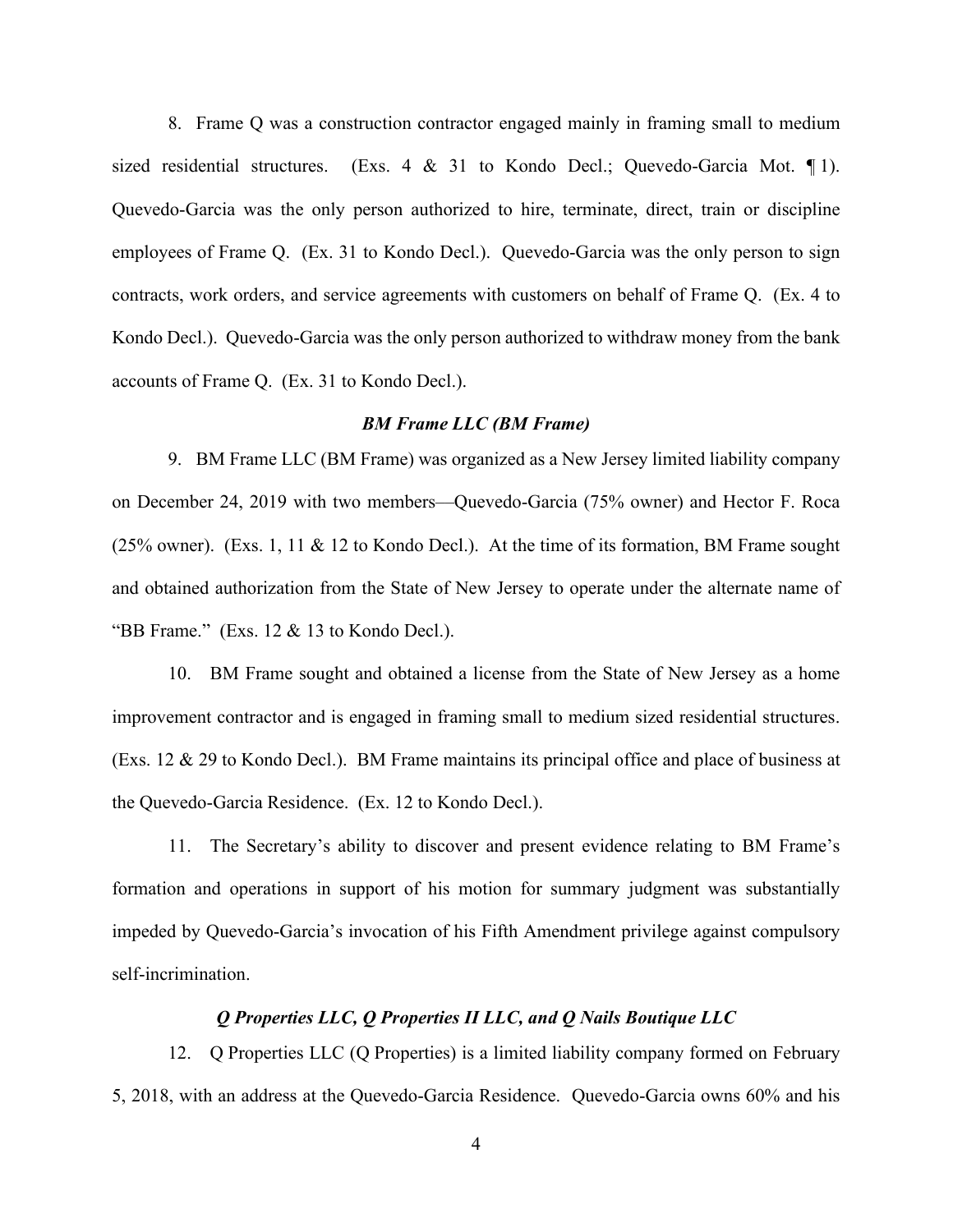sister Magda owns 40%. Q Properties is in the business of renting and selling real estate. (Exs. 1, 3 & 14 to Kondo Decl.).

13. A company named Q Properties II LLC (Q Properties II) has an address at the Quevedo-Garcia Residence. (Kondo Decl. ¶ 16). There is no information in the record regarding the identity of the owners of Q Properties II, but in 2020, BM Frame issued checks totaling \$18,000 payable to Q Properties II, as described infra.

14. A company named Q Nails Boutique LLC (Q Nails) is a limited liability company solely owned by Quevedo-Garcia's sister, Magda. In the spring of 2020, Quevedo-Garcia wrote four checks from BM Frame's checking account totaling \$11,600 for the apparent benefit of Q Nails, as described infra. (Ex. 36 to Kondo Decl.).

15. The Secretary's ability to discover and present evidence relating to Q Properties, Q Properties II, and Q Nails in support of his motion for summary judgment was substantially impeded by Quevedo-Garcia's invocation of his Fifth Amendment privilege against compulsory self-incrimination.

### **Citations and Proposed Penalties Precipitating These Consolidated Cases (Nos. 20-1029, et al).**

16. These five consolidated cases involve five separate citations that were originally issued to both BB Frame and to Quevedo-Garcia. The five citations alleged a total of 33 separate violations of construction industry workplace safety and health standards codified in 29 C.F.R. pt. 1926, that are alleged to have occurred over a period of about three months from December 5, 2019 to March 2, 2020. Of the 33 alleged violations, thirteen were classified as serious, twelve were classified as repeat, and eight were classified as willful. Among the alleged repeat and willful violations were the following:

a. All five citations alleged either a willful or a repeat violation of fall protection in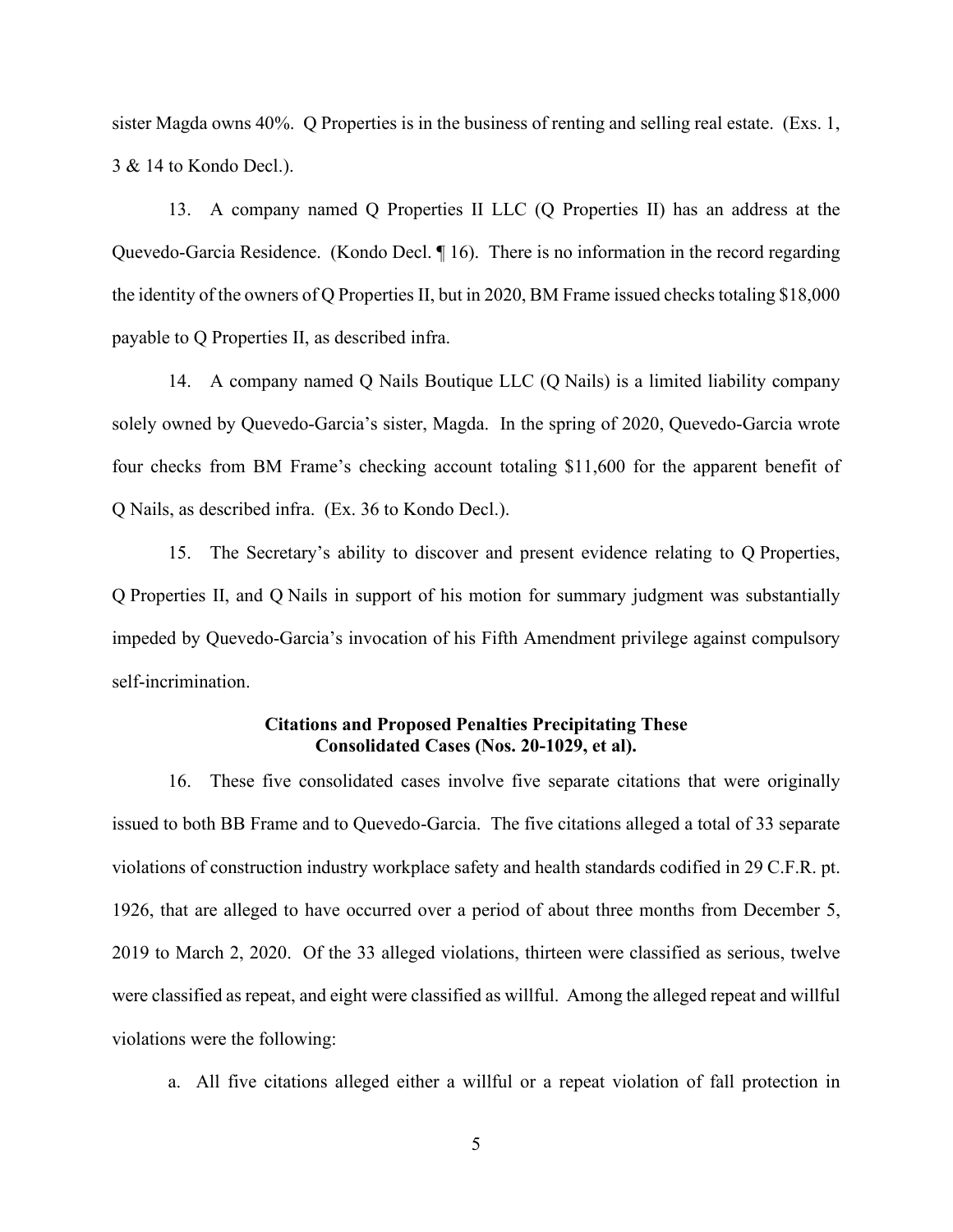residential construction standard, codified at 29 C.F.R. § 1926.501(b)(13).

b. All five citations alleged either a willful or a repeat violation of the eye and face protection standard codified at 29 C.F.R. § 1926.102(a)(1).

c. Three of the five citations alleged repeat violations of the head protection standard codified at 29 C.F.R. § 1926.100(a).

d. The citations collectively set forth nine alleged violations of the Stairways and Ladders standard codified at 29 C.F.R. pt. 1926, subpt. X. Three of those alleged violations were classified as repeat violations, and two others were classified as willful violations.

17. The five citations proposed penalties totaling \$2,004,225. The details of each of these five citations are described in following ¶¶ 18–53.

### *Case 20-1029 (Inspection 1450621 Opened on Dec. 5, 2019)*

18. On December 5, 2019, a compliance safety and health officer (CO) from the area office of the Occupational Safety and Health Administration (OSHA) in Hasbrouck Heights, New Jersey, opened OSHA inspection number 1450621 at a residential construction site in Cliffside Park, New Jersey at 700 Palisades Avenue. BB Frame was engaged in construction activities at this worksite at this time. BB Frame's president, Quevedo-Garcia, was present at the worksite and spoke with the CO.

19. Quevedo-Garcia told the CO that the name of his business doing the construction work was Frame Q and that the employees at the site were Frame Q employees. He said this even though Frame Q had been formally dissolved eight months earlier in April 2019. Two trucks present at the worksite displayed logos for Frame Q on the sides and rear of the trucks, and at the time of the inspection the registered owner of at least one of the trucks remained Frame Q. (Sydenstricker Decl. ¶¶ 13–15).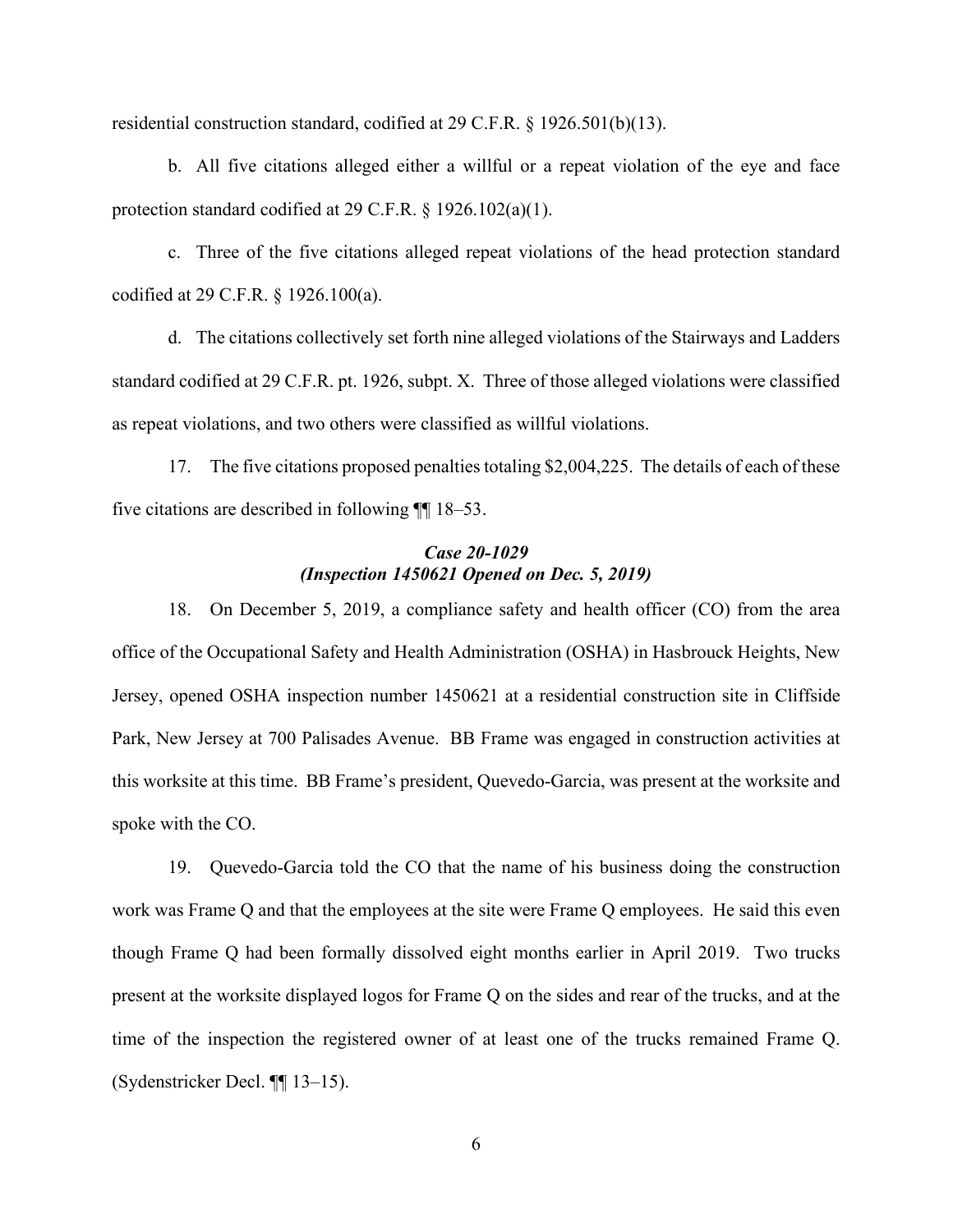20. About four months after the inspection, in April 2000, an attorney for Quevedo-Garcia informed OSHA that Frame Q was out of business. (Sydenstricker Decl.). OSHA determined thereafter that BB Frame was the company performing the construction work at the site on December 5, 2019 (although the evidence of record does not reveal how OSHA arrived at this determination).

21. On June 2, 2020, OSHA issued a Citation and Notification of Penalty to both the company, BB Frame, and to the individual, Quevedo-Garcia. The citation identified BB Frame to be doing business as "Frame Q LLC." The citation alleged also that BB Frame was the successor company of Frame Q. The citation against BB Frame and Quevedo-Garcia alleged nine violations (four classified as serious, three as willful, and two as repeated). The citation proposed penalties totaling \$520,860.

22. The citation alleged that the two "repeated" classifications were predicated on prior violations by Frame Q that had become final orders in 2017.

23. One of the alleged willful violations cited the standard for fall protection in residential construction, which is codified at 29 C.F.R. § 1926.501(b)(13), alleging two separate instances that had occurred on December 5 and on December 6.

24. BB Frame and Quevedo-Garcia timely contested the citation and proposed penalties, and the independent Occupational Safety and Health Review Commission (Commission) subsequently docketed the matter and assigned it docket number 20-1029. The Secretary then filed a complaint alleging that both BB Frame and Quevedo-Garcia "are employers within the meaning of section 3(5) of the Act" and realleging against both BB Frame and Quevedo-Garcia all the violations and proposed penalties described in the citation. The complaint alleged further that Quevedo-Garcia "as owner and principal of both BB Frame LLC and Frame Q LLC, abused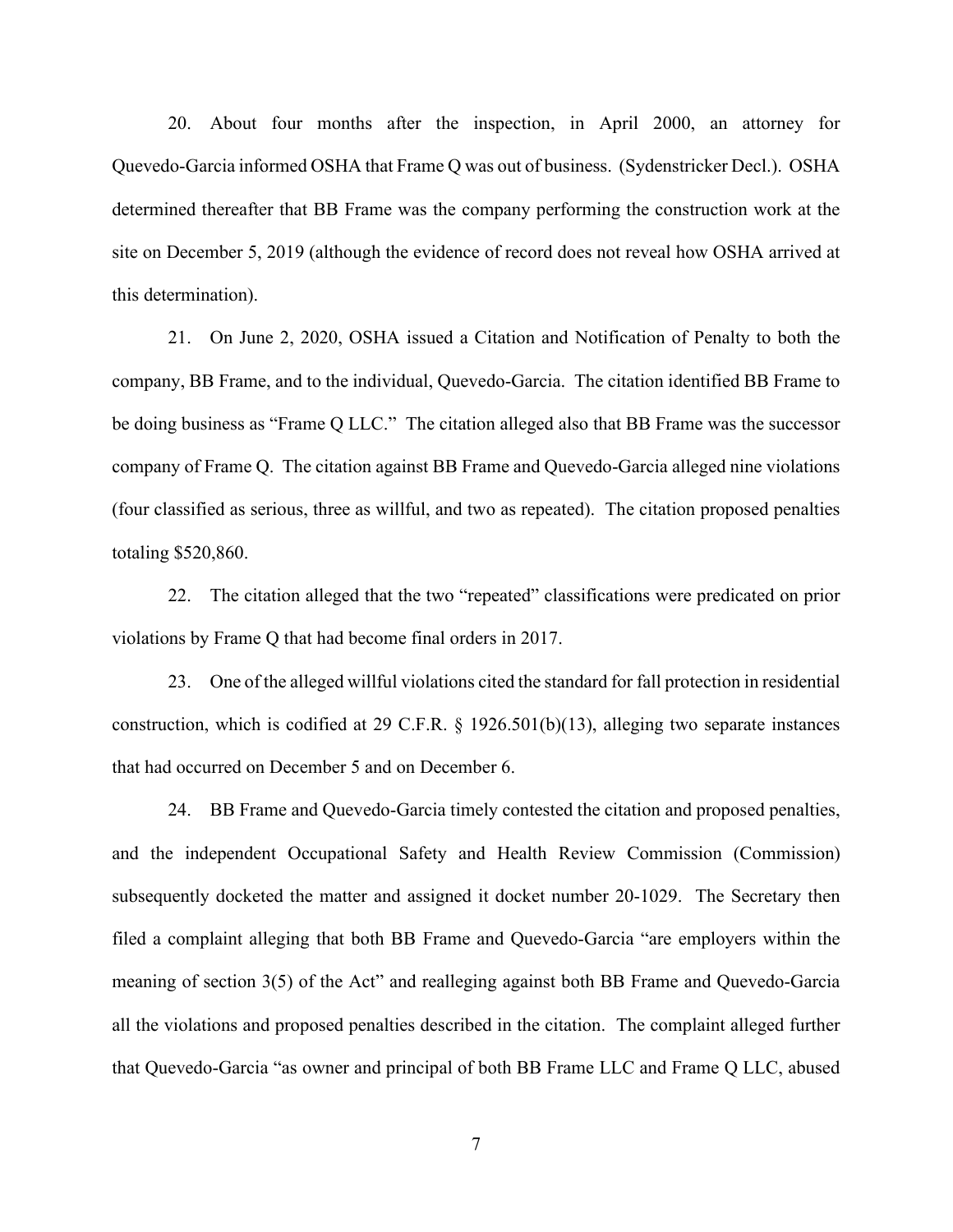the corporate form in an attempt to evade liability for prior violations" of the OSH Act. (Compl. ¶ II & III, Aug. 27, 2020).

25. BB Frame and Quevedo-Garcia duly filed a joint answer that generally denied the allegations of the complaint. In the joint answer, BB Frame expressly denied that BB Frame was the successor company to Frame Q, and Quevedo-Garcia expressly denied any personal liability for the violations alleged. (Answer, Sept. 11, 2020). The joint answer interposed "separate defenses" as follows (among others not described): (a) "BB Frame is not a successor to Frame Q, but is separate and a distinct corporation,", (b) "[Quevedo-Garcia] individually has no liability and no relationship of any kind, nor responsibility to" the Complainant, and (c) "Any relationship by and between [Respondents] and [Complainant] were corporate in nature and not personal."

26. BB Frame later withdrew its notice of contest respecting case number 20-1029 (as well as its notices of contest in the four other cases with which it has been consolidated, as reflected in the caption). (Withdrawal, Apr. 5, 2021). After that withdrawal, the undersigned issued an order severing BB Frame from case 20-1029 and further severing BB Frame from the four other cases with which case 20-1029 was consolidated. Upon BB Frame's severance from case 20-1029, the claims against BB Frame were assigned to a newly opened Commission case with docket number 21-0635.

27. As a result of BB Frame's withdrawal of its notice of contest in case 20-1029, the violations and proposed penalties set forth in the citation issued to BB Frame on June 2, 2020 that arose out of inspection 1450621 became a final order against BB Frame in case 21-0635 on August 23, 2021.

28. After the severance of BB Frame from case 20-1029 (and the consolidated cases reflected in the caption) Quevedo-Garcia remained the sole respondent. The parties executed a

8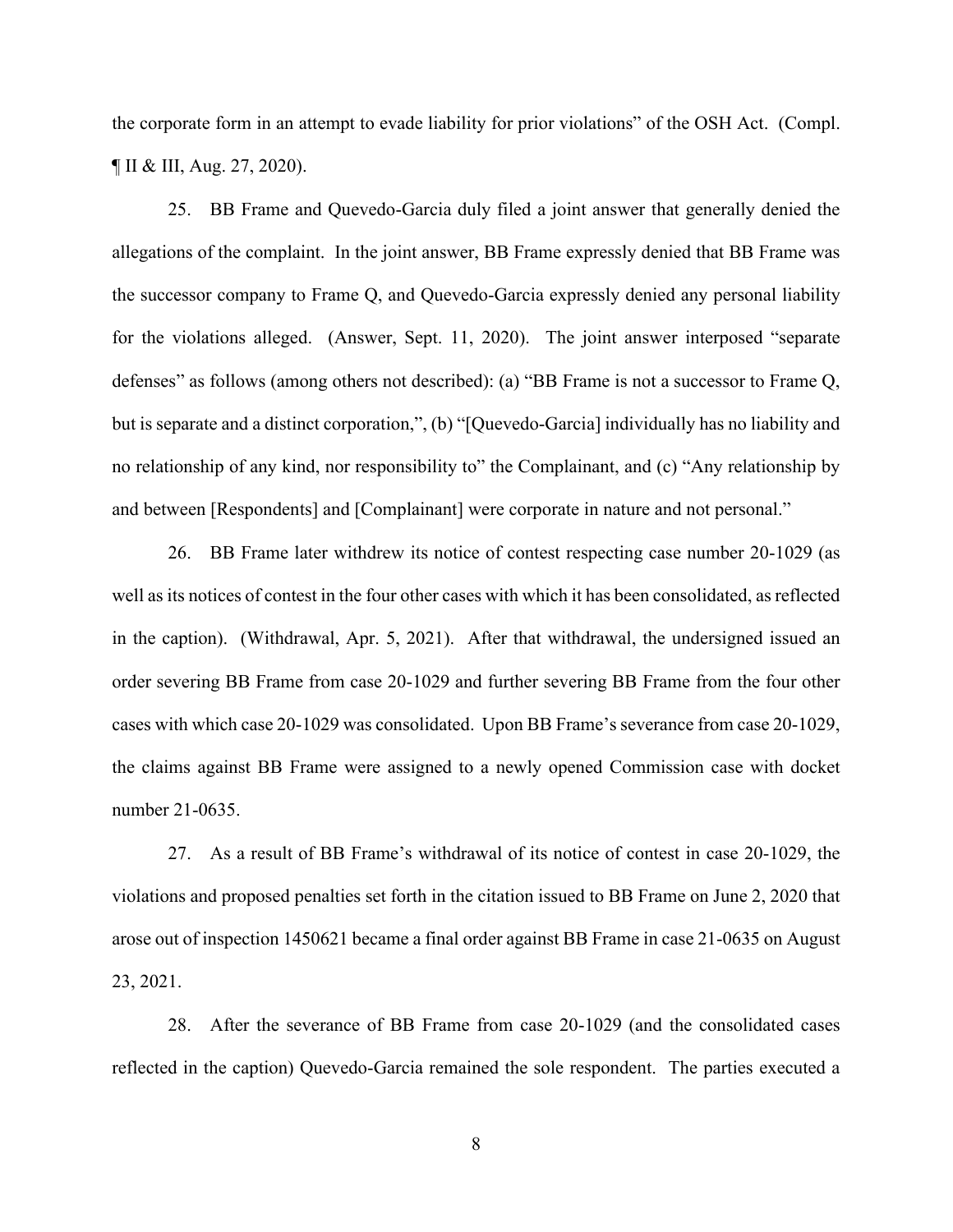formal stipulation in which Quevedo-Garcia expressly agreed to "waive[] any defense to the Citations and Notifications of Penalty other than the defense that [he] should not be held liable for the Citations and Notifications of Penalty in his individual capacity." (Stipulation, May 22, 2021).

## *Case 20-1030 (Inspection 1470364 Opened on Dec. 31, 2019)*

29. On December 31, 2019, a CO from OSHA's area office in Hasbrouck Heights, New Jersey, opened OSHA inspection number 1470364 at a residential construction site in Fort Lee, New Jersey at 2400 6th Street. BB Frame was engaged in construction activities at this worksite at this time. BB Frame's president, Quevedo-Garcia, was present at the worksite and spoke with the CO. The same trucks that displayed logos of Frame Q that were present at the Cliffside Park worksite on December 5, 2019, were present at the Fort Lee worksite. (Sydenstricker Decl.).

30. On June 2, 2020, after having been informed by an attorney for Quevedo-Garcia that Frame Q was no longer in business, OSHA issued a Citation and Notification of Penalty to both the company, BB Frame, and to the individual, Mr. Quevedo-Garcia. The citation identified BB Frame to be doing business as "Frame Q LLC." The citation alleged also that BB Frame was the successor company of Frame Q LLC. The citation alleged two serious, three willful, and one repeat violations and proposed penalties totaling \$433,146. The citation alleged that the classification for the "repeat" violation was predicated on a prior violation by Frame Q that had become a final order in 2017. One of the alleged willful violations cited the standard for fall protection in residential construction, codified at 29 C.F.R. § 1926.501(b)(13).

31. BB Frame and Quevedo-Garcia timely contested the citation and proposed penalties, and the Commission subsequently docketed the matter and assigned it docket number 20-1030. The Secretary then filed a complaint setting forth allegations substantially identical to those described supra in ¶ 24 in connection with case 20-1029. BB Frame and Quevedo-Garcia duly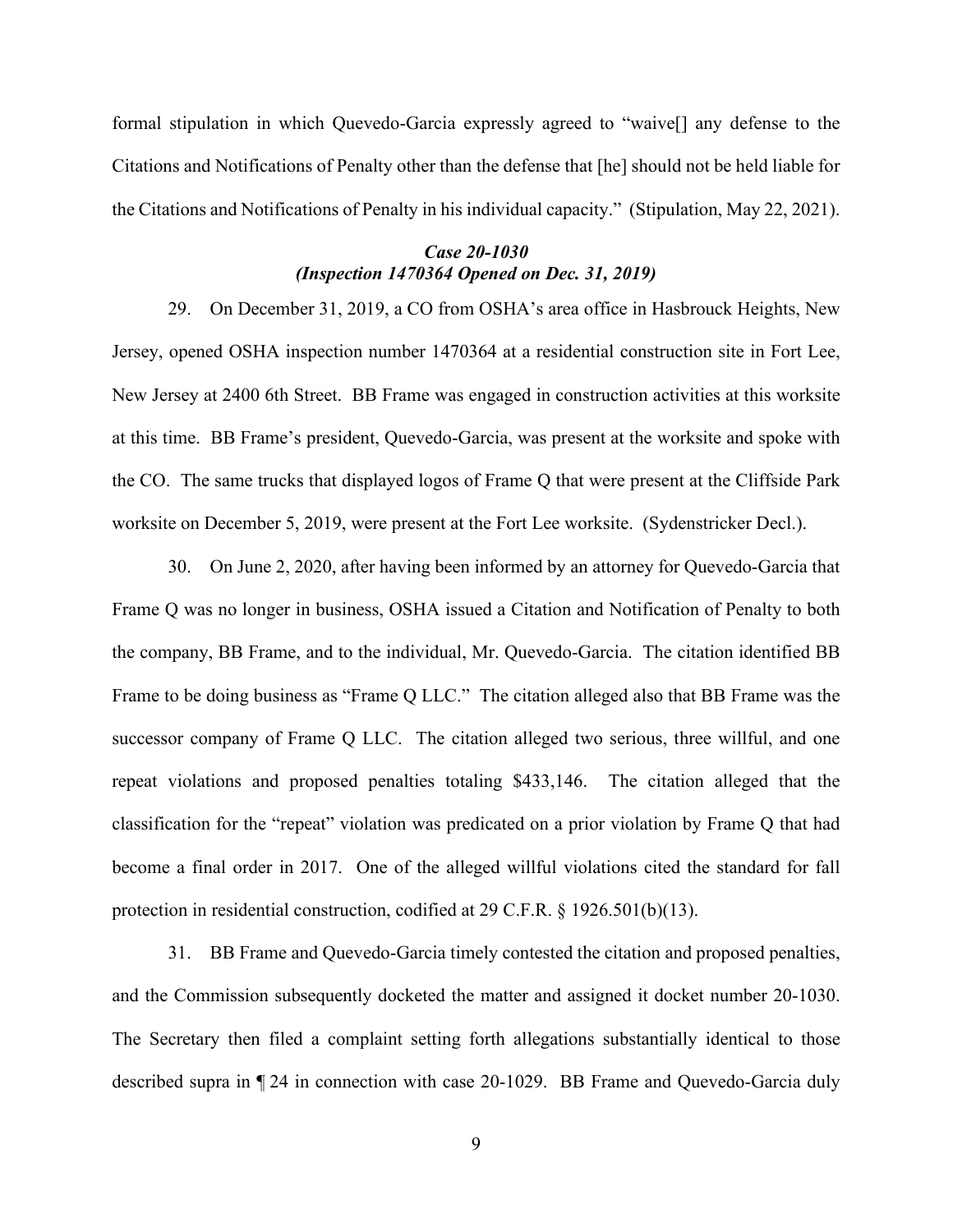filed a joint answer that was identical to the joint answer filed in case 20-1029 described supra in  $\P$  25.

32. BB Frame later withdrew its notice of contest respecting case number 20-1030 and the other four consolidated cases reflected in the caption above. (Withdrawal, Apr. 5, 2021). After that withdrawal, the undersigned issued an order severing BB Frame from case 20-1030 and from the other consolidated cases. Upon BB Frame's severance from case 20-1030, the claims against BB Frame were assigned to a newly opened Commission case with docket number 21-0636. The violations and proposed penalties set forth in the citation issued to BB Frame on June 2, 2020 that arose out of inspection 1470364 became a final order against BB Frame in case 21-0636 on August 23, 2021.

33. After the severance of BB Frame from case 20-1030 (and the consolidated cases reflected in the caption) Quevedo-Garcia remained the sole respondent. The parties executed a formal stipulation in which Quevedo-Garcia waived all defenses other than the defense that he should not be held personally liable as described supra in ¶ 28.

### *Case 20-1042 (Inspection 1470345 Opened on Jan. 7, 2020)*

34. On January 7, 2020, a CO from OSHA's area office in Hasbrouck Heights, New Jersey, opened OSHA inspection number 1470345 of a residential construction site in Cliffside Park, New Jersey at 671 Grove Avenue. BB Frame was engaged in construction activities at this worksite. BB Frame's president, Quevedo-Garcia, was present at the worksite and spoke with the CO. The same trucks displaying logos of Frame Q that were present at the two BB Frame worksites in December 2019 as described above were present at the Grove Avenue worksite. (Sydenstricker Decl.).

35. On June 2, 2020, after having been informed by an attorney for Quevedo-Garcia that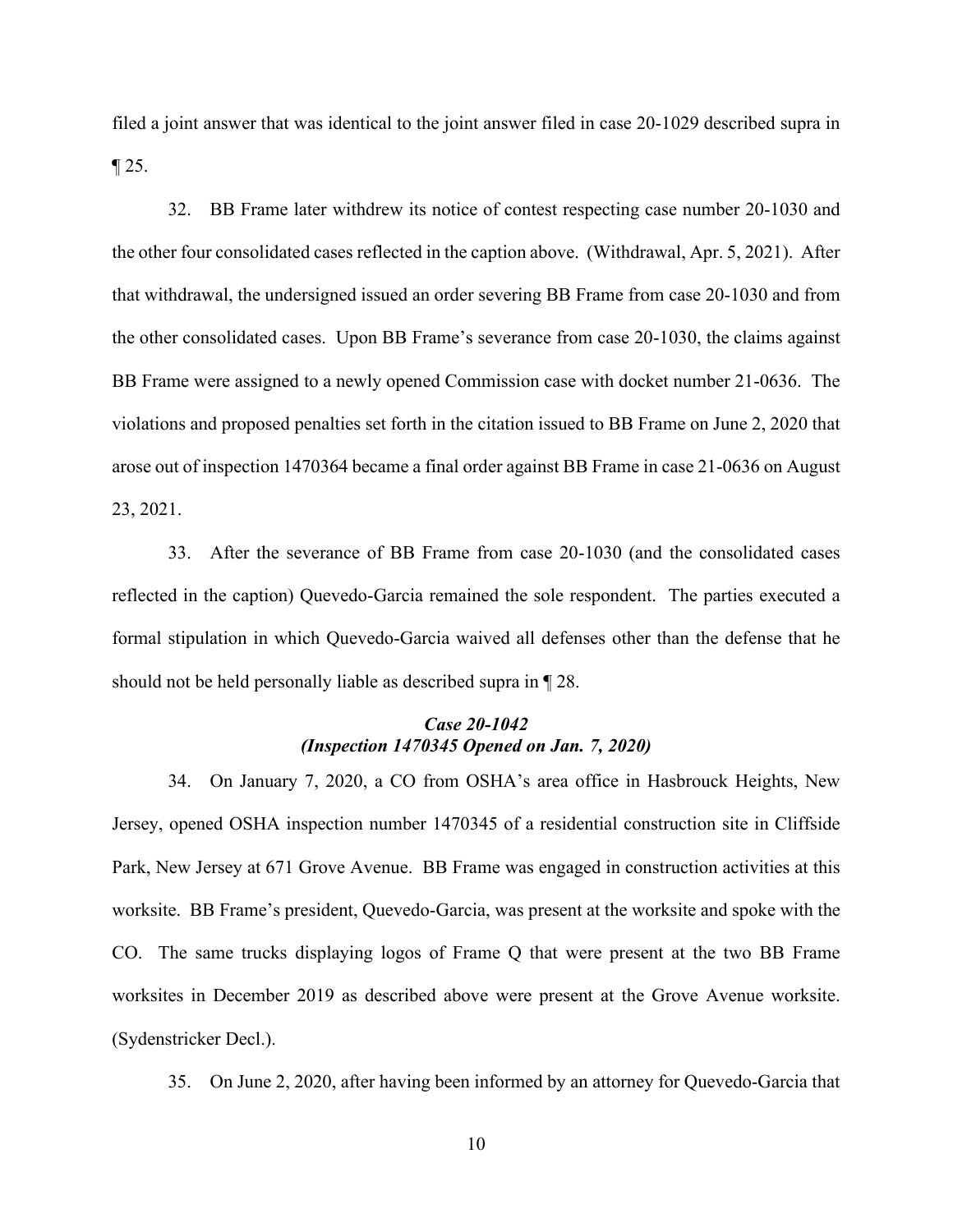Frame Q was no longer in business, OSHA issued a Citation and Notification of Penalty to both the company, BB Frame, and to the individual, Mr. Quevedo-Garcia. The citation identified BB Frame to be doing business as "Frame Q LLC." The citation alleged one serious and four repeat violations and proposed penalties totaling \$405,588.

36. The citation alleged that the classifications for the three "repeat" violations were predicated on prior violations by Frame Q that had become final orders in 2013, 2014, 2017, 2018, and 2019. One of the alleged repeat violations cited the fall protection in residential construction standard, 29 C.F.R. § 1926.501(b)(13), and averred that Frame Q had violated that standard eight times before in separate violations that had become final orders between October 3, 2013 and February 6, 2019, and further that five of those prior violations of Frame Q had been classified as repeated and two had been classified as willful.

37. BB Frame and Quevedo-Garcia timely contested the citation and proposed penalties, and the Commission subsequently docketed the matter and assigned it docket number 20-1042. The Secretary then filed a complaint setting forth allegations substantially identical to those described supra in ¶ 24 in connection with case 20-1029. BB Frame and Quevedo-Garcia duly filed a joint answer that was identical to the joint answer filed in case 20-1029 described supra in  $\P$  25.

38. BB Frame later withdrew its notice of contest respecting case number 20-1042 and the other four consolidated cases reflected in the caption above. (Withdrawal, Apr. 5, 2021). After that withdrawal, the undersigned issued an order severing BB Frame from case 20-1042 and from the other consolidated cases. Upon BB Frame's severance from case 20-1042, the claims against BB Frame were assigned to a newly opened Commission case with docket number 21-0639. The violations and proposed penalties set forth in the citation issued to BB Frame on June 2, 2020 that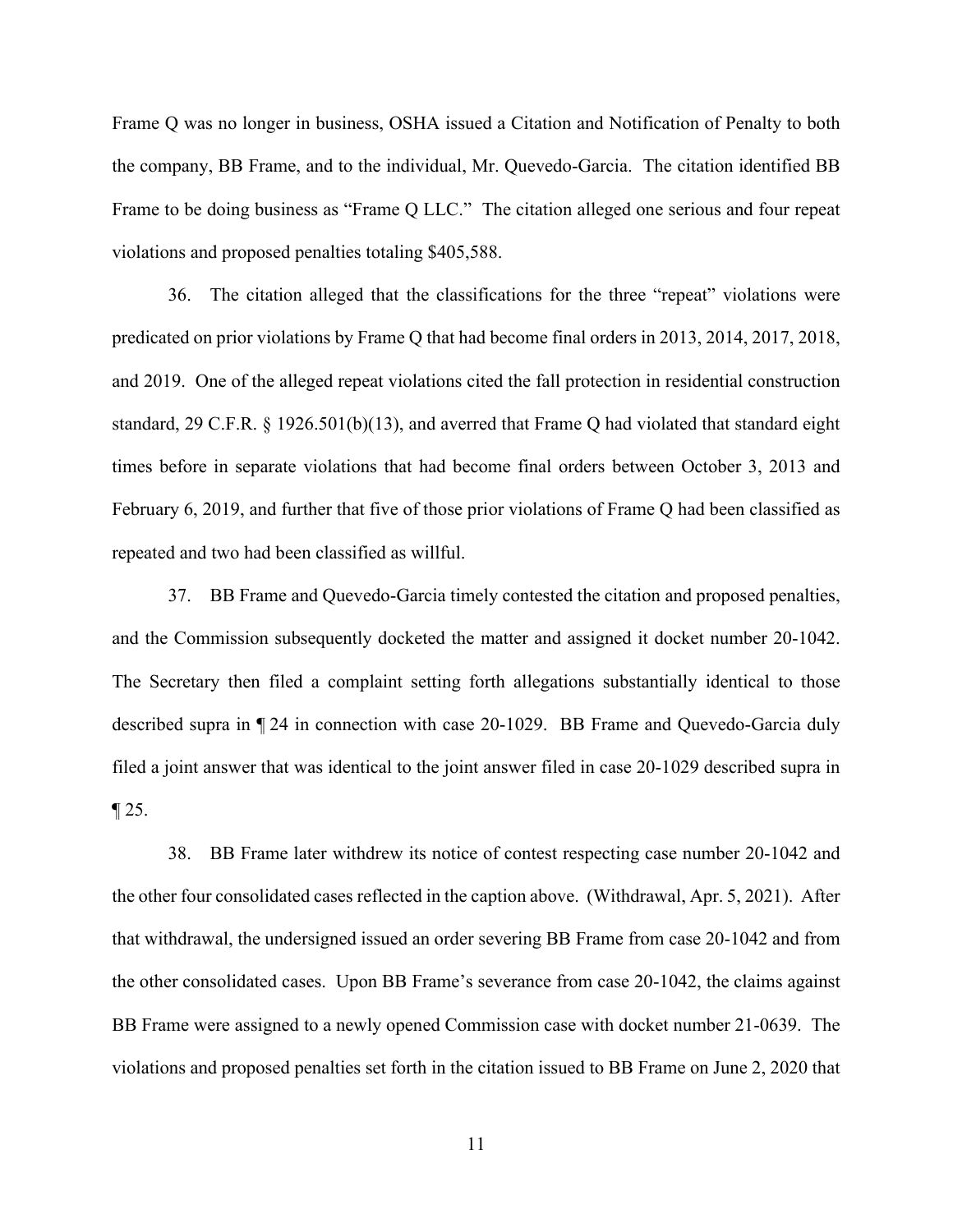arose out of inspection 1470356 became a final order against BB Frame in case 21-0639 on August 23, 2021.

39. After the severance of BB Frame from case 20-1042 (and the consolidated cases reflected in the caption) Quevedo-Garcia remained the sole respondent. The parties executed a formal stipulation in which Quevedo-Garcia waived all defenses other than the defense that he should not be held personally liable as described supra in ¶ 28.

## *Case 20-1031 (Inspection 1464272 Opened on Feb. 20, 2020)*

40. On February 20, 2020, a CO from OSHA's area office in Hasbrouck Heights, New Jersey, opened OSHA inspection number 1464272 of a residential construction site in Palisades Park, New Jersey at 20 West Central Boulevard. BB Frame was engaged in construction activities at this worksite. BB Frame's president, Quevedo-Garcia, was present at the worksite and spoke with the CO. The same trucks that displayed logos of Frame Q that were present at the BB Frame's worksites on December 5 & 31, 2019, and on January 7, 2020, as described above were present at this worksite on February 20, 2020. (Sydenstricker Decl.).

41. On June 2, 2020, after having been informed by an attorney for Quevedo-Garcia that Frame Q was no longer in business, OSHA issued a Citation and Notification of Penalty to both the company, BB Frame, and to the individual, Mr. Quevedo-Garcia. The citation identified BB Frame to be doing business as "Frame Q LLC." The citation alleged one serious, one willful, and two repeat violations and proposed penalties totaling \$274,892.

42. The violation alleged to have been "willful" cited the fall protection standard for residential construction, which is codified at 29 C.F.R. § 1926.501(b)(13). That willful citation item alleged that the company Frame Q LLC had violated that standard seven times previously, with those violations having become final orders in 2017, 2018, and 2019, and with all seven of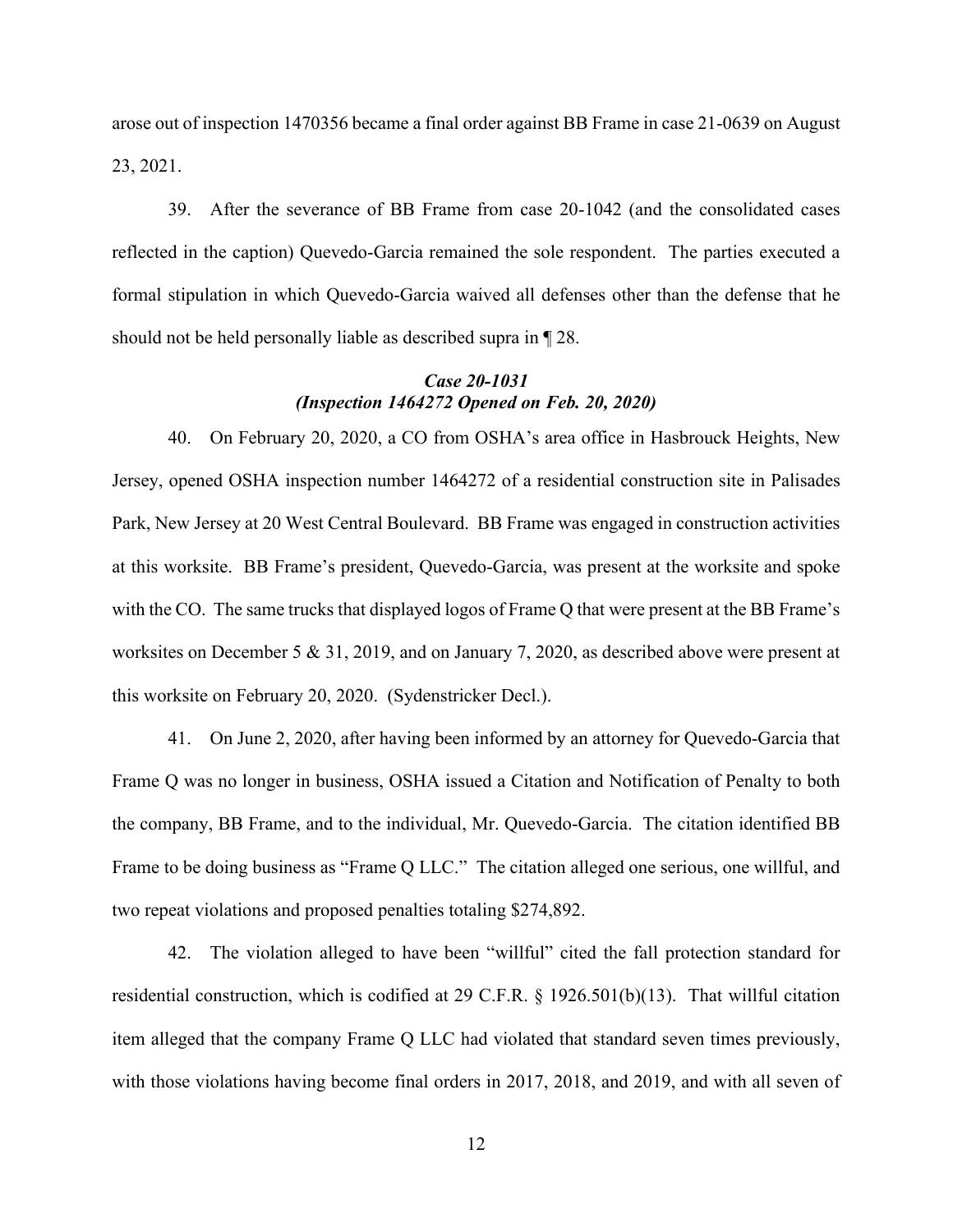those prior violations having been classified as either willful or repeat violations.

43. The citation alleged that the classifications of the two "repeat" violations were predicated on prior violations by Frame Q that had become final orders in 2017, 2018, and 2019.

44. BB Frame and Quevedo-Garcia timely contested the citation and proposed penalties, and the Commission subsequently docketed the matter and assigned it docket number 20-1031. The Secretary then filed a complaint setting forth allegations substantially identical to those described supra in ¶ 24 in connection with case 20-1029. BB Frame and Quevedo-Garcia duly filed a joint answer that was identical to the joint answer filed in case 20-1029 described supra in  $\P$  25.

45. BB Frame later withdrew its notice of contest respecting case number 20-1031 and the other four consolidated cases reflected in the caption above. (Withdrawal, Apr. 5, 2021). After that withdrawal, the undersigned issued an order severing BB Frame from case 20-1031 and from the other consolidated cases. Upon BB Frame's severance from case 20-1031, the claims against BB Frame were assigned to a newly opened Commission case with docket number 21-0637. The violations and proposed penalties set forth in the citation issued to BB Frame on June 2, 2020 that arose out of inspection 1464272 became a final order against BB Frame in case 21-0637 on August 23, 2021.

46. After the severance of BB Frame from case 20-1031 (and the consolidated cases reflected in the caption) Quevedo-Garcia remained the sole respondent. The parties executed a formal stipulation in which Quevedo-Garcia waived all defenses other than the defense that he should not be held personally liable as described supra in ¶ 28.

## *Case 20-1032 (Inspection 1466351 Opened on Feb. 28, 2020)*

47. On February 28, 2020, a CO from OSHA's area office in Hasbrouck Heights, New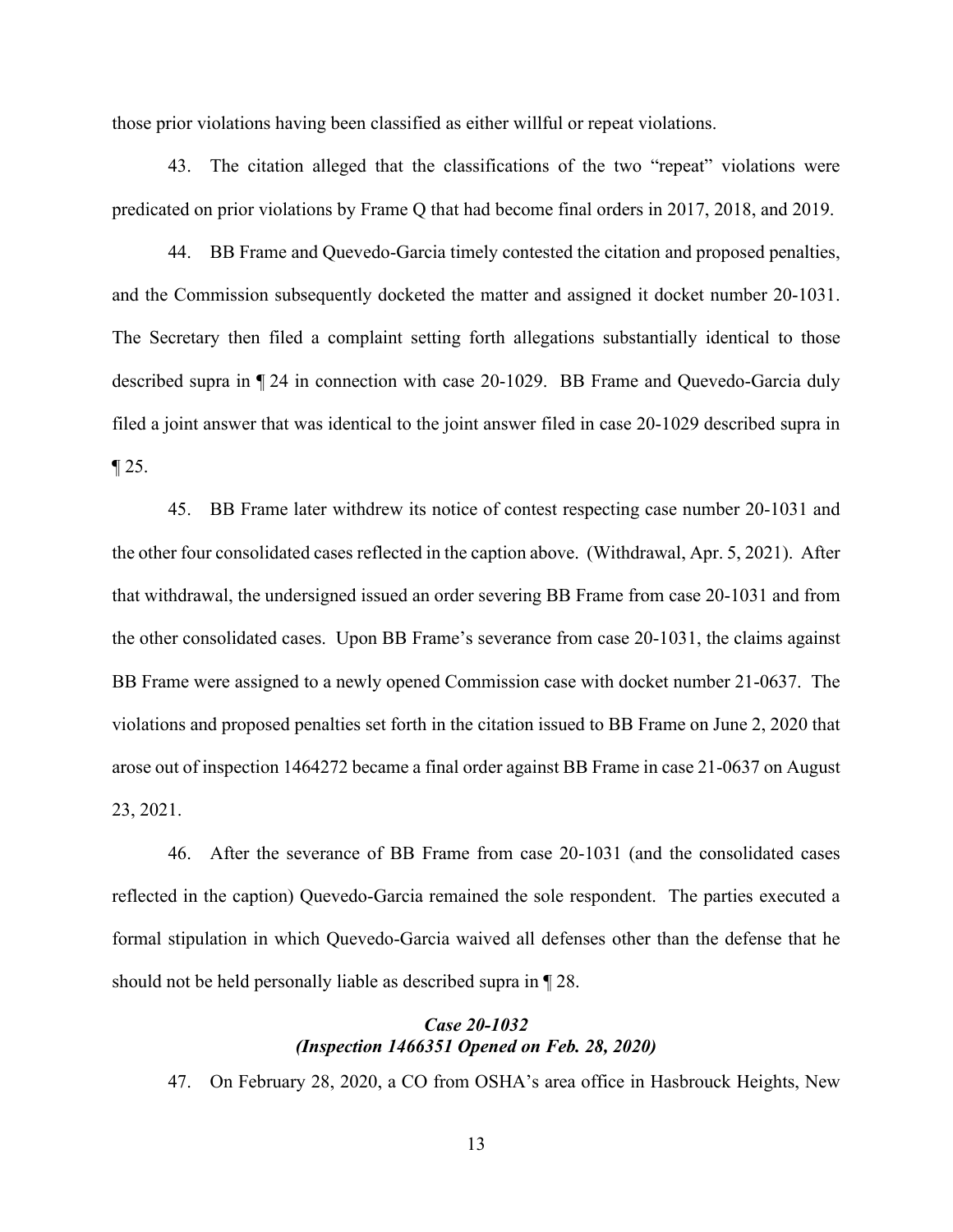Jersey, opened OSHA inspection number 1466351 of the same residential construction site that was the subject of inspection 146427 (case 20-1031) in Palisades Park, New Jersey at 20 West Central Boulevard. BB Frame was again engaged in construction activities at this worksite. Quevedo-Garcia was again present at this worksite. The same trucks displaying logos of Frame Q that were present at the same worksite on February 20, 2020, as described above were present at the worksite on February 28, 2020. (Sydenstricker Decl.).

48. On June 2, 2020, after having been informed by an attorney for Quevedo-Garcia that Frame Q was no longer in business, OSHA issued a Citation and Notification of Penalty to both the company, BB Frame, and to the individual, Mr. Quevedo-Garcia. The citation identified BB Frame to be doing business as "Frame Q LLC." The citation alleged five serious, one willful, and three repeat violations and proposed penalties totaling \$369,739.

49. The citation alleged that the classifications for the three "repeat" violations were predicated on prior violations of OSHA standards by Frame Q that had become final orders in 2017, 2018, and 2019.

50. One of the alleged willful violations cited the standard for fall protection in residential construction, which is codified at 29 C.F.R. § 1926.501(b)(13), alleging two separate instances that had occurred on February 28 and March 2, 2020.

51. BB Frame and Quevedo-Garcia timely contested the citation and proposed penalties, and the Commission subsequently docketed the matter and assigned it docket number 20-1032. The Secretary then filed a complaint setting forth allegations substantially identical to those described supra in ¶ 24 in connection with case 20-1029. BB Frame and Quevedo-Garcia duly filed a joint answer that was identical to the joint answer filed in case 20-1029 described supra in  $\P$  25.

14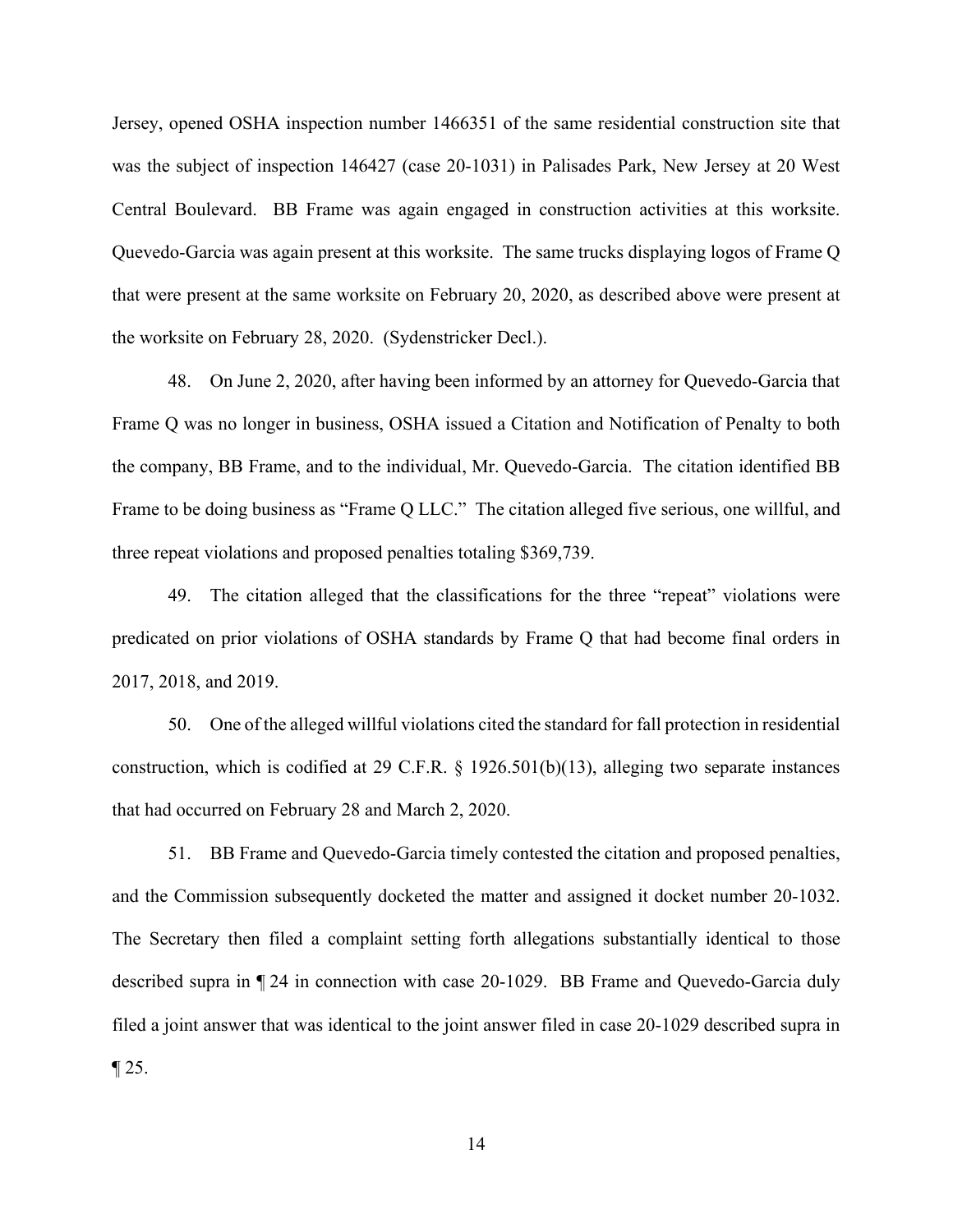52. BB Frame later withdrew its notice of contest respecting case number 20-1032 and the other four consolidated cases reflected in the caption above. (Withdrawal, Apr. 5, 2021). After that withdrawal, the undersigned issued an order severing BB Frame from case 20-1032 and from the other consolidated cases. Upon BB Frame's severance from case 20-1032, the claims against BB Frame were assigned to a newly opened Commission case with docket number 21-0638. The violations and proposed penalties set forth in the citation issued to BB Frame on June 2, 2020 that arose out of inspection 1466351 became a final order against BB Frame in case 21-0638 on August 23, 2021.

53. After the severance of BB Frame from case 20-1042 (and the consolidated cases reflected in the caption) Quevedo-Garcia remained the sole respondent. The parties executed a formal stipulation in which Quevedo-Garcia waived all defenses other than the defense that he should not be held personally liable as described supra in ¶ 28.

## **Thirteen Final Orders Against Frame Q LLC Alleged to Support "Repeat" and "Willful" Classifications Alleged Here**

54. From February 2013 to July 2018, officials from OSHA's area office in Hasbrouck Heights, New Jersey, conducted thirteen inspections of Frame Q worksites. CO Stuart Sydenstricker was the lead OSHA official on seven of those inspections, during which he directly explained OSHA safety requirements to Quevedo-Garcia. CO Sydenstricker specifically explained the requirement that workers utilize certain fall protection measures, and each time Quevedo-Garcia indicated that he understood this requirement. Nevertheless, on multiple occasions during those inspections, Quevedo-Garcia said that he intentionally does not require the employees to utilize compliant fall protection measures because he did not consider those measures to be worth the expense. (Sydenstricker Decl. ¶ 7).

55. Each of the thirteen inspections of Frame Q worksites resulted in the OSHA area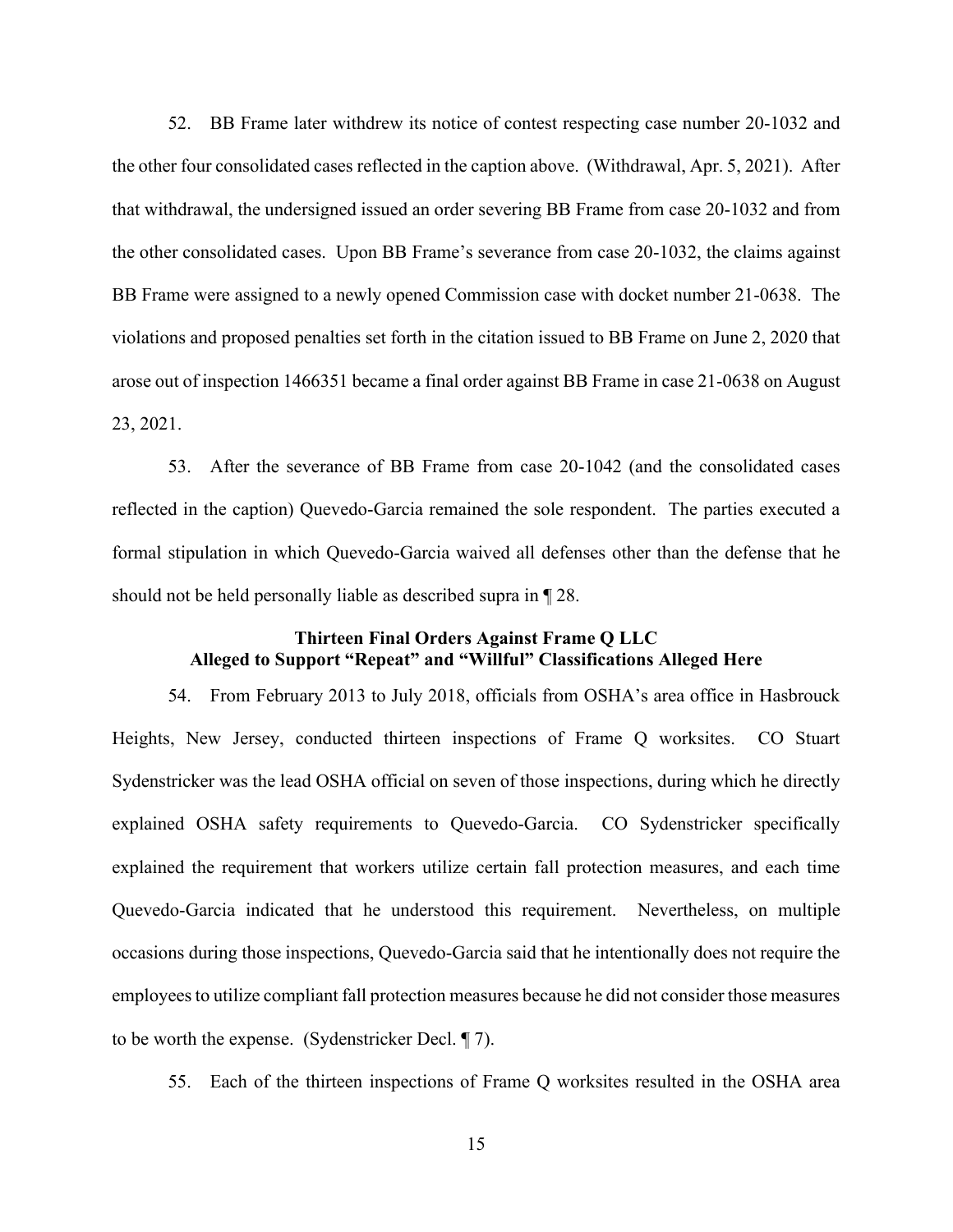office issuing to Frame Q a separate Citation and Notification of Penalty relating to each inspection. Twelve of those thirteen citations ultimately became final orders in which all the citations and proposed penalties became final orders as they had been originally issued. (One of the thirteen citations did *not* result in the complete affirmance of the citation items and proposed penalties as originally issued, but rather resulted reduced penalties and the reclassification of one violation pursuant to the terms of a formal settlement agreement, as described infra in ¶ 57.) Altogether, the thirteen citations established 40 violations of certain construction industry workplace safety and health standards codified in 29 C.F.R. pt. 1926. Of those 40 violations, twenty-one were classified as serious, seventeen were classified as repeated, and two were classified as willful. Those 40 violations included the following:

a. Eight violations of the fall protection in residential construction standard codified at 29 C.F.R. § 1926.501(b)(13), five of which were repeat violations and two of which were willful violations.

b. Twelve violations of personal protective equipment standards pertaining to eye, face, and head protection. Nine of those twelve violations were repeat violations.

c. Ten violations of the "Stairways and Ladders" standard codified at 29 C.F.R. pt. 1926, subpt. X.

d. Nine violations of the "Scaffolds" standard codified at 29 C.F.R. pt. 1926, subpt. L. Two of those nine violations were repeat violations.

56. The penalties arising out of the thirteen citations totaled \$777,609. Of that amount, Frame Q has paid \$4,800 that had been assessed in connection with an inspection conducted in August 2013 as described infra at ¶ 58. Frame Q did not pay any of the remaining sum of \$772,809 either before or after its voluntary dissolution on April 7, 2019. (Sydenstricker Decl.). A summary

16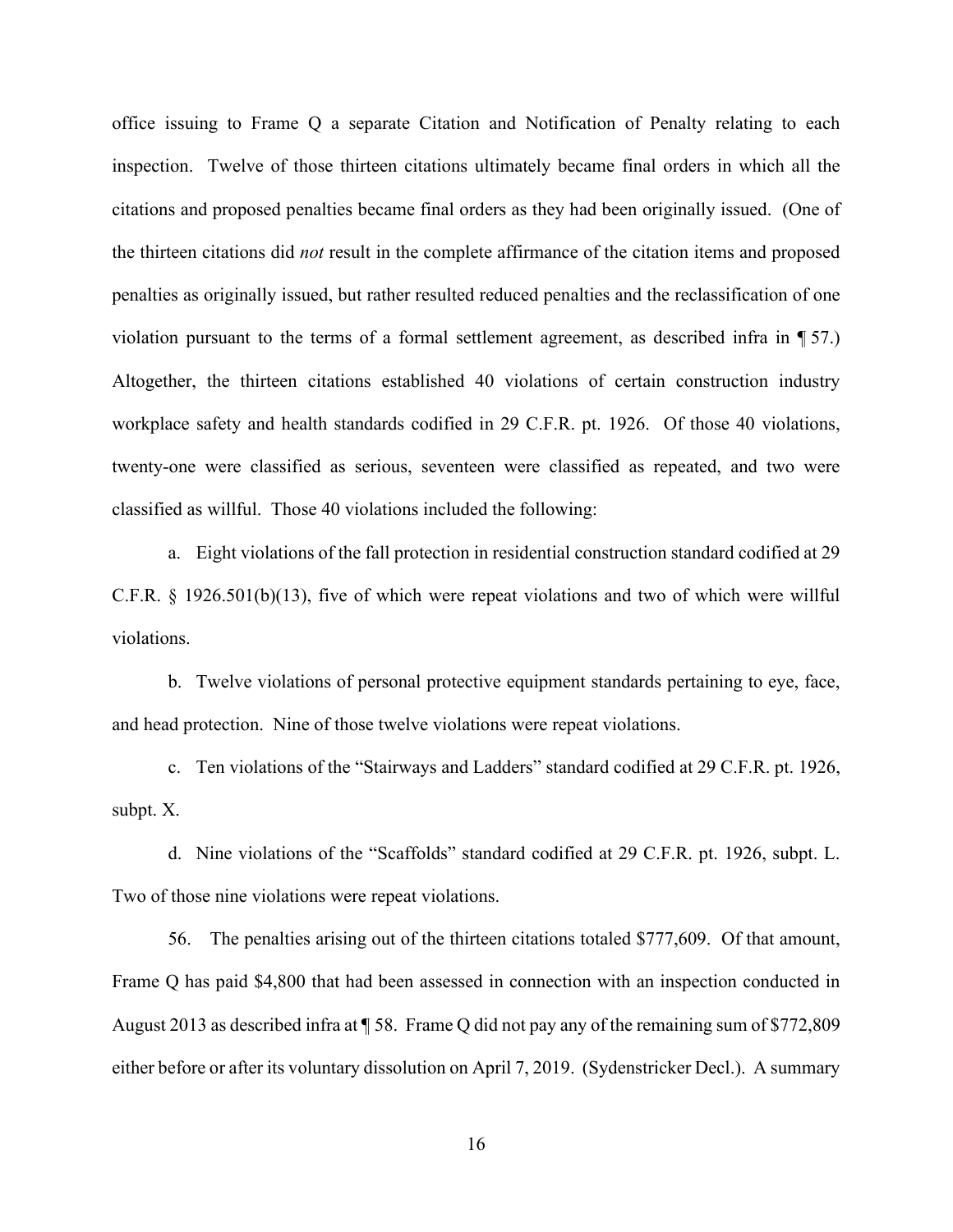of those thirteen prior inspections and resulting citations issued to Frame Q between February 2013 and January 2019 are set forth infra in ¶¶ 57–69.

57. Inspection 897001 of Frame Q Worksite. On February 26, 2013, a CO from OSHA's area office in Hasbrouck Heights, New Jersey, opened OSHA inspection number 897001 of a residential construction site in Englewood Cliffs, New Jersey at 31 New Street, where Frame Q was building a porch on an existing residential structure. On June 19, 2013, OSHA issued a citation and notification of penalty that alleged three violations. Frame Q contested the citation and proposed penalties, and the Commission's Executive Secretary docketed the matter and assigned it docket number  $13\n-1603$ .<sup>1</sup> Frame Q entered into a formal settlement agreement on February 21, 2014, that became a final order of the Commission on April 28, 2014, wherein Frame Q accepted three serious violations and associated penalties that totaled \$4,180 that were payable in ten equal monthly installments. Frame Q did not pay the agreed penalties.

<sup>&</sup>lt;sup>1</sup> The description of certain details respecting the citation involved in Commission case 13-1603 is based on taking judicial notice of the docket filings in that Commission case. *See Copomon Enters., LLC*, 24 BNA OSHC 2177, 2179 n. 1 (No. 13-0709, 2018) (ALJ) (taking judicial notice of documents filed in a different Commission proceeding). Those documents, and other documents pertaining to the underlying inspection, are known to both the Secretary and Quevedo-Garcia.

This judicial notice is taken subject to either party's opportunity to show the contrary. *See* 5 U.S.C. § 556(e) (providing that "[w]hen an agency decision rests on official notice of a material fact not appearing in the evidence in the record, a party is entitled, on timely request, to an opportunity to show the contrary"); Fed. R. Evid. 201(e) (providing that if judicial notice is taken "before notifying a party, the party, on request, is still entitled to be heard"); *L & L Painting Co., Inc.*, 22 BNA OSHC 1346, 1352 (No. 05-0050, 2008).

Either party may exercise the opportunity to show the contrary by requesting to do so *prior to* the date the undersigned's decision and report is to be filed with the Commission's Executive Secretary for docketing pursuant to Commission Rule 90(b)(2). [That date is identified in the cover letter under which this decision is being served on the parties pursuant to Commission Rule 90(a)(2). 29 C.F.R. § 2200.90.] If either or both parties file such a request, the undersigned will not transmit the report to the Executive Secretary for docketing on the date identified, but rather may schedule further proceedings as appropriate.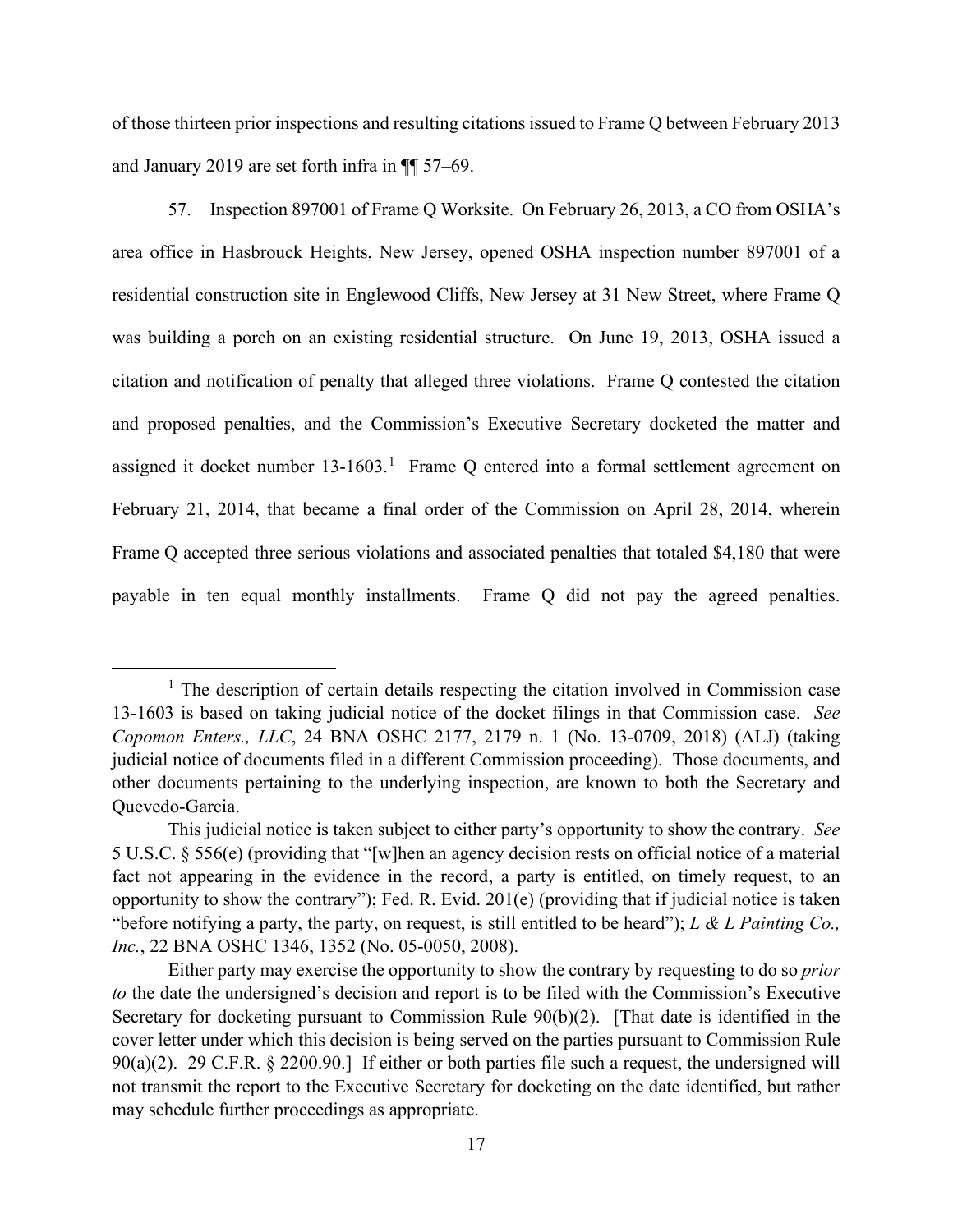(Sydenstricker Decl.).

58. Inspection 927166 of Frame Q Worksite. On August 5, 2013, a CO from OSHA's area office in Hasbrouck Heights, New Jersey, opened OSHA inspection number 927166 of a residential construction site in Paramus, New Jersey at 224 Diane Place. Frame Q was engaged in construction activities at this worksite. On August 28, 2013, OSHA issued a citation and notification of penalty to Frame Q that alleged two serious violations and proposed penalties totaling \$4,800.<sup>2</sup> Frame Q did not contest the citation and paid the proposed penalty of \$4,800, which is the only penalty for any established violations of OSHA standards that Frame Q has paid. (Sydenstricker Decl.).

<sup>&</sup>lt;sup>2</sup> The findings regarding inspection number 897001 are based in part on taking judicial notice of information retrieved from OSHA's public website where OSHA publishes certain information about its numbered inspections (most recently accessed on February 22, 2022, at osha.gov/pls/imis/InspectionNr.html). *See United States v. Garcia*, 855 F.3d 615, 621 (4th Cir. 2017) (observing that courts "routinely take judicial notice of information contained on state and federal government websites"). The foundational documents on which this publicly posted information is based are known to both the Secretary and Quevedo-Garcia but were not presented on the cross motions for summary judgment. *Cf. Dukane Precast, Inc. v. Perez*, 785 F.3d 252, 254 (7th Cir. 2015) (in judicial review a Commission decision, the court of appeals "discovers on [its] own" certain facts that were published on a municipality's public website that the court said it "would have liked the parties to tell us").

Judicial notice of these facts is taken subject to either party's opportunity to show the contrary. *See* 5 U.S.C. § 556(e) (providing that "[w]hen an agency decision rests on official notice of a material fact not appearing in the evidence in the record, a party is entitled, on timely request, to an opportunity to show the contrary"); Fed. R. Evid. 201(e) (providing that if judicial notice is taken "before notifying a party, the party, on request, is still entitled to be heard"); *L & L Painting Co., Inc.*, 22 BNA OSHC 1346, 1352 (No. 05-0050, 2008).

Either party may exercise the opportunity to show the contrary by requesting to do so *prior to* the date the undersigned's decision and report is to be filed with the Commission's Executive Secretary for docketing pursuant to Commission Rule 90(b)(2). [That date is identified in the cover letter under which this decision is being served on the parties pursuant to Commission Rule 90(a)(2). 29 C.F.R. § 2200.90.] If either or both parties file such a request, the undersigned will not transmit the report to the Executive Secretary on the date identified, but rather may schedule further proceedings as appropriate.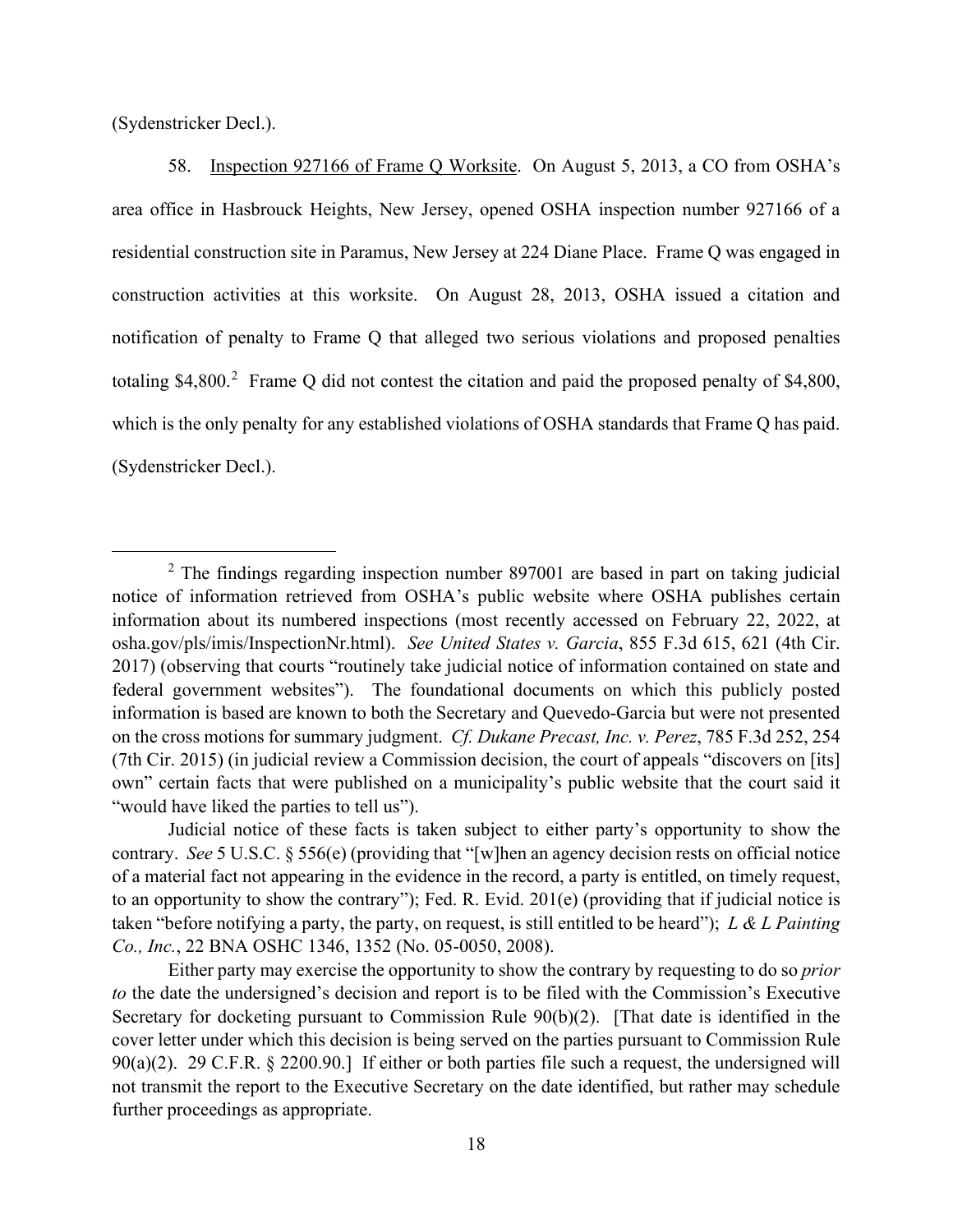59. Inspection 955187 of Frame Q Worksite. On January 16, 2014, a CO from OSHA's area office in Hasbrouck Heights, New Jersey, opened OSHA inspection number 955187 of a residential construction site in Teaneck, New Jersey at 368 Edgewood Avenue. Frame Q was engaged in construction activities at this worksite. On July 11, 2014, OSHA issued a citation and notification of penalty to Frame Q that alleged one repeat and three serious violations and proposed penalties totaling \$23,320. Frame Q did not contest the citation or proposed penalties and consequently they became a final order pursuant to section 10(b) of the Act. Frame Q has not paid the imposed penalties. (Sydenstricker Decl.; footnote 2, supra, [as to judicial notice of OSHA website information]).

60. Inspection 983958 of Frame Q Worksite. On January 24, 2014, a CO from OSHA's area office in Hasbrouck Heights, New Jersey, opened OSHA inspection number 983958 at the same residential construction site in Teaneck, New Jersey at 368 Edgewood Avenue that had been the subject of inspection 955187, which is described in the preceding paragraph. Frame Q was engaged in construction activities at this worksite. On July 16, 2014, OSHA issued a citation and notification of penalty to Frame Q that alleged one repeat and two serious violations and proposed penalties totaling \$20,680. Frame Q did not contest the citation and consequently it became a final order pursuant to section 10(b) of the Act. Frame Q has not paid the imposed penalties. (Sydenstricker Decl.; footnote 2, supra, [as to judicial notice of OSHA website information]).

61. Inspection 979064 of Frame Q Worksite. On March 3, 2014, a CO from OSHA's area office in Hasbrouck Heights, New Jersey, opened OSHA inspection number 979064 of a residential construction site in Englewood Cliffs, New Jersey at 18 Skyline Drive. Frame Q was engaged in construction activities at this worksite. On June 17, 2014, OSHA issued a citation and notification of penalty to Frame Q that alleged one repeat and four serious violations and proposed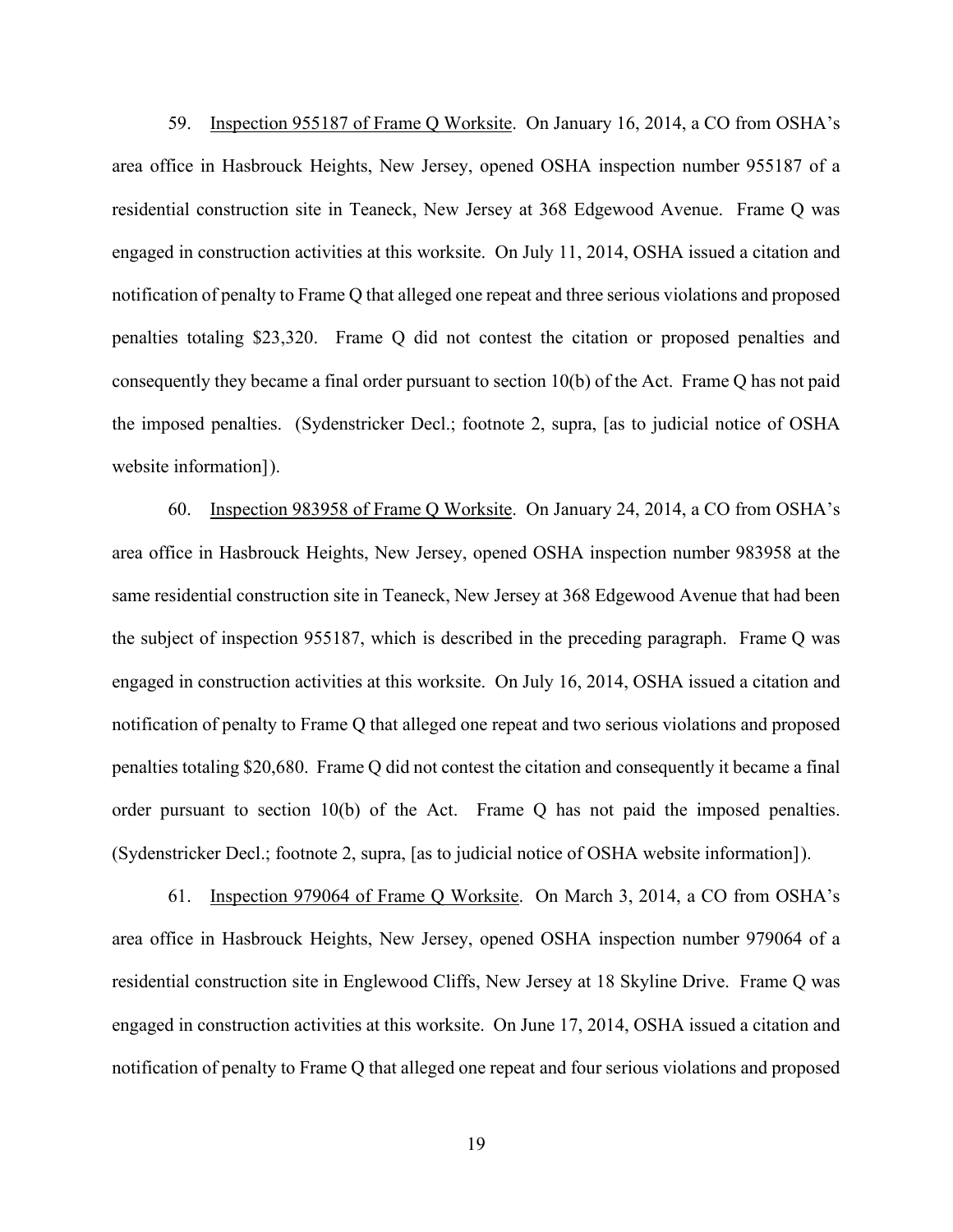penalties totaling \$14,520. Frame Q did not contest the citation and consequently it became a final order by operation of law on July 23, 2014, pursuant to section 10(a) of the Act. By letter dated November 23, 2016, Frame Q sought to challenge this final order by filing with the Commission a notice of contest. The Commission's Executive Secretary treated this to be a "late notice of contest" and docketed the matter, assigning it case number 16-2015. By decision dated September 22, 2017, a Commission Judge issued an order dismissing Frame Q's late notice of contest. The order of dismissal became a final order of the Commission on October 25, 2017. Frame Q has not paid the imposed penalties. (Sydenstricker Decl.; footnote 1, supra [as to judicial notice of Commission case files]).

62. Inspection 1052385 of Frame Q Worksite. On January 23, 2015, a CO from OSHA's area office in Hasbrouck Heights, New Jersey, opened OSHA inspection number 1052385 of a residential construction site in Paramus, New Jersey on Sherwood Drive. Frame Q was engaged in construction activities at this worksite. On April 28, 2015, OSHA issued a citation and notification of penalty to Frame Q that alleged two serious violations and proposed penalties totaling \$4,400. By letter dated November 23, 2016, Frame Q sought to challenge the citation and proposed penalties by filing a notice of contest. The Commission's Executive Secretary treated this to be a "late notice of contest" and docketed the matter, assigning it case number 16-2011. Frame Q contended in part that it had never been served with the citation. After conducting an evidentiary hearing on September 18, 2017, a Commission Judge issued a decision and order on February 5, 2018, determining in part that (a) the citation had become a final order by operation of law under section 10(a) of the Act, (b) Frame Q had failed to demonstrate that it was entitled to relief from this final order, and (c) dismissing Frame Q's notice of contest. The order of dismissal became a final order of the Commission on March 8, 2018. Frame Q has not paid the imposed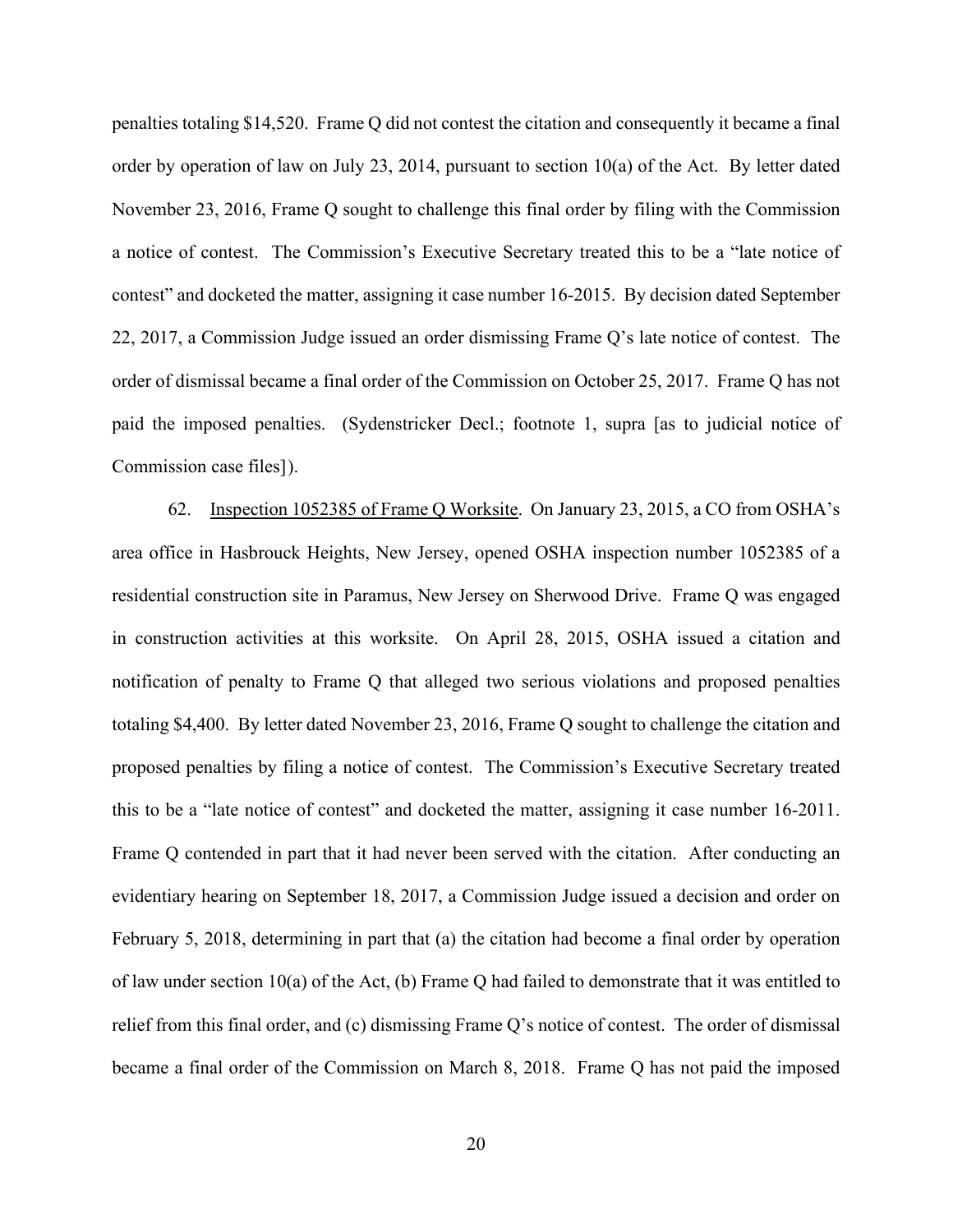penalties. (Sydenstricker Decl.; footnote 1, supra [as to judicial notice of Commission files]).

63. Inspection 1042114 of Frame Q Worksite. On February 24, 2015, a CO from OSHA's area office in Hasbrouck Heights, New Jersey, opened OSHA inspection number 1042114 of a residential construction site in Mahwah, New Jersey at 27 Maple Avenue. Frame Q was engaged in construction activities at this worksite. On June 22, 2015, OSHA issued a citation and notification of penalty to Frame Q that alleged one serious, one willful, and one repeat violation, and proposed penalties totaling \$20,680. By letter dated November 23, 2016, Frame Q sought to challenge the citation and proposed penalties by filing a notice of contest. The Commission's Executive Secretary treated this to be a "late notice of contest" and docketed the matter, assigning it case number 16-2010. Frame Q contended in part that it had never been served with the citation. After conducting an evidentiary hearing on September 18, 2017, a Commission Judge issued a decision and order on February 5, 2018, determining in part that (a) the citation had become a final order by operation of law under section 10(a) of the Act, (b) Frame Q had failed to demonstrate that it was entitled to relief from this final order, and (c) dismissing Frame Q's notice of contest. The order of dismissal became a final order of the Commission on March 8, 2018. Frame Q has not paid the imposed penalties. (Sydenstricker Decl.; footnote 1, supra [as to judicial notice of Commission files]).

64. Inspection 1071019 of Frame Q Worksite. On April 22, 2015, a CO from OSHA's area office in Hasbrouck Heights, New Jersey, opened OSHA inspection number 1071019 of a residential construction site in Fort Lee, New Jersey on Abbott Boulevard. Frame Q was engaged in construction activities at this worksite. On October 5, 2015, OSHA issued a citation and notification of penalty to Frame Q that alleged one serious and two repeat violations, and that proposed penalties totaling \$13,640. By letter dated November 23, 2016, Frame Q sought to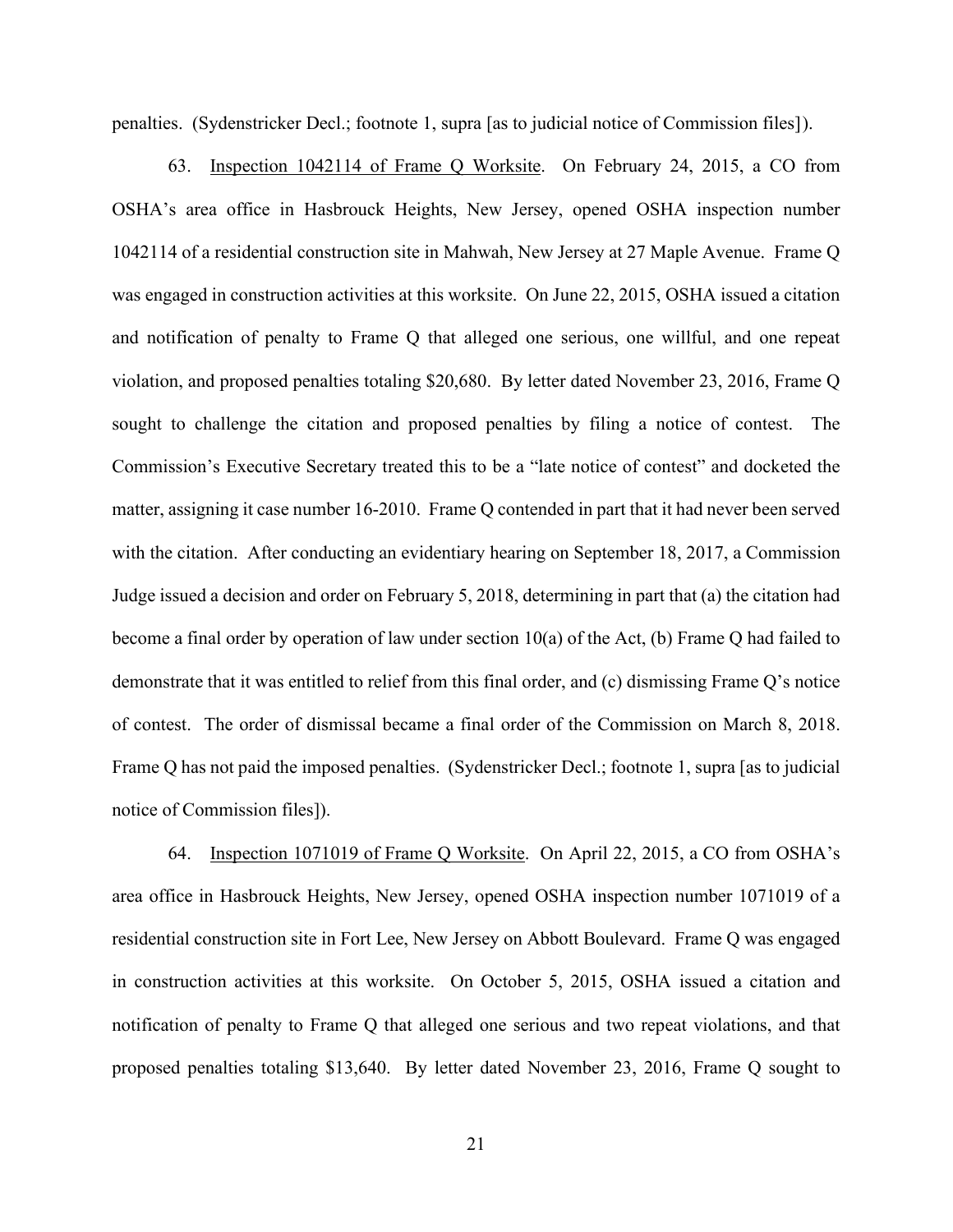challenge the citation and proposed penalties by filing a notice of contest. The Commission's Executive Secretary treated this to be a "late notice of contest" and docketed the matter, assigning it case number 16-2012. Frame Q contended in part that it had never been served with the citation. After conducting an evidentiary hearing on September 18, 2017, a Commission Judge issued a decision and order on February 5, 2018, determining in part that (a) the citation had become a final order by operation of law under section 10(a) of the Act, (b) Frame Q had failed to demonstrate that it was entitled to relief from this final order, and (c) dismissing Frame Q's notice of contest. The order of dismissal became a final order of the Commission on March 8, 2018. Frame Q has not paid the imposed penalties. (Sydenstricker Decl.; footnote 1, supra [as to judicial notice of Commission files]).

65. Inspection 1076348 of Frame Q Worksite. On June 8, 2015, a CO from OSHA's area office in Hasbrouck Heights, New Jersey, opened OSHA inspection number 1076348 of a residential construction site in Palisades Park, New Jersey at 462 Second Street. Frame Q was engaged in construction activities at this worksite. On August 10, 2015, OSHA issued a citation and notification of penalty to Frame Q that alleged one willful and two repeat violations, and that proposed penalties totaling \$25,080. By letter dated November 23, 2016, Frame Q sought to challenge the citation and proposed penalties by filing a notice of contest. The Commission's Executive Secretary treated this to be a "late notice of contest" and docketed the matter, assigning it case number 16-2013. Frame Q contended in part that it had never been served with the citation. After conducting an evidentiary hearing on September 18, 2017, a Commission Judge issued a decision and order on February 5, 2018, determining in part that (a) the citation had become a final order by operation of law under section 10(a) of the Act, (b) Frame Q had failed to demonstrate that it was entitled to relief from this final order, and (c) dismissing Frame Q's notice of contest.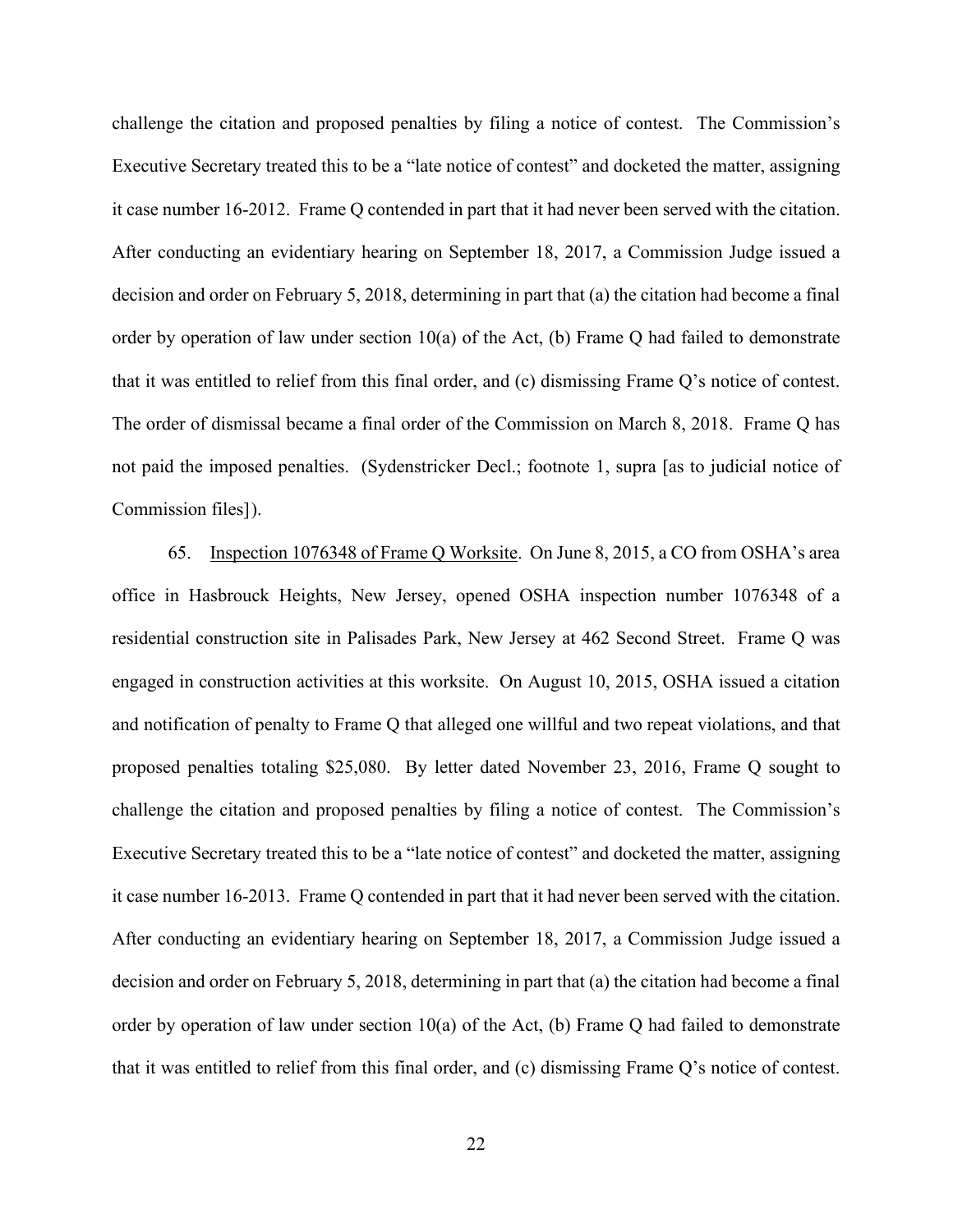The order of dismissal became a final order of the Commission on March 8, 2018. Frame Q has not paid the imposed penalties. (Sydenstricker Decl.; footnote 1, supra [as to judicial notice of Commission files]).

66. Inspection 1113701 of Frame Q Worksite. On December 22, 2015, a CO from OSHA's area office in Hasbrouck Heights, New Jersey, opened OSHA inspection number 1113701 of a residential construction site in Fort Lee, New Jersey at 1010/1006 Morningside Lane. Frame Q was engaged in construction activities at this worksite. On February 16, 2016, OSHA issued a citation and notification of penalty to Frame Q that alleged two repeat violations and proposed penalties totaling \$18,920. By letter dated November 23, 2016, Frame Q sought to challenge the citation and proposed penalties by filing a notice of contest. The Commission's Executive Secretary treated this to be a "late notice of contest" and docketed the matter, assigning it case number 16-2014. Frame Q contended in part that it had never been served with the citation. After conducting an evidentiary hearing on September 18, 2017, a Commission Judge issued a decision and order on February 5, 2018, determining in part that (a) the citation had become a final order by operation of law under section 10(a) of the Act, (b) Frame Q had failed to demonstrate that it was entitled to relief from this final order, and (c) dismissing Frame Q's notice of contest. The order of dismissal became a final order of the Commission on March 8, 2018. Frame Q has not paid the imposed penalties. (Sydenstricker Decl.; footnote 1, supra [as to judicial notice of Commission files]).

67. Inspection 1149505 of Frame Q Worksite. On April 23, 2016, a CO from OSHA's area office in Hasbrouck Heights, New Jersey, opened OSHA inspection number 1149505 of a residential construction site in Palisades Park, New Jersey at 119 Abbot Avenue. Frame Q was engaged in construction activities at this worksite. On September 28, 2016, OSHA issued a citation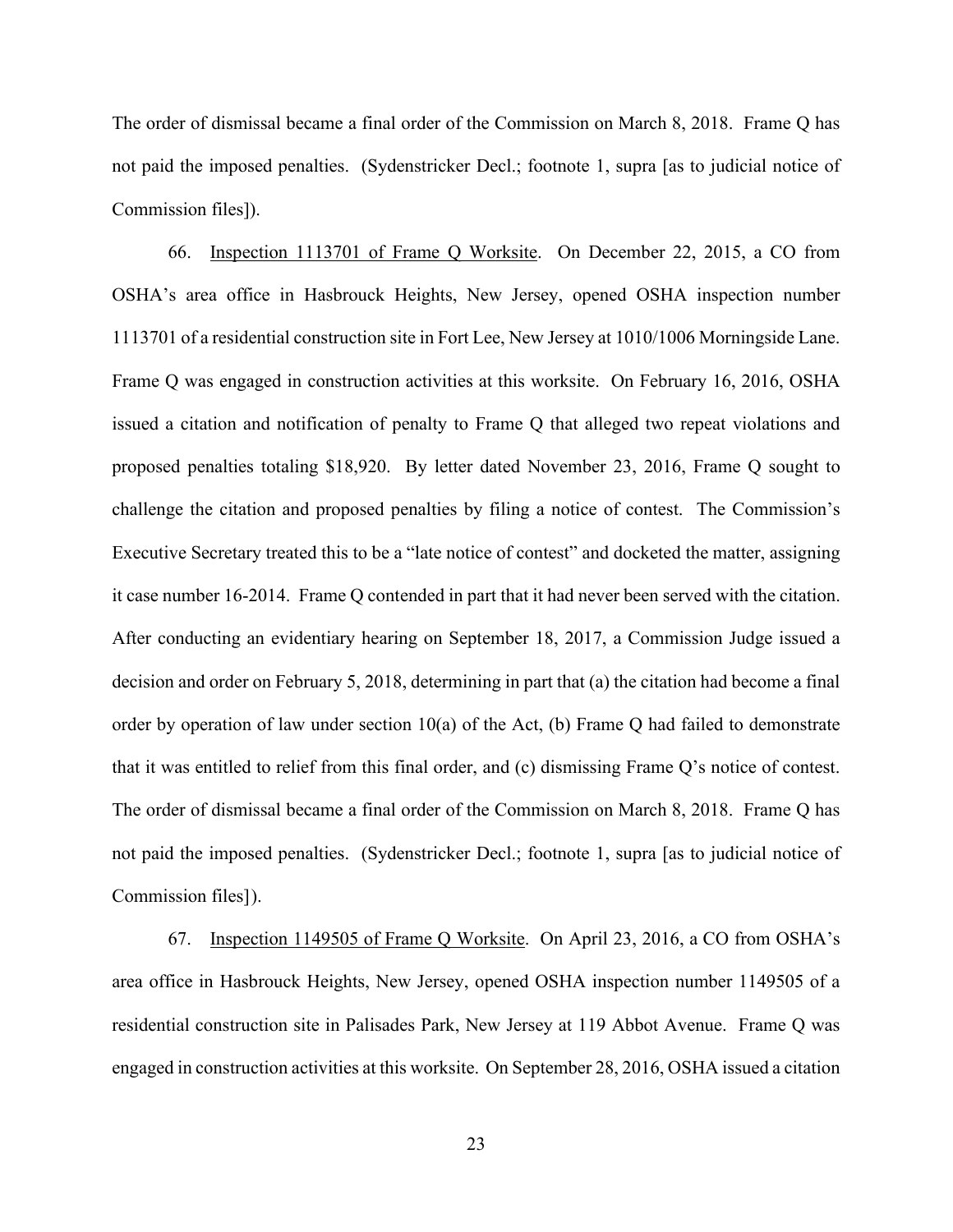and notification of penalty that alleged two repeat violations and proposed penalties totaling \$222,697. Frame Q timely contested the citation and proposed penalties, and the Commission's Executive Secretary docketed the matter and assigned it docket number 16-1737. Frame Q formally withdrew its notice of contest by notice dated February 5, 2018, and a Commission Judge approved the withdrawal by order dated February 20, 2018. Consequently, the citation and proposed penalties became a final order on March 22, 2018. Frame Q has not paid the imposed penalties. (Ex. 16 to Kondo Decl.; Sydenstricker Decl.; footnote 1 supra [as to judicial notice of Commission files]).

68. Inspection 1264265 of Frame Q Worksite. On April 3, 2017, a CO from OSHA's area office in Hasbrouck Heights, New Jersey, opened OSHA inspection number 1264265 of a residential construction site in Fort Lee, New Jersey at 2475 Sixth Street. Frame Q was engaged in construction activities at this worksite. On September 25, 2017, OSHA issued a citation and notification of penalty that alleged two serious and two repeat violations and proposing penalties totaling \$153,241. Frame Q timely contested the citation and proposed penalties, and the Commission's Executive Secretary docketed the matter and assigned it docket number 17-2030. After Frame Q failed to timely file an answer to the Secretary's complaint, a Commission Judge issued an order to show cause to Frame Q directing Frame Q to show cause why it should not be held in default. Frame Q did not formally respond to the order to show cause. However, Frame Q's attorney informally advised the Commission on June 20, 2018 that Frame Q had "closed its business" and that Frame Q would not file any formal response to the order to show cause. The Commission Judge thereafter filed an order of default affirming the citation and proposed penalties. The order of default became a final order on August 8, 2018. Frame Q has not paid the imposed penalties. (Ex. 18 to Kondo Decl.; Sydenstricker Decl.; footnote 1 supra [as to judicial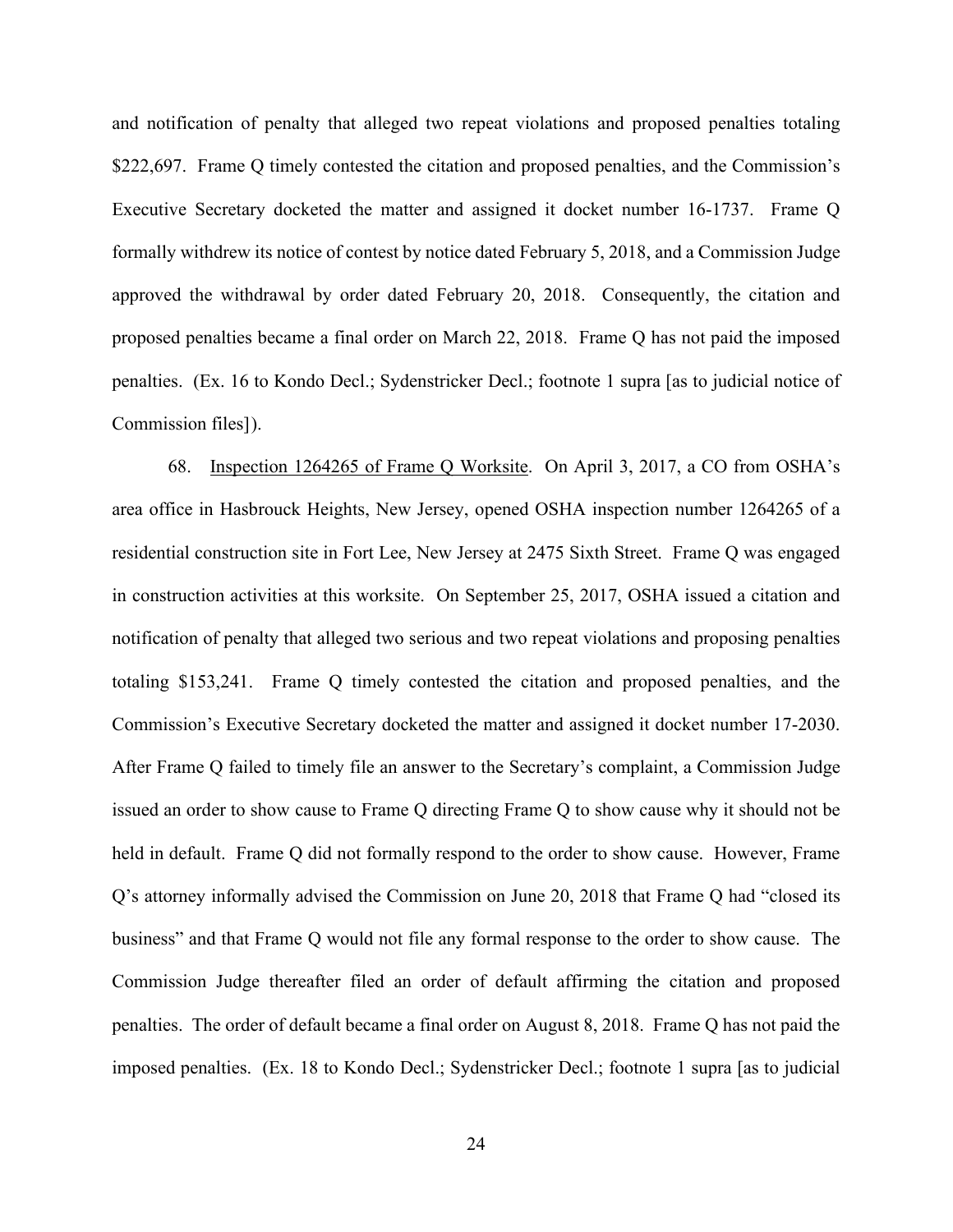notice of Commission files]).

69. Inspection 1329463 of Frame Q Worksite. On July 11, 2018, a CO from OSHA's area office in Hasbrouck Heights, New Jersey, opened OSHA inspection number 1329463 of a residential construction site in Palisades Park, New Jersey at 417 Third Street. Frame Q was engaged in construction activities at this worksite. On January 4, 2019, OSHA issued a citation and notification of penalty to Frame Q that alleged one serious and three repeat violations and proposed penalties totaling \$261,451. Frame Q did not contest the citation and consequently it became a final order pursuant to section 10(b) of the Act. Frame Q has not paid the imposed penalties. (Sydenstricker Decl.; footnote 2, supra [as to judicial notice of OSHA website information]).

70. The penalties imposed on Frame Q in the thirteen inspections from 2013 to 2018 totaled \$777,609. Of that sum, Frame Q paid only \$4,800. (Sydenstricker Decl.; footnotes 1 and 2, supra).

71. The last day that Frame Q made payroll disbursements to employees was on June 1, 2018, when it issued payroll checks to seven individuals. (Ex. 24 to Kondo Decl.). Frame Q made no payroll disbursements after June 1, 2018. (Ex. 24 to Kondo Decl.). OSHA's last inspection of a Frame Q worksite was opened about six weeks later, on July 11, 2018, which resulted in the issuance of a citation to Frame Q on January 4, 2019 that Frame Q did not contest.

72. Quevedo-Garcia caused Frame Q to be dissolved on April 7, 2019, which was about ten weeks after the last of the described thirteen citations issued to Frame Q became a final order.

73. In its federal tax return for tax year 2018, which was dated four days after Frame Q was formally dissolved in April 2019, Frame Q reported gross receipts of \$528,895 and total income of \$366,528. After deductions from the total income figure for expenses such as

25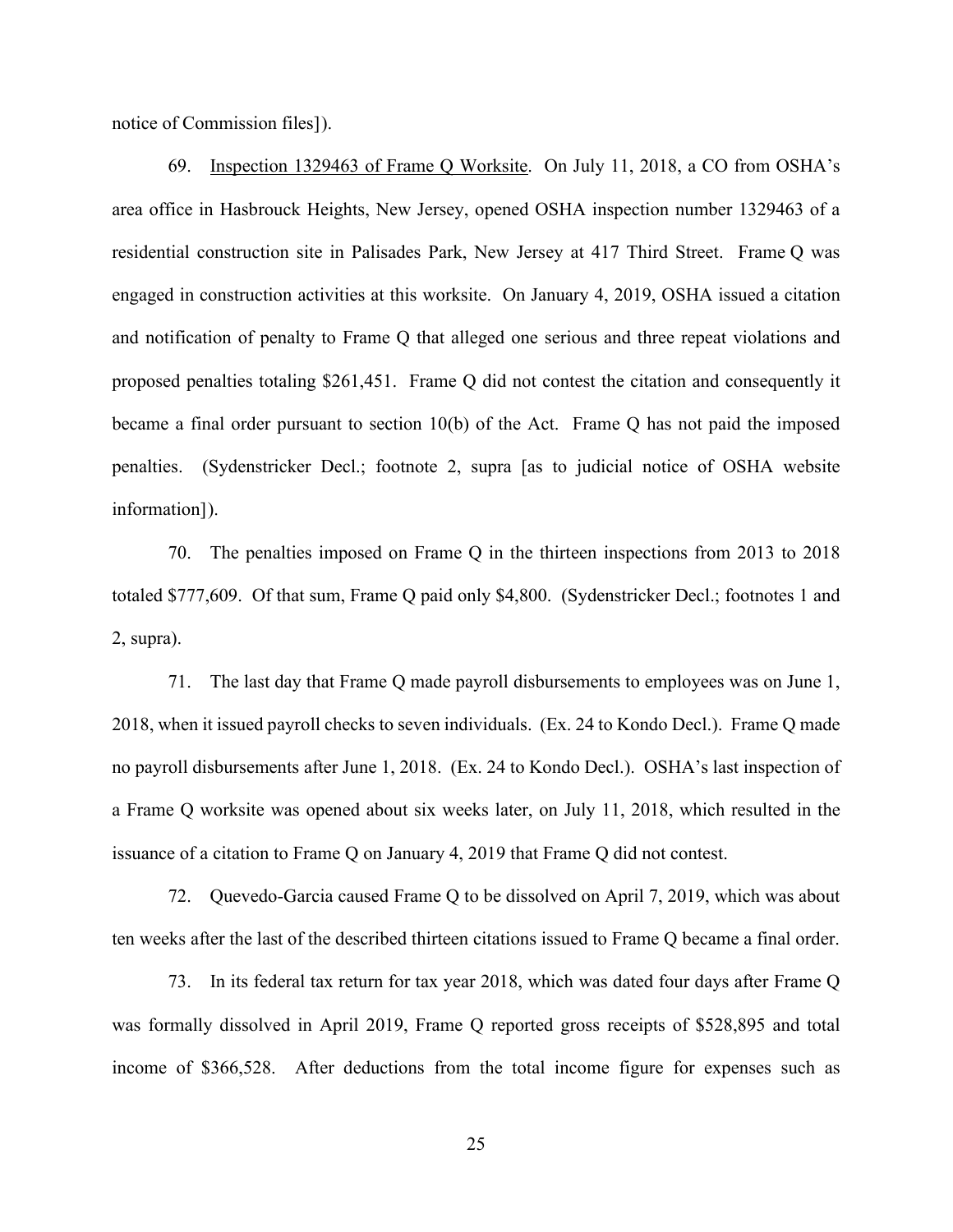compensation of officers and salaries and wages, Frame Q reported a positive business income of \$14,464 for tax year 2018. The 2018 tax return reflects a balance sheet liability for "accounts payable" at the beginning of the tax year of \$303,318 but by the end of the year that balance sheet liability had been reduced by 44% to \$170,807. (Ex. 2 to Kondo Decl.). There is no evidence regarding the components of this balance sheet liability for accounts payable, or the identity of the creditors. The Secretary's ability to discover and present evidence relating to the 2018 balance sheet liabilities for accounts payable in support of his motion for summary judgment was substantially impeded by Quevedo-Garcia's invocation of his Fifth Amendment privilege against compulsory self-incrimination.

74. On February 6, 2019, the Office of the United States Attorney for the District of New Jersey (USAO-NJ) brought a civil action in federal district court against Frame Q to collect \$473,178 in unpaid OSHA penalties relating to eight of the citations issued to Frame Q (the six late contests plus the citations that resulted from inspections 1149505 and 1264265). The civil action also sought \$205,325.01 in interest and fees.

75. On April 7, 2019, two months after the collection action was filed, Quevedo-Garcia caused Frame Q to be voluntary dissolved. About four weeks later, on May 3, 2019, the USAO-NJ filed a voluntary dismissal of its collection action after concluding that Frame Q could not be successfully served with the summons and complaint because it had been dissolved. (Jordan Anger Decl.).

76. According to interrogatory responses that Quevedo-Garcia verified, Frame Q's only assets upon its dissolution in April 2019 were three trucks that were to be "transferred with loans" to BB Frame. (Ex. 4 to Kondo Decl.). At least one of those vehicles remained officially registered to Frame Q during the underlying inspections of BB Frame's worksites involved here. (Ex. B to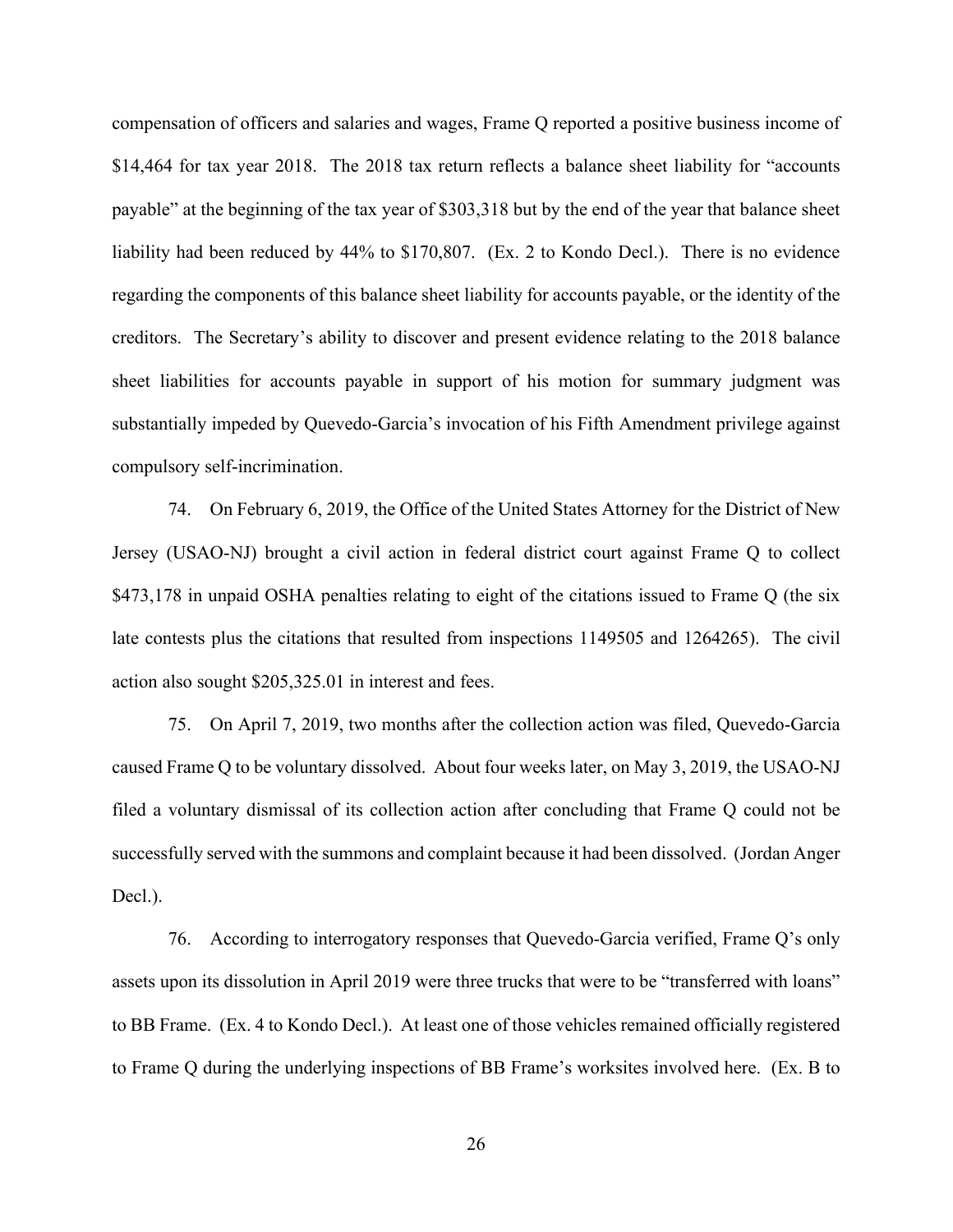Sydenstricker Decl.).

77. In Frame Q's certificate of dissolution filed on April 7, 2019, Quevedo-Garcia represented that "[a]ll assets have been discarded and have been applied to creditors or distributed to members." (Ex. 6 to Kondo Decl.). There is no evidence respecting the extent to which the liquidation of Frame Q's assets reduced the balance sheet liability for accounts payable that was reported at the end of tax year 2018. The Secretary's ability to discover and present evidence on this matter of fact in support of his motion for summary judgment was substantially impeded by Quevedo-Garcia's invocation of his Fifth Amendment privilege.

78. Quevedo-Garcia caused Frame Q to be dissolved at least in part to avoid collection of unpaid penalties of \$772,809 that resulted from OSHA inspections of Frame Q worksites. (Quevedo-Garcia Mot. ¶¶ 6–9).

79. Prior to Frame Q's formal dissolution April 2019, Quevedo-Garcia discontinued framing operations through Frame Q and transitioned all of Frame Q's framing operations to BB Frame. Frame Q's employees began working for BB Frame doing the same type of construction work and in the same locale as Frame Q. (Exs. 4, 24, 25, 31 to Kondo Decl.).

#### **BB Frame LLC (BB Frame)**

80. On April 13, 2017, Quevedo-Garcia caused BB Frame to be formed; its certificate of formation did not identify any member(s) of the company. (Ex. 9 to Kondo Decl.; Sydenstricker Decl. ¶ 10). BB Frame was formed ten days after OSHA had opened inspection number 1264265, which was the twelfth of the thirteen inspections of Frame Q worksites described supra in  $\P$  68.) On September 4, 2018, about 17 months after BB Frame had been formed, Quevedo-Garcia filed an amendment to BB Frame's certificate of formation that identified himself and his sister, Magda Quevedo-Garcia, as BB Frame's only members. (Ex. 22, Kondo Decl.).

81. In mid-2018, Quevedo-Garcia transferred \$20,000 from Frame Q to BB Frame by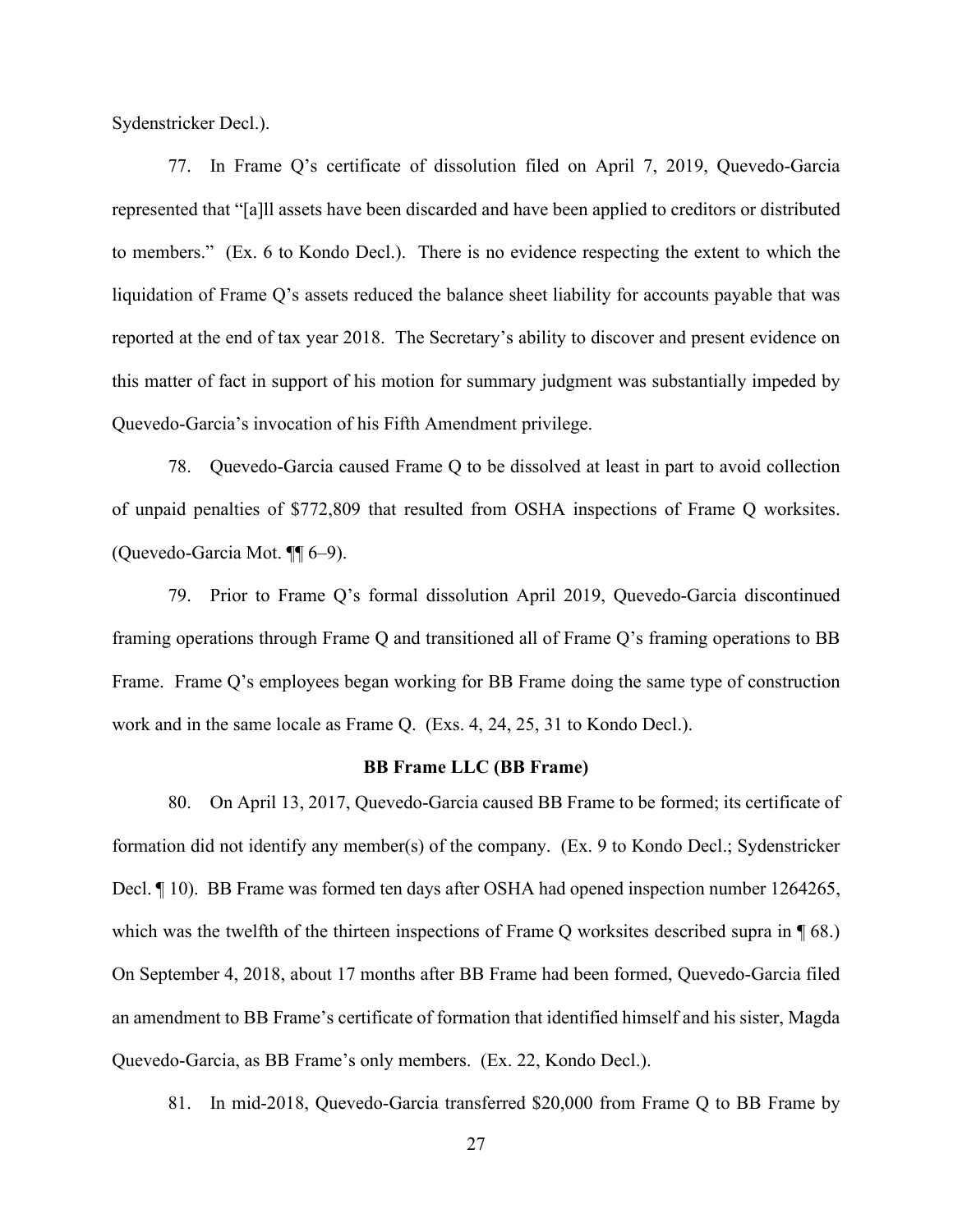issuing three checks from Frame Q's bank account (dated respectively on June 20, July 21, and August 2, 2018). He signed these checks as the agent of Frame Q and he then endorsed on behalf of BB Frame for deposit into BB Frame's bank account. (Exs. 21 & 31 to Kondo Decl.).

82. All seven individuals who had received a payroll disbursement from Frame Q on June 1, 2018 (which was Frame Q's final payroll disbursement before it was formally dissolved about ten months later) began to receive payroll disbursements from BB Frame starting on June 8, 2018. (Exs. 24 & 25 to Kondo Decl.). Four of those seven individuals continued to receive payroll disbursements from BB Frame through December 20, 2019, which was the date of BB Frame's final payroll disbursements. (Payroll disbursements from BB Frame to the other three individuals ended respectively on 6/22/18, 3/29/2019 and 6/28/2019, apparently because each had left BB Frame's employment on or before those respective dates.) (Ex. 25 to Kondo Decl.). The day of BB Frame's final payroll disbursements (December 20, 2019) was fifteen days after OSHA had opened the first of the five inspections of BB Frame worksites that precipitated these consolidated matters. (Ex. 25 to Kondo Decl.).

83. On March 12, 2019, less than four weeks before Quevedo-Garcia would cause Frame Q to be voluntarily dissolved, Quevedo-Garcia caused BB Frame to apply for a home improvement contractor license with the New Jersey Office of the Attorney General, Division of Consumer Affairs (DCA). (Ex. 8 to Kondo Decl.). About eleven weeks later, on May 29, 2019, DCA issued to BB Frame a New Jersey home improvement contractor license. (Ex. 23 to Kondo Decl.).

84. Prior to the OSHA inspections that precipitated these consolidated matters, BB Frame used its business checking account for BB Frame operations, including issuing payroll checks. Beginning November 25, 2019, that checking account had a consistently negative balance, causing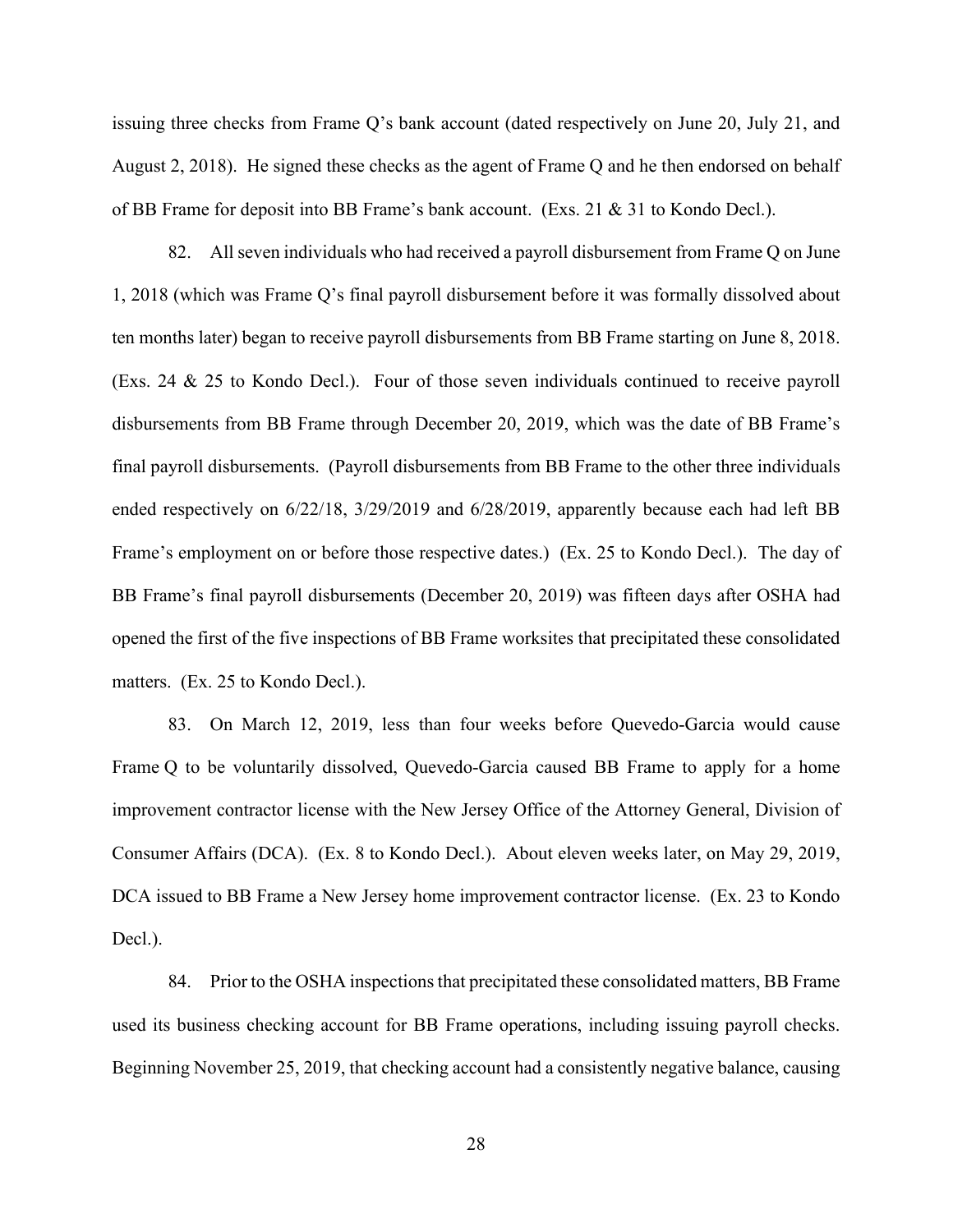the bank to force the account closed on March 25, 2020. (Ex. 28 to Kondo Decl.).

85. BB Frame did not make any payroll disbursements in 2020. (Exs. 1 & 25 to Kondo Decl.) In 2020, Quevedo-Garcia caused payroll disbursements for framing projects, including the projects involved in the last four of the five underlying inspections here, to be made by BM Frame. (Exs. 1, 11, 25 & 29 to Kondo Decl.).

86. BB Frame used the three trucks that Frame Q had used in the operation of its framing business, even though at least one of those vehicles remained registered in the name of Frame Q over the course of the underlying inspections. (Ex. B to Sydenstricker Decl.; Ex. 4 to Kondo Decl.).

87. Quevedo-Garcia expressly and falsely held out to OSHA officials during the first of the underlying inspections that precipitated these consolidated cases that Frame Q was the company performing work at the inspected construction sites and that the workers were employees of Frame Q. (Sydenstricker Decl. ¶ 14). Quevedo-Garcia did not disclose to OSHA officials that Frame Q had been dissolved and that the employees present at the first of the five inspections were employees of BB Frame. Until April 2020, when an attorney for Quevedo-Garcia informed OSHA that Frame Q was out of business, OSHA held the false understanding that the employees present for the five underlying inspections were Frame Q employees. (Sydenstricker Decl. ¶ 12).

88. Prior to the issuance of the citations at issue here on June 2, 2020, OSHA concluded that BB Frame, not the dissolved Frame Q, was the corporate entity performing the construction work at all five of the worksite inspections. Consequently, the citations identified "BB Frame LLC d/b/a Frame Q LLC, as successor to Frame Q LLC" as the cited employer (as well as Quevedo-Garcia individually). The separate complaints filed by the Secretary in each of these five matters continued with this description of BB Frame as both (a) "doing business as" Frame Q, and (b)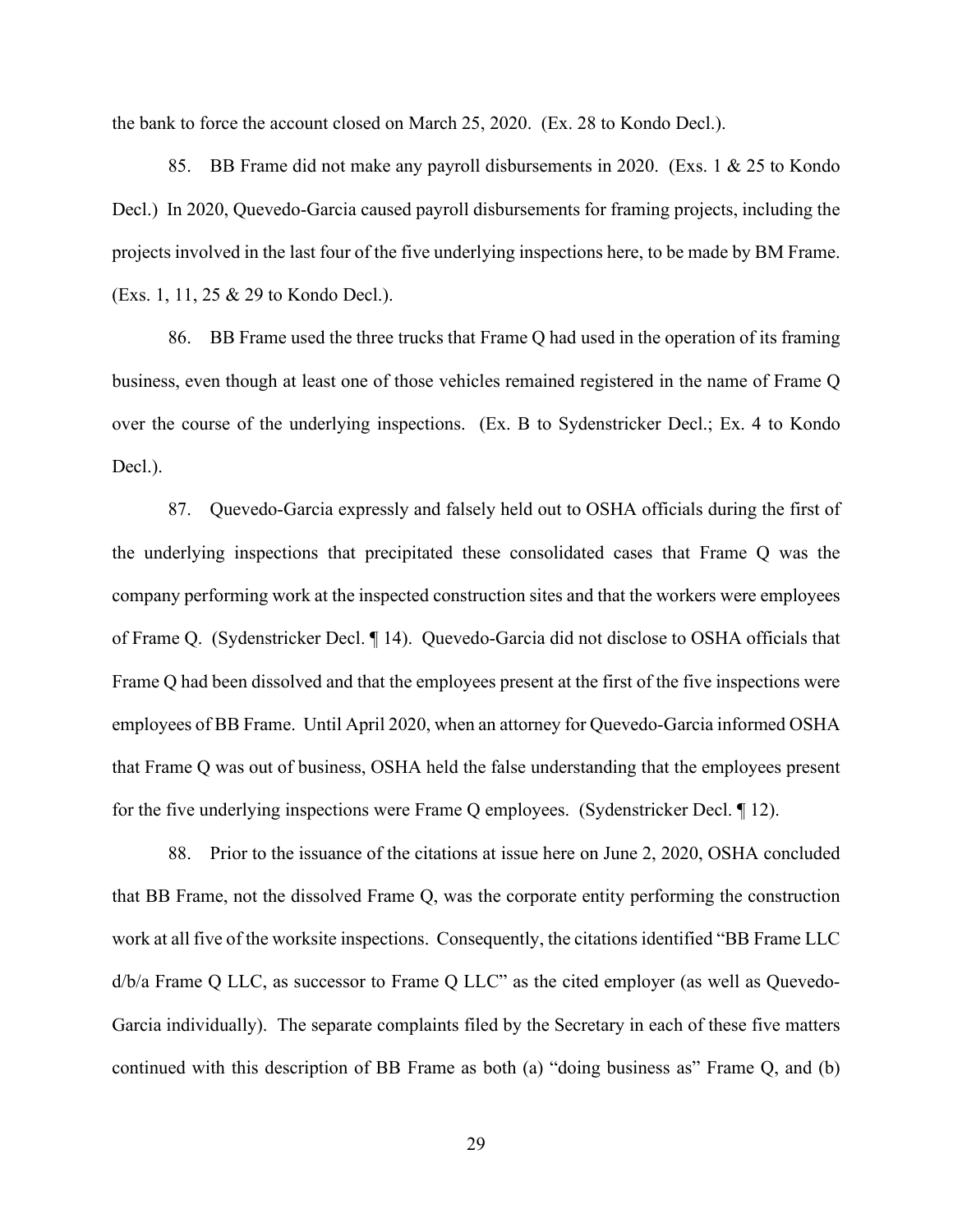being a successor company to Frame Q.

89. On November 19, 2020, Quevedo caused BB Frame to be voluntarily dissolved. This was twelve weeks after the Secretary had filed separate complaints in each of the above captioned matters seeking to affirm all citation items and proposed penalties against both BB Frame and Quevedo-Garcia. (Ex. 10 to Kondo Decl.).

90. There is no evidence that BB Frame had crippling debt when Quevedo-Garcia caused it to be dissolved, which occurred before the penalties proposed against BB Frame became final orders. The only evidence of BB Frame's indebtedness at the time of its dissolution is its 2019 tax return which states that at the end of the tax year it had balance sheet liabilities totaling \$21,754 (exclusive of a balance sheet liability of \$27,500 for "capital stock," which would have been owing to Quevedo-Garcia and his sister as the only owners of the company). The two balance sheet liabilities identified that totaled \$21,754 were "accounts payable" of \$1,557 and "other current liabilities" totaling \$20,197 that were not itemized in the return. (Ex. 7 to Kondo Decl.).

91. Quevedo dissolved BB Frame not because of overwhelming debt but rather to avoid collection of any of the OSHA penalties that had been proposed against BB Frame in the underlying citations (but that had not become final orders against BB Frame at the time of its dissolution). The Secretary's ability to discover and present evidence relating to Quevedo-Garcia's reasons for dissolving BB Frame in support of his motion for summary judgment was substantially impeded by Quevedo-Garcia's invocation of his Fifth Amendment privilege against compulsory self-incrimination.

#### **BM Frame LLC (BM Frame)**

92. On December 24, 2019, about three weeks after OSHA had opened the first of the five inspections involved in these consolidated cases, Quevedo-Garcia caused BM Frame to be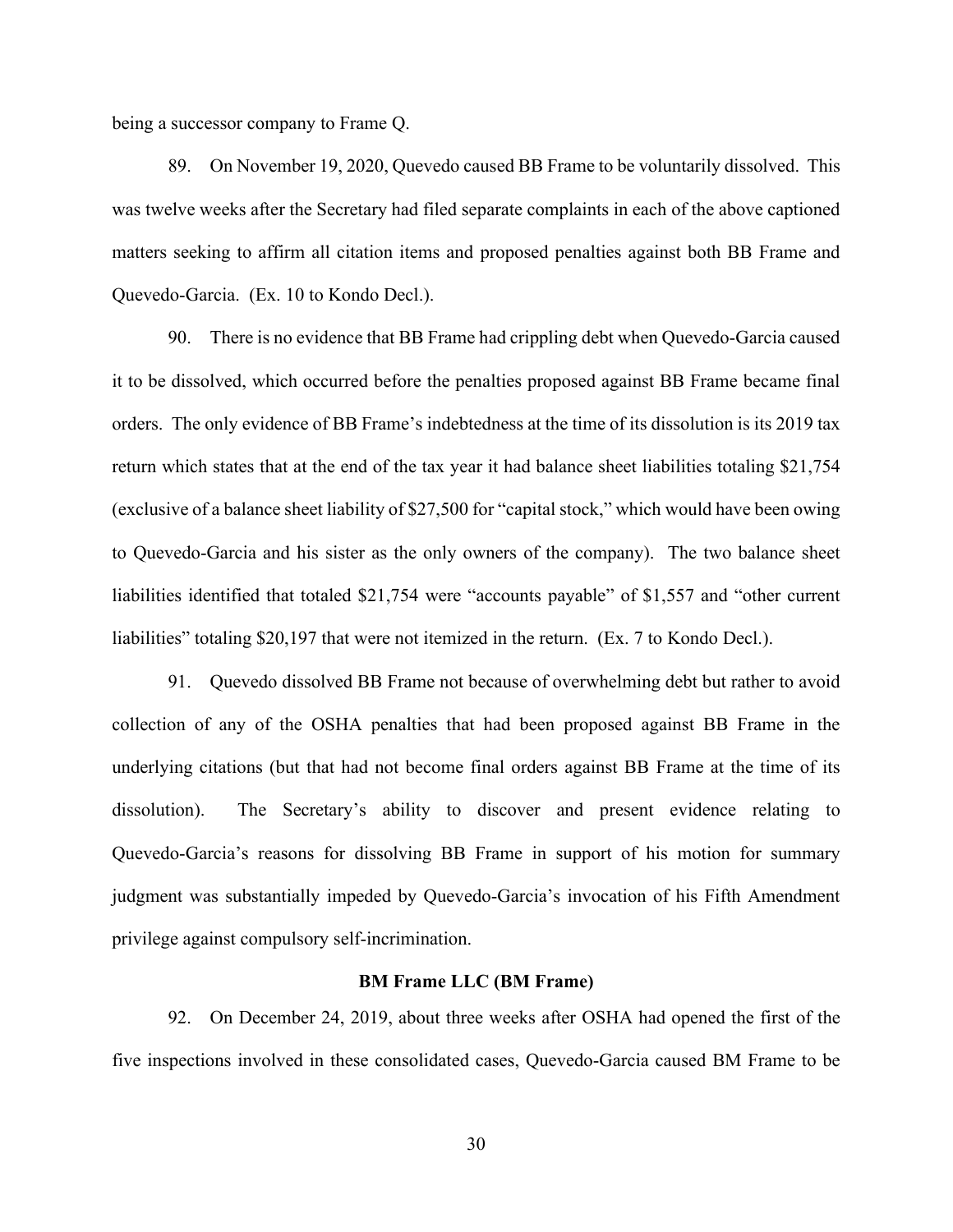formed, with Quevedo-Garcia owning 75% and one Hector F. Roca owning 25%.<sup>3</sup> (Exs. 11 & 13 to Kondo Decl.) The declared planned activity of the new company was "miscellaneous construction & repair." (Exs. 13 & 26 to Kondo Decl.).

93. Two days later, on December 26, 2019, Quevedo-Garcia caused to be filed with the State of New Jersey a certificate of alternate name that authorized BM Frame to do business as "BB Frame" even though BB Frame continued to exist as a New Jersey limited liability company. (Exs. 13 & 26 to Kondo Decl.).

94. About four weeks later, on January 23, 2020, BM Frame applied for a home improvement contractor license with the State of New Jersey. The application lists the name "BB Frame" as another "name[ ] under which [BM Frame] does business." (Ex. 12 to Kondo Decl.).

95. On or about December 31, 2019, BM Frame opened a business checking account under the name "BM Frame LLC TA [i.e., "trading as"] BB Frame," making an initial deposit of \$500. (Ex. 27 to Kondo Decl.).

96. Beginning in January 2020, BM Frame's checking account was used as the primary account for deposits and disbursements for construction projects. In the month of January 2020, there were eleven deposits made into the account that totaled \$162,600 and 97 withdrawal transactions that totaled \$135,318. (Exs. 27 & 30 to Kondo Decl.). The record does not disclose the sources of the deposits to the bank account. The Secretary's ability to discover and present

<sup>&</sup>lt;sup>3</sup> The record does not reflect Mr. Roca having been associated with any other companies controlled by Quevedo-Garcia and does not indicate what, if any, involvement Mr. Roca had in the operations of BM Frame. The Secretary's ability to discover and present evidence relating to Mr. Roca's role in the formation and operation of BM Frame was substantially impeded by Quevedo-Garcia's invocation of his Fifth Amendment privilege against compulsory self-incrimination.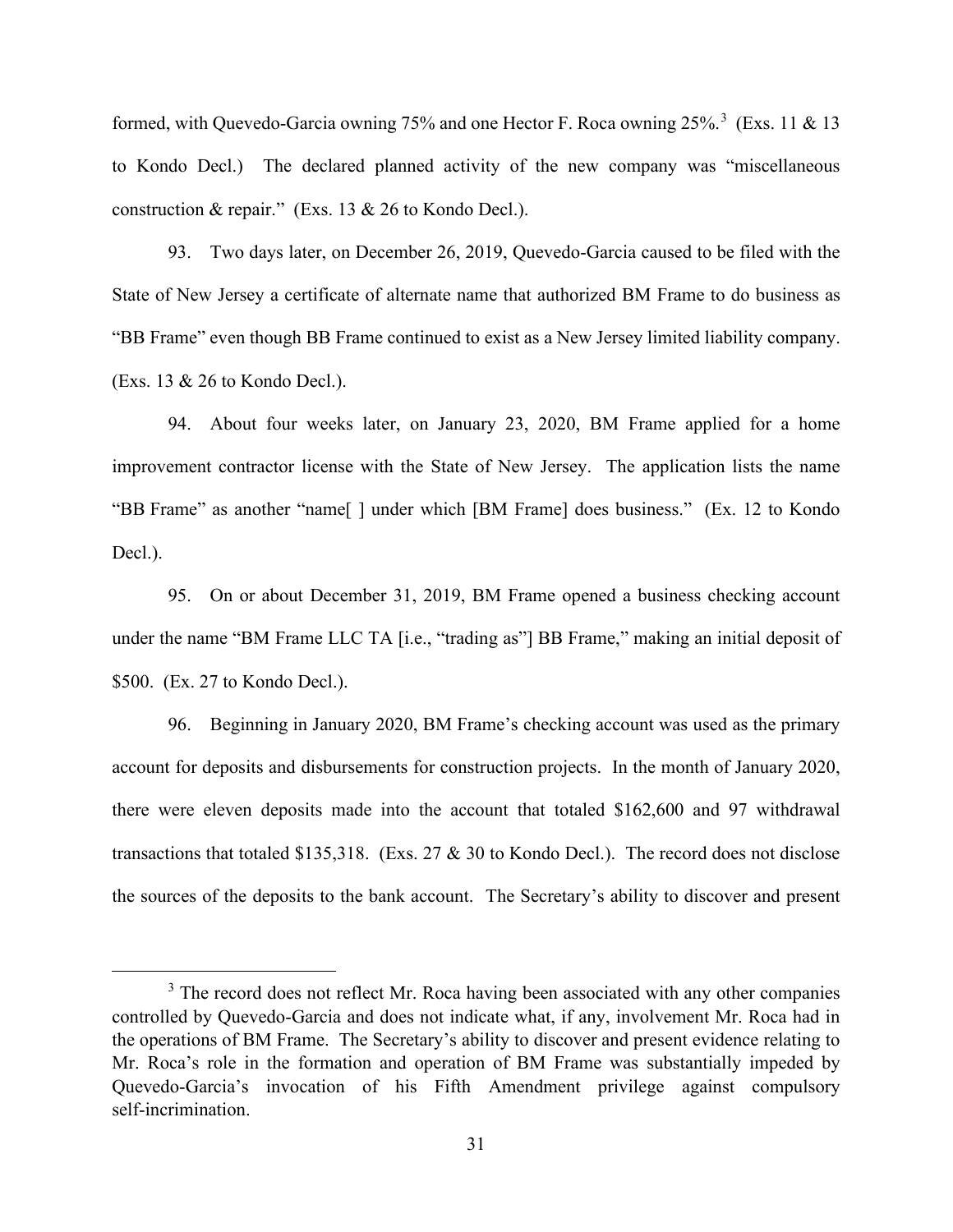evidence relating to the sources of these deposits was substantially impeded by Quevedo Garcia's invocation of his Fifth Amendment privilege against compulsory self-incrimination.

97. Starting in January 2020 and continuing to early August 2020, the employees who supplied labor for construction projects performed by BB Frame and/or BM Frame were paid out of BM Frame's business checking account. (Sydenstricker Decl. ¶¶ 14–21; Exs. 27, 29 & 30 to Kondo Decl.). From January 10, 2020 through August 16, 2020, BM Frame made payroll disbursements totaling \$185,980 to eleven individuals. (Exs. 27, 29 & 30 to Kondo Decl.). Six of the eight employees who had been on BB Frame's payroll through December 2019 received payroll disbursements in 2020 drawn on BM Frame's business checking account. Quevedo-Garcia's sister, who was a 30% owner of BB Frame but had not received any payroll disbursements from BB Frame's business checking account, receives payroll disbursements from BM Frame in 2020 that totaled \$17,100. (Exs. 25 & 29 to Kondo Decl.).

98. In a letter from the attorney for Quevedo-Garcia dated November 12, 2020 to an attorney for the Secretary, the attorney provided a copy of a paycheck written to Quevedo-Garcia dated January 13, 2020 that was drawn on BM Frame's checking account. The attorney represented that Quevedo-Garcia was currently employed by BM Frame, and he erroneously represented that Quevedo-Garcia was not a "principal" of BM Frame. (In truth, Quevedo-Garcia owned 75% of the company).<sup>4</sup> (Exs. 4  $\&$  30 to Kondo Decl.).

99. In a letter from the attorney for Quevedo-Garcia to an attorney for the Secretary dated June 21, 2021, the attorney stated that "BM Frame is a closed business." (Ex. F to Sec'y's Mot.

<sup>&</sup>lt;sup>4</sup> The attorney is presumed not to have made a knowing misrepresentation to counsel for the Secretary. There is no indication that the attorney knew that Quevedo-Garcia had caused BM Frame to be formed or that Quevedo-Garcia was its majority owner. The record does not reflect the point in the litigation when the Secretary became aware that Quevedo-Garcia had created BM Frame and was its majority owner.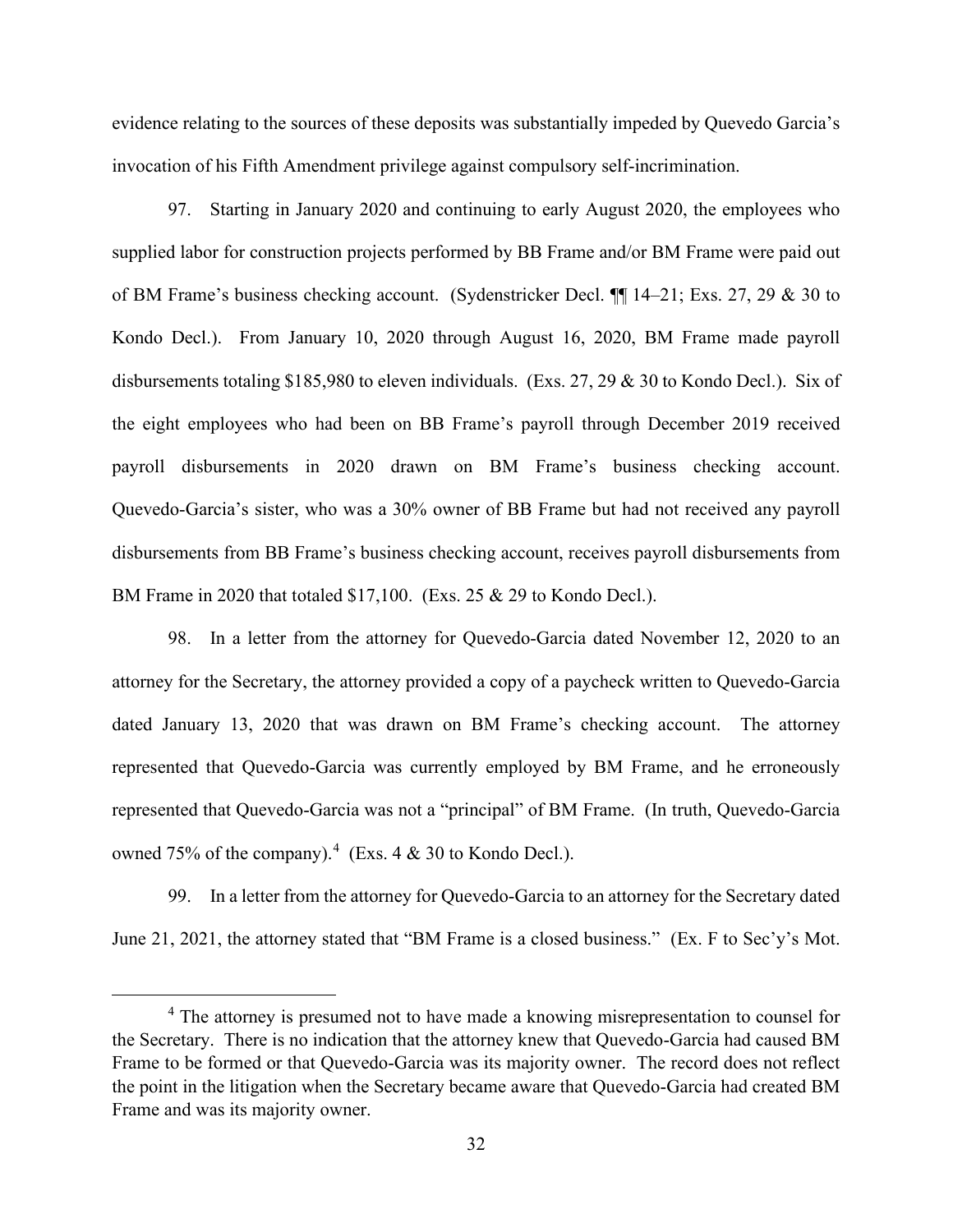to Compel, July 7, 2021). No other information was provided regarding the closing of BM Frame. The Secretary's ability to discover and present evidence on this matter of fact in support of his motion for summary judgment was substantially impeded by Quevedo-Garcia's invocation of his Fifth Amendment privilege in July 2021.

100. In Quevedo-Garcia's verified interrogatory responses in November 2020, he falsely represented that he was not an "owner, member, partner, shareholder, officer, and/or director" of any companies other than Frame Q and BB Frame, both of which he declared in had been "closed." (Ex. 4 to Kondo Decl.). In a later verified interrogatory response in April 2021, Quevedo-Garcia continued to falsely represent that he had no ownership interest or leadership position in any other business organizations other than Frame Q and BB Frame. (Ex. 31 to Kondo Decl.).

# **Other Alter Ego Theory Factors** *Capitalization and Solvency*

101. BB Frame's 2019 federal tax return reflects the company had a balance sheet liability of \$27,500 for "capital stock" at both the beginning and the end of the tax year. (Ex. 7 to Kondo Decl.).

102. BB Frame never owned real property. (Exs. 4 & 7 to Kondo Decl.). Except for trucks, BB Frame never owned tools or equipment valued more than \$200. BB Frame utilized three trucks in its business, at least one of which remained registered to Frame Q, although BB Frame depreciated multiple vehicles on its 2019 federal tax return (and BM Frame depreciated one vehicle on its 2020 federal tax return). (Exs. 4, 7 & 11 to Kondo Decl.; Sydenstricker Decl.).

103. BB Frame's business checking account had a negative balance throughout the course of the five OSHA inspections that precipitated these consolidated matters. (Ex. 28 to Kondo Decl.).

104. BB Frame's tax return for tax year 2019 reported gross receipts of \$388,533 and total

33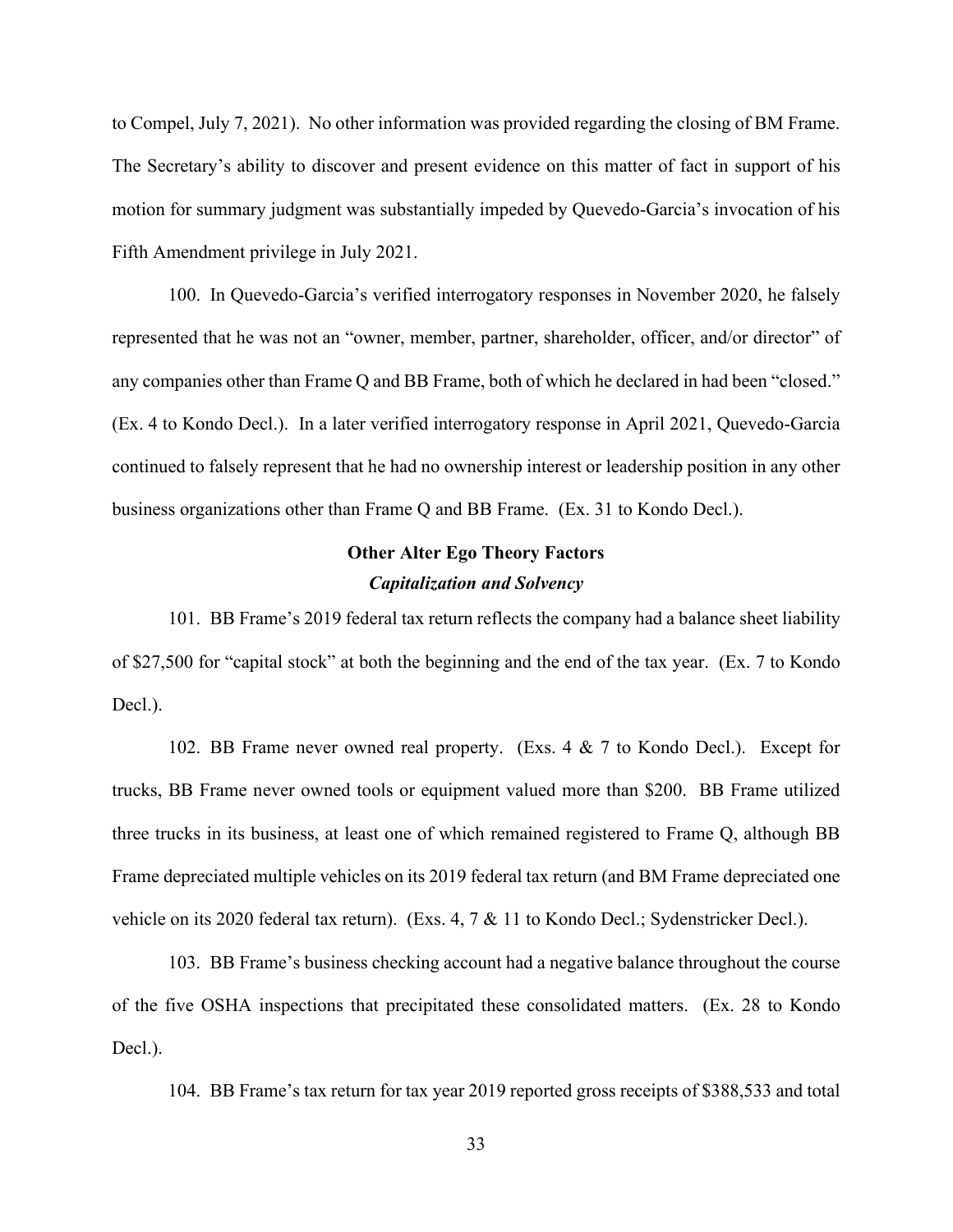income of \$297,087. The 2019 tax return reflects an ordinary business loss of \$1,181, after making deductions from total income that included deducting \$127,500 in compensation to Quevedo-Garcia. (Ex. 7 to Kondo Decl.).

105. BM Frame's federal tax return for tax year 2020 indicates that at the beginning of the tax year it had no balance sheet liability for capital stock but at the end of the tax year it had a balance sheet liability for capital stock of \$42,000. The Secretary's ability to discover and present evidence relating to the source of the funds for this stated capitalization of BM Frame was substantially impeded by Quevedo-Garcia's invocation of his Fifth Amendment privilege against compulsory self-incrimination.

106. In BM Frame's federal tax return for tax year 2020, the company reported gross receipts of \$426,451 and a total income of \$235,066. The tax return reflects ordinary business income of \$12,464, after making deductions from total income that included \$75,000 in compensation to Quevedo-Garcia. (The 25% owner of BM Frame, Hector Roca, received no compensation in 2020). (Ex. 11 to Kondo Decl.). Quevedo-Garcia reported his proportionate share of BM Frame's ordinary business income of \$12,464 in 2020 on his personal tax return for tax year 2020. (Ex. 1 to Kondo Decl.).

107. In a verified interrogatory response, Quevedo-Garcia stated that both Frame Q and BB Frame were "closed due to debt and insufficient income." (Ex. 31 to Kondo Decl.).

108. Quevedo-Garcia caused BB Frame to be voluntarily dissolved at least in part to avoid collection of the proposed penalties of \$2,004,225. Those proposed penalties later became final orders against BB Frame after BB Frame had been voluntarily dissolved. (Quevedo-Garcia Mot. ¶¶ 11–14; Anger Decl.). The Secretary's ability to discover and present evidence relating to the reasons that Quevedo-Garcia determined to dissolve BB Frame was substantially impeded by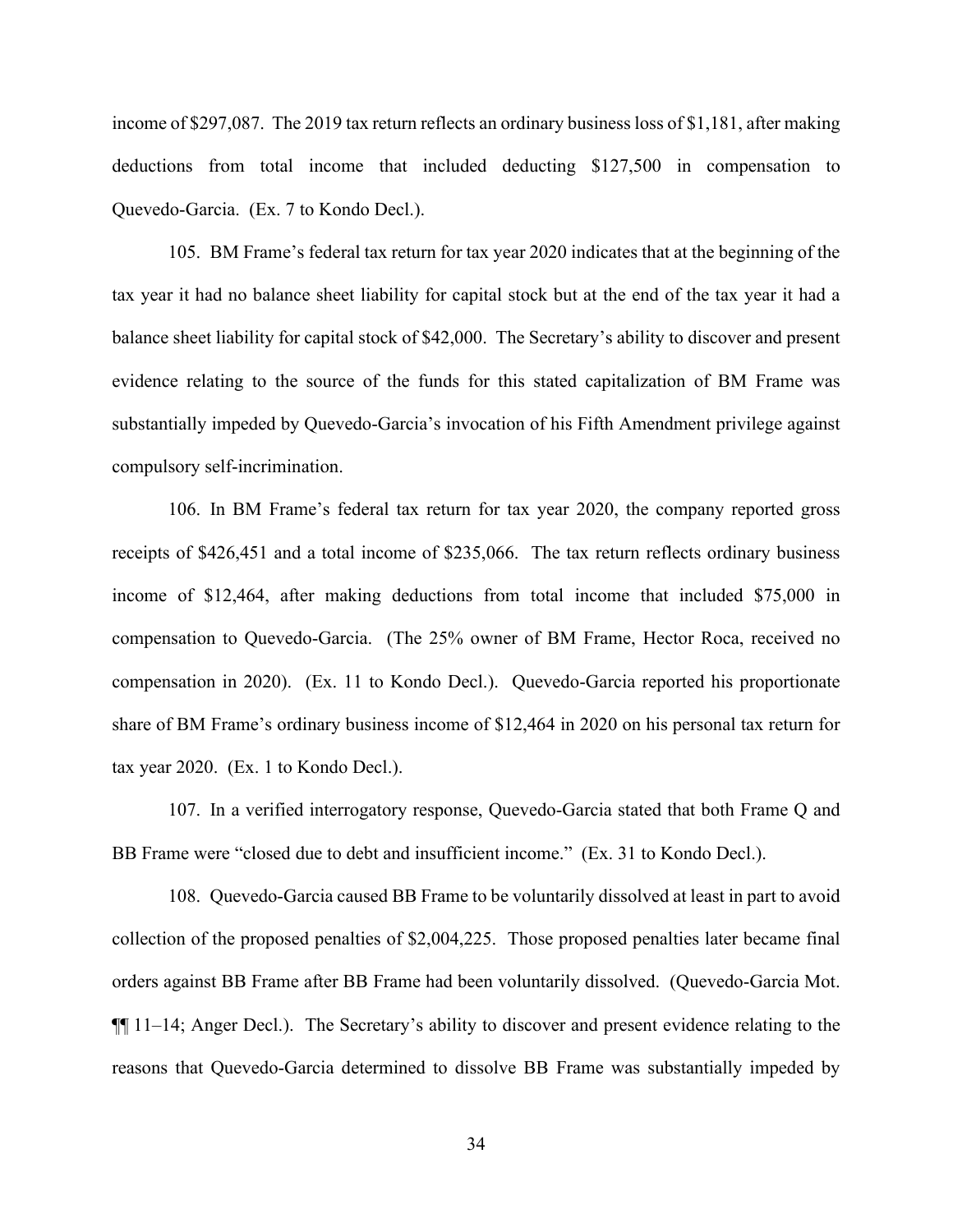Quevedo-Garcia's invocation of his Fifth Amendment privilege against compulsory selfincrimination.

### *Corporate Officers, Formalities and Corporate Records*

109. Quevedo-Garcia was BB Frame's president and its only officer. BB Frame's other member, Magda Quevedo-Garcia, had no role in the operation of the company. (Exs. 4 & 31 to Kondo Decl.).

110. BB Frame held no formal meetings of its two members. (Ex. 31 to Kondo Decl.).

111. BB Frame maintained no operating agreement, by-laws, resolutions, amendments, meeting minutes, or meeting memoranda. (Exs. 4, 5 & 32 to Kondo Decl.).

112. Most of the contracts into which BB Frame entered with suppliers and other contractors were verbal agreements only. (Ex. 31 to Kondo Decl.).

### *Siphoning of Corporate Funds*

113. As indicated supra in ¶ 12, Quevedo-Garcia and his sister Magda own a company called Q Properties LLC (Q Properties) that has its principal office at the Quevedo-Garcia Residence. Quevedo-Garcia owns 60% and Magda owns 40%. (Exs. 1, 3 & 14 to Kondo Decl.). Q Properties is in the business of renting and selling real estate, and in its 2020 federal tax return it reported receiving rents from residential real estate with the address 54 Lincoln Avenue, Cliffside Park, New Jersey. Quevedo-Garcia did not identify his ownership interest in Q Properties in his verified responses to two sets of interrogatories (responses dated Nov. 20, 2020 and Apr. 26, 2021), but rather in those responses he falsely represented that he did not have an ownership interest in any companies other than Frame Q and BB Frame. (Exs. 4 & 31 to Kondo Decl.). The attorney for Quevedo-Garcia later falsely represented to counsel for the Secretary in a letter dated June 21, 2021 that Q Properties "is not and was not owned" by Quevedo-Garcia. (Ex. F to Sec'y's Mot. to Compel, Jul 7, 2021). (It is presumed that Quevedo-Garcia's attorney was unaware of the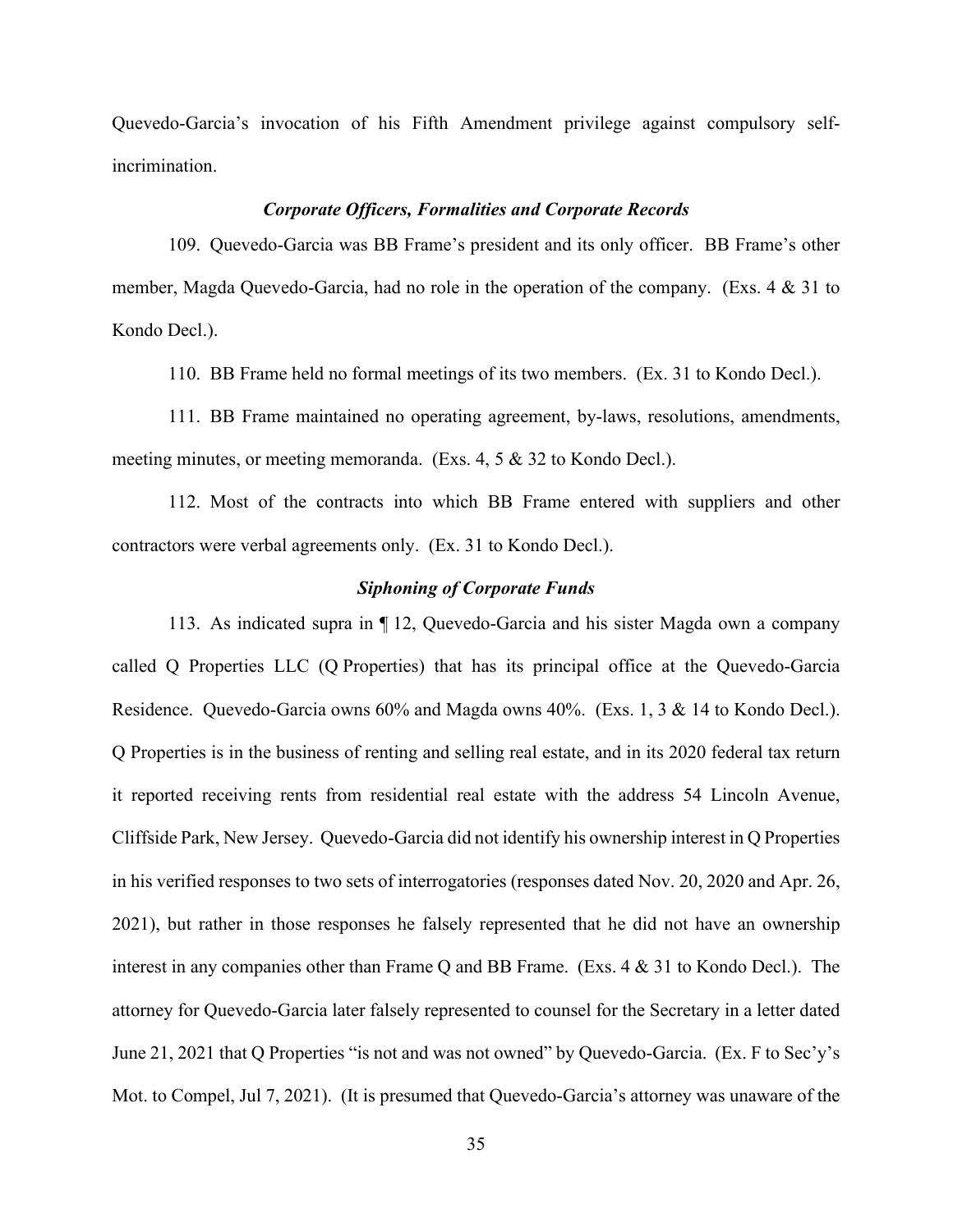falsity of that representation when he made it.)

114. Between August 2, 2018 and July 11, 2019, Quevedo-Garcia caused \$84,600 to be transferred from BB Frame to Q Properties by issuing the following checks written on BB Frame's business checking account (Ex. 33 to Kondo Decl.):

a. Check dated August 2, 2018 for \$44,000. In the check's "memo" line, Quevedo-Garcia handwrote the words "Profits."

b. Check dated August 6, 2018 for \$9,600. In the check's "memo" line, Quevedo-Garcia handwrote what appears to be the words "2 Months Deposit Rent and one month rent at" 54 Lincoln Avenue, Cliffside Park.

c. Check dated April 25, 2019 for \$26,000. In the check's "memo" line, Quevedo-Garcia handwrote the word "Profits 2018."

d. Check dated July 1, 2019 for \$7,000. The check's "memo" line reflects the handwritten words "Monthly garage rent."

e. Check dated July 11, 2019 for \$8,000. The check's "memo" line reflects the handwritten words "Rent for May & June garage at 54 Lincoln Ave Cliffside Park."

115. The Secretary's ability to discover and present evidence of greater detail regarding the reasons for these disbursements to Q Properties described in the preceding  $\P$  114(a)–(e) in support of his motion for summary judgment was substantially impeded by Quevedo-Garcia's invocation of his Fifth Amendment privilege.

116. After depleting BB Frame's checking account in late 2019 and beginning to use BM Frame's business checking account for deposits and disbursements relating to corporate construction activities, Quevedo-Garcia also began to use BM Frame's checking account to make some payments that lack any apparent connection to the corporate framing work, as follows:

36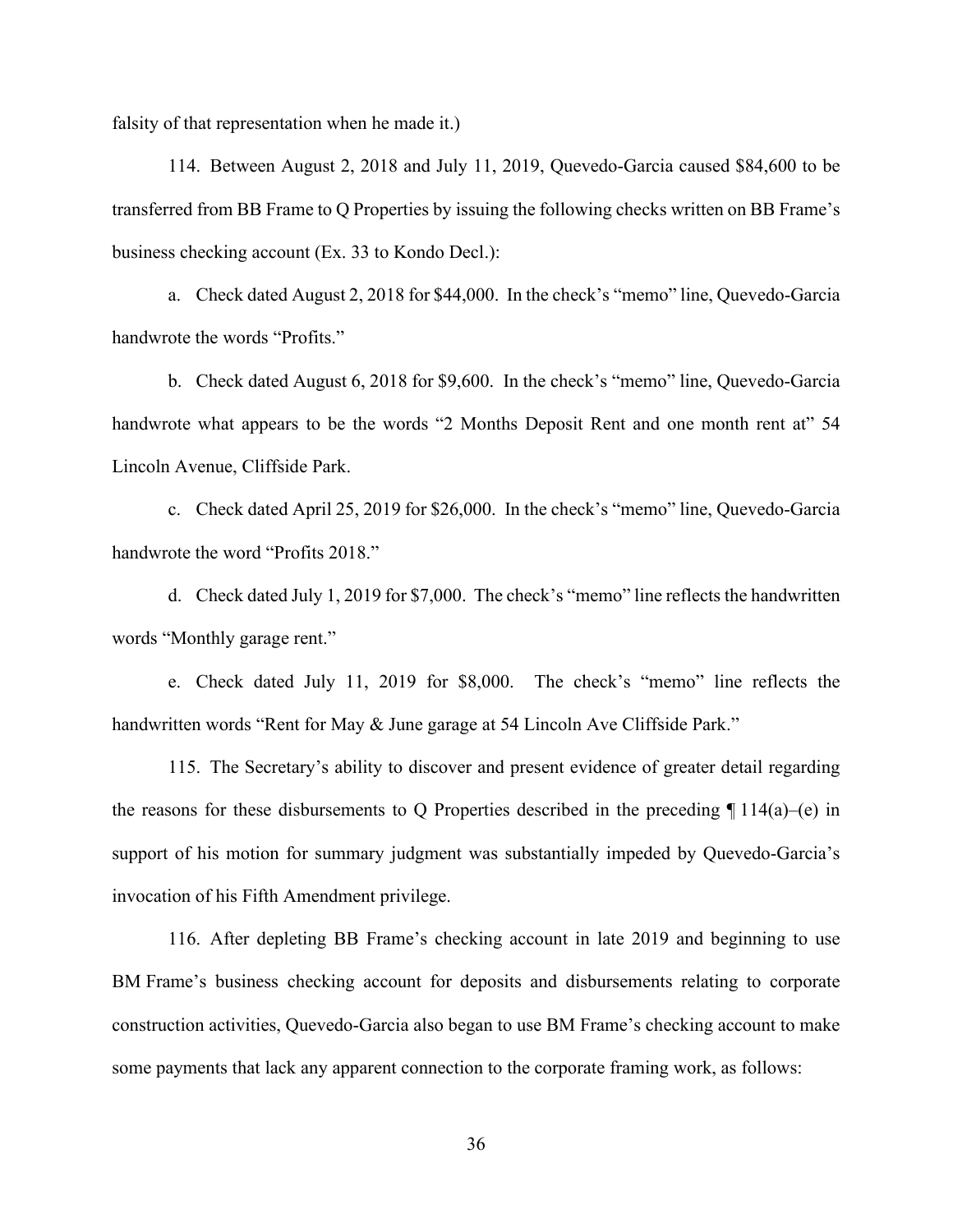a. By check dated April 20, 2020, Quevedo-Garcia caused to be transferred to Q Properties the sum of \$2,000. (Ex. 34 to Kondo. Decl.).

b. By five checks written between April and August 2020, Quevedo-Garcia caused to be transferred a total of \$18,000 to Q Properties II (a company that is described supra in ¶ 13). (Ex. 35 to Kondo Decl.). One of those checks was for the sum of \$11,000 and the memo line of the check bore the handwritten note "Loan to Q Properties II LLC." Another check had no notation in the memo line. Three checks totaling \$7,000 bore handwritten notations in their respective memo lines indicating they were for rent payments for real property in Fairview, New Jersey at [redacted]. (Quevedo-Garcia testified in another Commission proceeding in September 2017 that he had resided at that address in Fairview, New Jersey [Ex. 17 at 8 to Kondo Decl.].)

c. In the spring of 2020, Quevedo-Garcia wrote four checks from BM Frame's checking account totaling \$11,600 for the apparent benefit of Q Nails (a company that is described supra at ¶ 14). Two checks that were payable to Q Nails totaled \$5,900 and reflect the handwritten word "loan" in their memo lines. Another check payable to Q Nails in the sum of \$3,000 has no entry in the memo line. The fourth check in the sum of \$2,700 is payable to an individual (whose name not reflected in any other documentation of record) and in the memo line is handwritten the words "June rent for Q Nail Boutique." (Ex. 36 to Kondo Decl.).

117. The Secretary's ability to discover and present evidence of greater detail regarding the reasons for the disbursements from BM Frame's bank account described in the preceding  $\P$  116(a)–(c) in support of his motion for summary judgment was substantially impeded by Quevedo-Garcia's invocation of his Fifth Amendment privilege.

118. While Quevedo-Garcia moved monies from BB Frame and BM Frame bank accounts to other family-owned businesses, and he also disbursed monies from those accounts for the benefit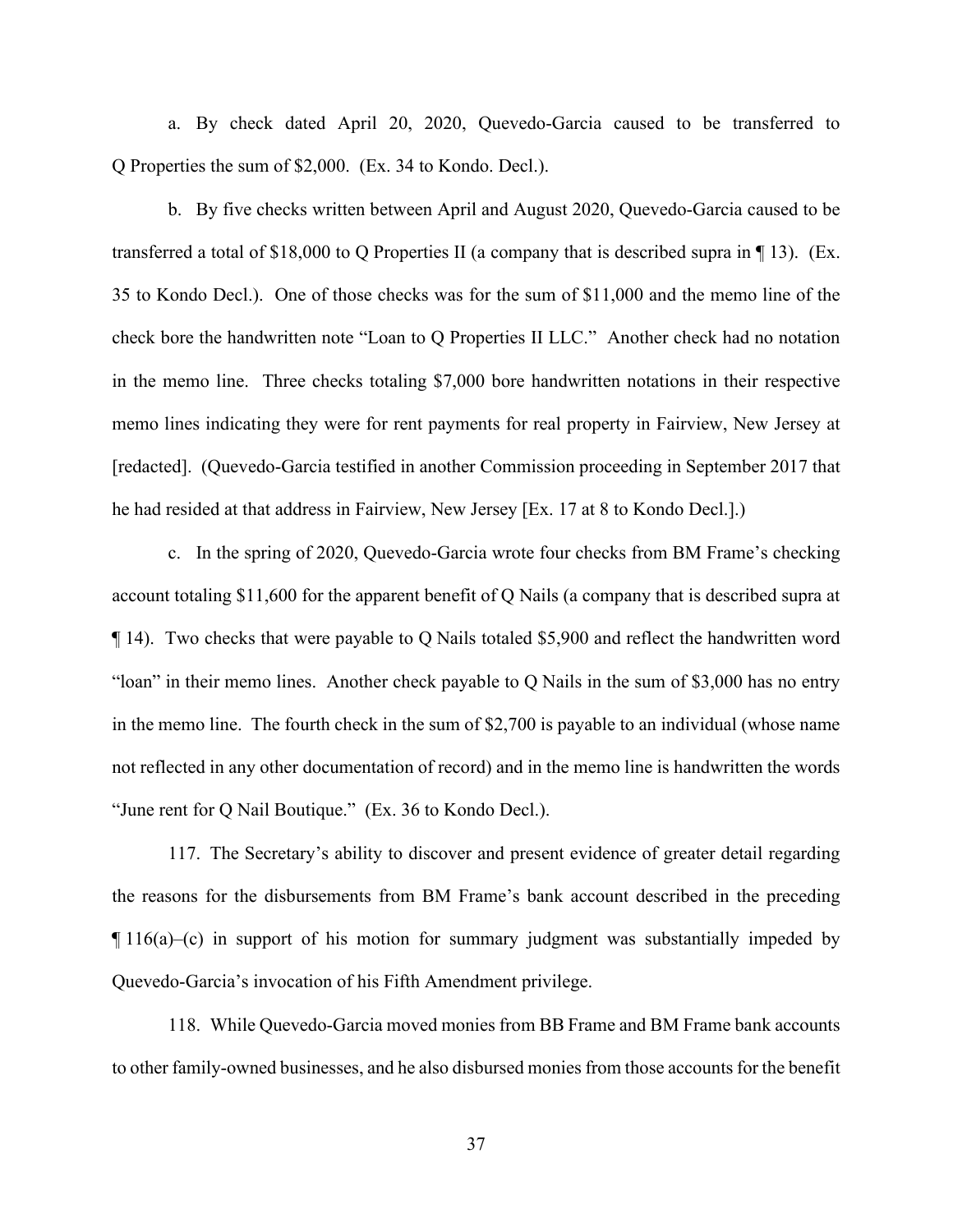of those other companies, in some instances other family-owned businesses disbursed their funds for the apparent benefit of BB Frame, as described below.

a. The application fee for BB Frame's home improvement license was paid in March 2019 by a check drawn on the bank account of Q Nails. (Ex. 8 to Kondo Decl.).

b. An electronic payment in the amount of \$2,470.32 for BB Frame's state payroll taxes for the fourth quarter of 2019 was made on January 30, 2020 from a bank account of Q Nails. (Ex. 37 to Kondo Decl.).

119. From June 2018 through August 7, 2020, Quevedo-Garcia caused himself to be paid a salary of \$2,500 per week from the payroll accounts of BB Frame and BM Frame. (Exs. 7, 25, 29 & 33 to Kondo Decl.).

### **DISCUSSION**

#### **Summary Judgment Standard & Procedures**

Commission Rule 40(j) provides that Rule 56 of the Federal Rules of Civil Procedure (Rule 56) governs motions for summary judgment in Commission proceedings. 29 C.F.R. § 2200.40(j).

Rule 56(a) provides that "[t]he court shall grant summary judgment if the movant shows that there is no genuine dispute as to any material fact and the movant is entitled to judgment as a matter of law."

In determining whether there exists a genuine dispute of material fact, "the substantive evidentiary standards that apply to the case" apply also to assessment of the evidence on motion for summary judgment. *Anderson v. Liberty Lobby, Inc*. (*Liberty Lobby*), 477 U.S. 242, 255 (1986) (ruling that the substantive evidentiary standard of "clear and convincing evidence" for a libel claim must be applied in adjudicating a motion for summary judgment on that claim).

The moving party has the initial burden to show the absence of any genuine dispute concerning any material fact. *Celotex Corp. v. Catrett* (*Celotex*), 477 U.S. 317, 325 (1986)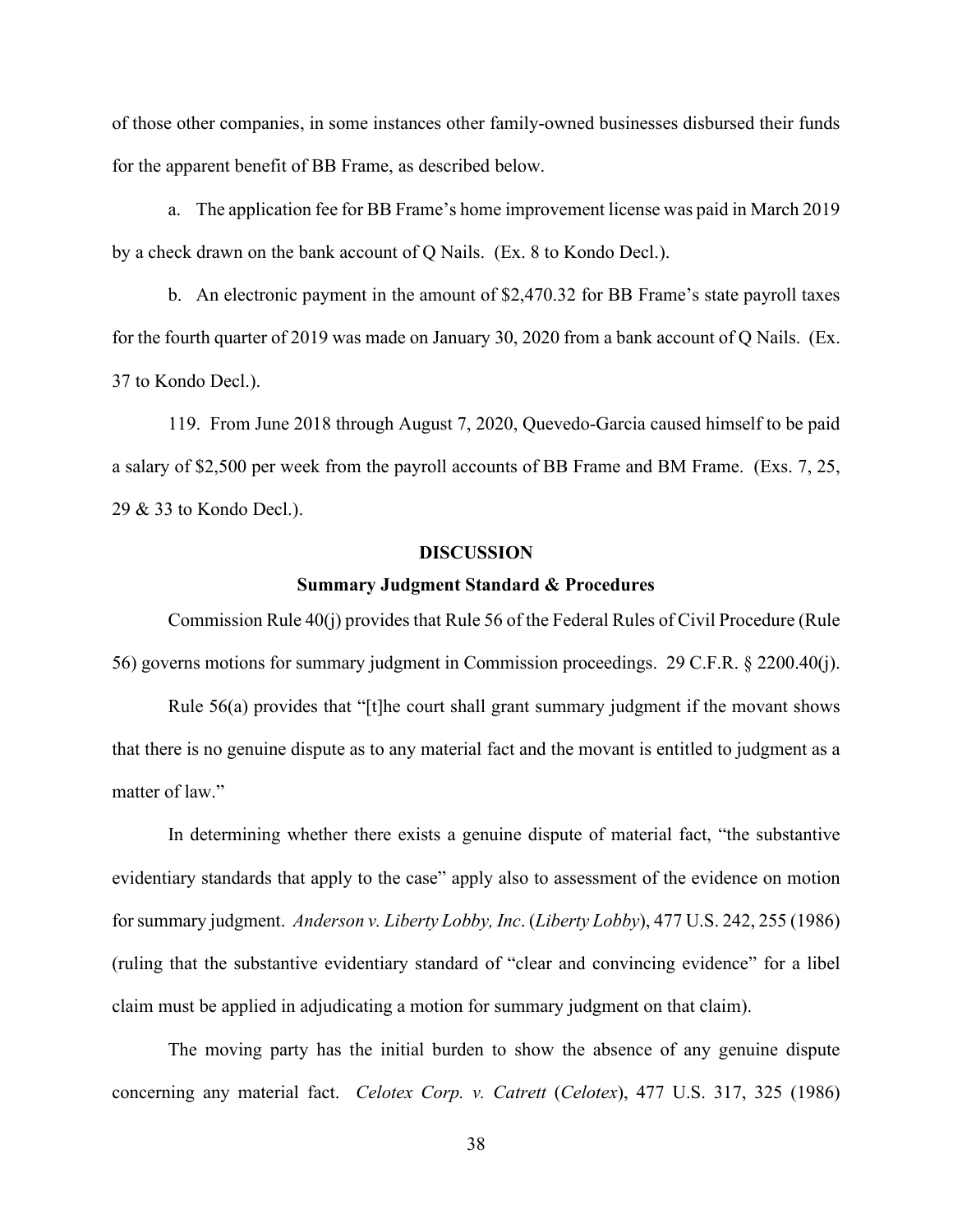(discussing *Adickes v. S.H. Kress & Co.*, 398 U.S. 144 (1970)). If the moving party discharges the initial burden of showing that it is entitled to judgment as a matter of law, then the non-moving party "may not rest upon mere allegation or denials of his pleading, but … must set forth specific facts showing that there is a genuine issue for trial." *Liberty Lobby*, 477 U.S. at 248. Thus, when faced with a properly supported motion for summary judgment, the non-moving party must "present affirmative evidence" that shows there is a genuine dispute for trial. *Id.* at 257. Such "affirmative evidence" includes "depositions, documents, electronically stored information, affidavits or declarations, stipulations … admissions, interrogatory answers, or other materials" as described in Rule 56(c)(1)(A). *Manua's, Inc.*, 27 BNA OSHC 1469, 1472-73 (No. 18-1059, 2018) (nonmovant cannot overcome summary judgment merely based on the possibility that material facts it has not yet identified exist but instead must present facts essential to justify its opposition), *aff'd*, 948 F.3d 401 (D.C. Cir. 2020).

Rule 56(e) sets forth the potential consequences of a non-moving party's failure to make the required affirmative showing of specific facts in response to a properly supported motion for summary judgment:

> (e) **Failing to Properly Support or Address a Fact.** If a party fails to properly support an assertion of fact or fails to properly address another party's assertion of fact as required by Rule 56(c), the court may …

(1) give an opportunity to properly support or address the fact;

(2) consider the fact undisputed for purposes of the motion;

(3) grant summary judgment if the motion and supporting materials—including the facts considered undisputed—show that the movant is entitled to it; or

(4) issue any other appropriate order.

For a party opposing a properly supported motion for summary judgment to show the existence of a genuine dispute of material fact, the evidentiary material favoring the non-moving party must be sufficient to permit a finder of fact to find in the non-moving party's favor. *Liberty*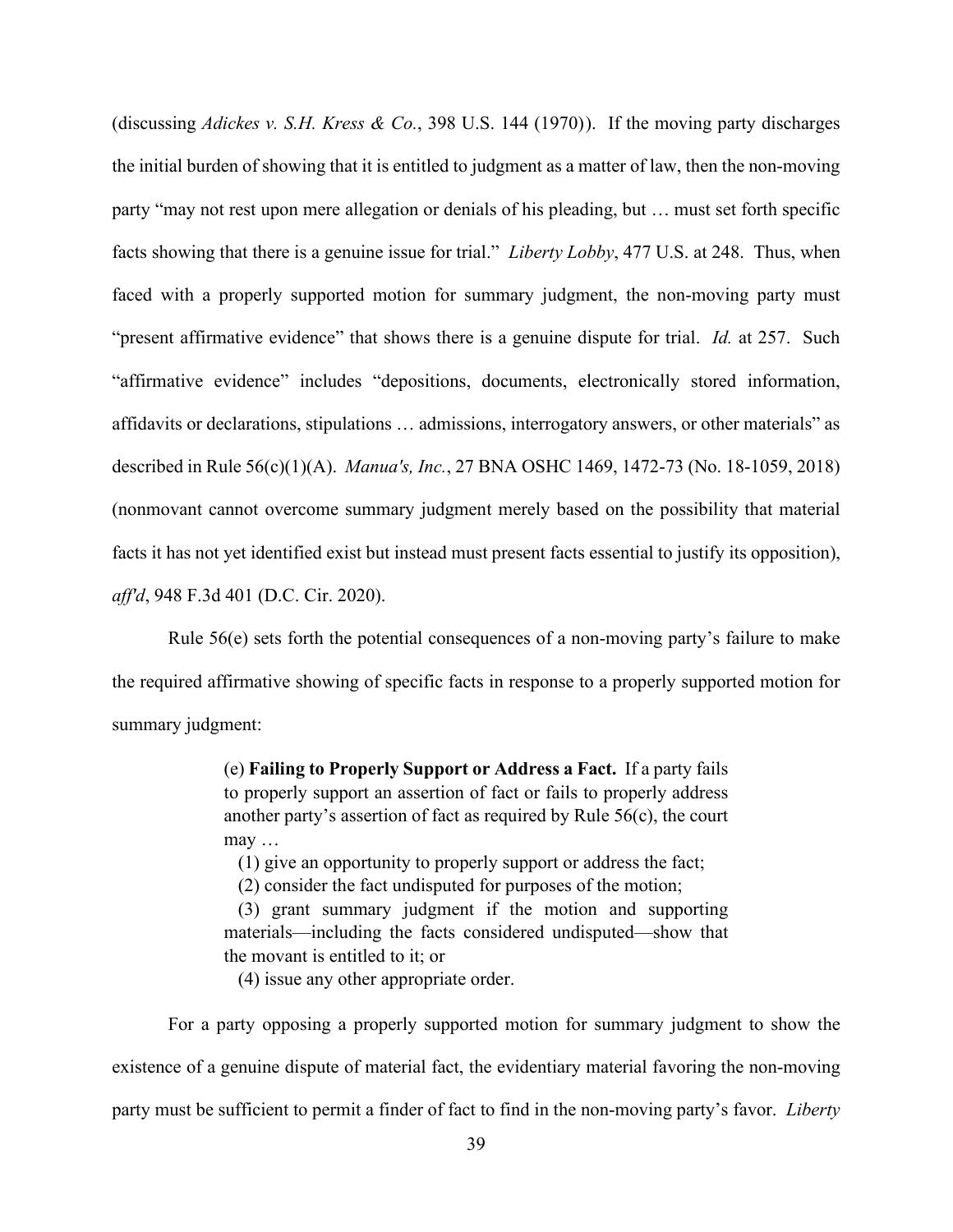*Lobby*, 477 U.S. at 249. But if that evidentiary material "is merely colorable, or is not significantly probative, summary judgment may be granted." *Id.* at 249-50 (internal citations omitted). A mere combination of "conclusory allegations, improbable inferences, and unsupported speculation" will not defeat a properly supported summary judgment motion. *Calvi v. Knox County*, 470 F.3d 422, 426 (1st Cir. 2006).

In considering a motion for summary judgment a court is "required to resolve all ambiguities and draw all permissible factual inferences in favor of the party against whom summary judgment is sought." *Stern v. Trustees of Columbia Univ.*, 131 F.3d 305, 312 (2d Cir. 1997); *see also Liberty Lobby*, 477 U.S. at 255 (1986) (the "evidence of the non-movant is to be believed, and all justifiable inferences are to be drawn in his favor"), and *Ford Motor Co.*, 23 BNA OSHC 1593, 1594 (No. 10-1483, 2011) (stating that "a judge is not to decide factual disputes," but rather must "determine whether any such disputes exist"). "[N]ot only must there be no genuine dispute as to the evidentiary facts, but there must also be no controversy as to the inferences to be drawn from them." *Ford Motor*, 23 BNA OSHC at 1594, citing *Schwabenbauer v. Bd. of Educ. of City Sch. Dist. of City of Olean*, 667 F.2d 305, 313 (2d Cir. 1991).

When, as here, both parties move for summary judgment, "each party's motion must be independently evaluated under" these same principles. *Ford Motor*, 23 BNA OSHC at 1594*.* "A judge is not obligated to grant judgment as a matter of law to either side, and may deny both motions." *Id.*

#### **Establishing "Employer" Status Based on Alter Ego Theory**

Where civil penalties under the Act have been assessed against a corporate employer for that corporate employer's violation of OSHA standards, the Commission has authority under the Act to "pierce the corporate veil" to hold an individual (or a different business organization) responsible for the corporate employer's violations and responsibility for resulting penalties.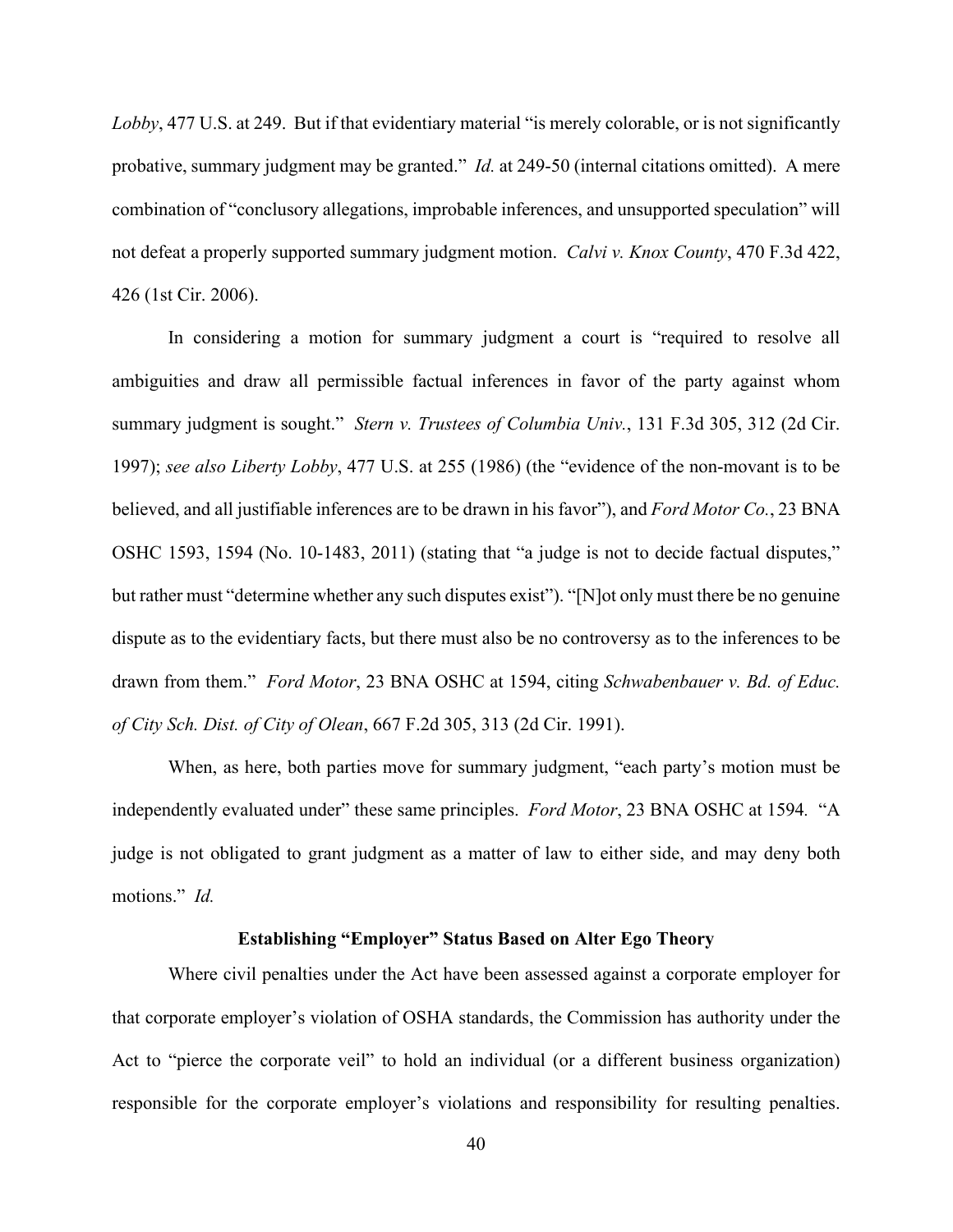*Altor, Inc.*, 23 BNA OSHC 1458 (No. 99-0958, 2011); *see also United States v. Cusack*, 806 F. Supp. 47, 51 (D.N.J. 1992) (determining that the corporate structure of an employer may be disregarded to impose criminal liability on an individual as an "employer" under section 17(e) of the Act upon proof that the individual's "role in a corporate entity (particularly a small one) may be so pervasive and total that [the individual] is in fact the corporation and is therefore an employer" subject to criminal liability under section 17(e)).

Whether to pierce the corporate veil to find an individual (or other entity) to be an "employer" as defined in the Act involves the application of federal common law that articulates an "alter ego" theory of liability. *See United States v. Pisani* (*Pisani*), 646 F.2d 83, 88 (3d Cir. 1981). In the Third Circuit, which is one of the courts to which judicial review of a final decision of the Commission in this matter may be sought, the substantive evidentiary standard of proof to establish alter ego liability is "clear and convincing evidence."<sup>5</sup> *Trustees of Nat. Elevator Indus. Pension, Health Benefit & Educ. Funds v. Lutyk* (*Lutyk*), 332 F.3d 188, 192 (3d Cir. 2003).

"The 'clear and convincing evidence' standard is the intermediate burden of proof, in between 'a preponderance of the evidence' and 'proof beyond a reasonable doubt.'" *Araujo v. N. J. Transit Rail Operations, Inc.* (*Araujo*), 708 F.3d 152, 159 (3d Cir. 2013). The quality of evidence for meeting the "clear and convincing" standard is such evidence as shows that "the truth" of the facts claimed is "highly probable." *Id.*, quoting *Colorado v. New Mexico*, 467 U.S. 310, 316 (1984).

<sup>&</sup>lt;sup>5</sup> One Commissioner has noted that the Third Circuit's "clear and convincing evidence" standard of proof for alter ego liability "does not appear to be the norm in other circuits." *Altor*, 23 BNA OSHC at 1480 n. 7 (Comm'r Atwood) (dissenting from Commission's decision that alter ego liability was not proven).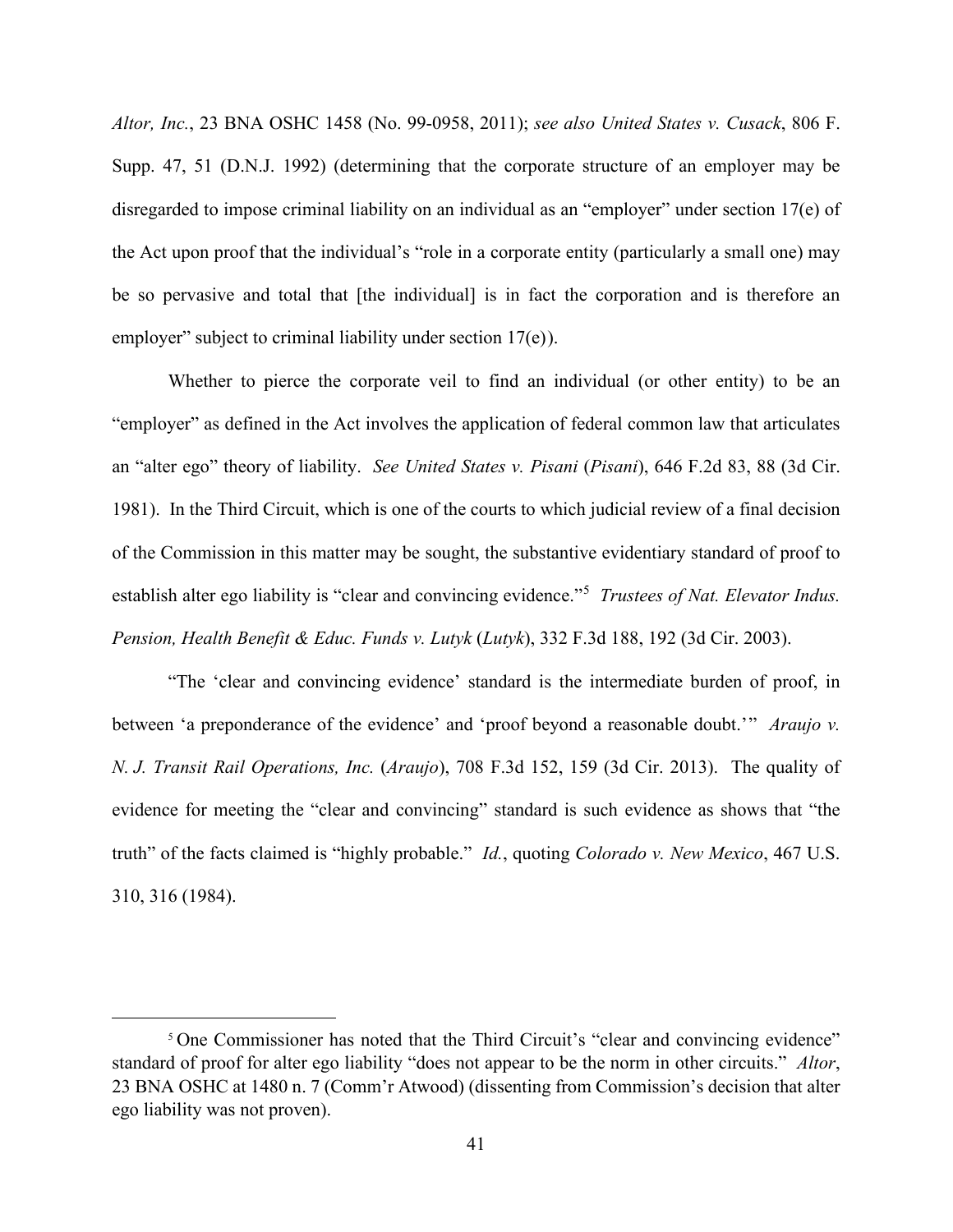The federal common law analysis for piercing a corporate veil has two prongs: (1) determining whether "a company has not operated as an entity separate from its shareholders," and (2) determining whether "the situation presents an element of injustice or fundamental unfairness." *Altor*, 23 BNA OSHC at 1461, citing *Pisani*, 646 F.2d at 88.

In considering the first prong, which pertains to determining whether "a separate corporate personality no longer exists," *id.*, the Commission has noted that the Third Circuit "weighs several factors" as follows:

> (1) gross undercapitalization; (2) insolvency; (3) failure to observe corporate formalities; (4) non-payment of dividends; (5) siphoning of funds of the corporation by the dominant stockholder; (6) nonfunctioning of other officers or directors; (7) absence of corporate records; and (8) corporation acts as a mere facade for the operations of the dominant stockholder or stockholders.

*Id*.<sup>6</sup> The Third Circuit has observed that these factors do not constitute "elements of a rigid test," *Lutyk*, 332 F.3d at 194, and indeed do not constitute a "test" at all, but rather are considered "to determine whether the debtor corporation is little more than a legal fiction." *Lutyk*, 332 F.3d at 197. The Third Circuit has noted further that the factors do not constitute "the exclusive approach to corporate veil piercing." *Am. Bell Inc. v. Fed'n of Tel. Workers of Pa.* (*Am. Bell)*, 736 F.2d 879, 886 (3d Cir. 1984).

<sup>&</sup>lt;sup>6</sup> The D.C. Circuit is another court to which Quevedo-Garcia may seek judicial review of a final order of the Commission in these proceedings under section 11 of the Act. In *Labadie Coal Co. v. Black*, 672 F.2d 92, 96 (D.C. Cir. 1982), the D.C. Circuit articulated a two-prong test for alter ego liability that echoes the test described by the Third Circuit in *Pisani*:

<sup>(1)</sup> is there such unity of interest and ownership that the separate personalities of the corporation and the individual no longer exist?; and (2) if the acts are treated as those of the corporation alone, will an inequitable result follow? Relevant to the first question is the issue of the degree to which formalities have been followed to maintain a separate corporate identity. The second question looks to the basic issue of fairness under the facts.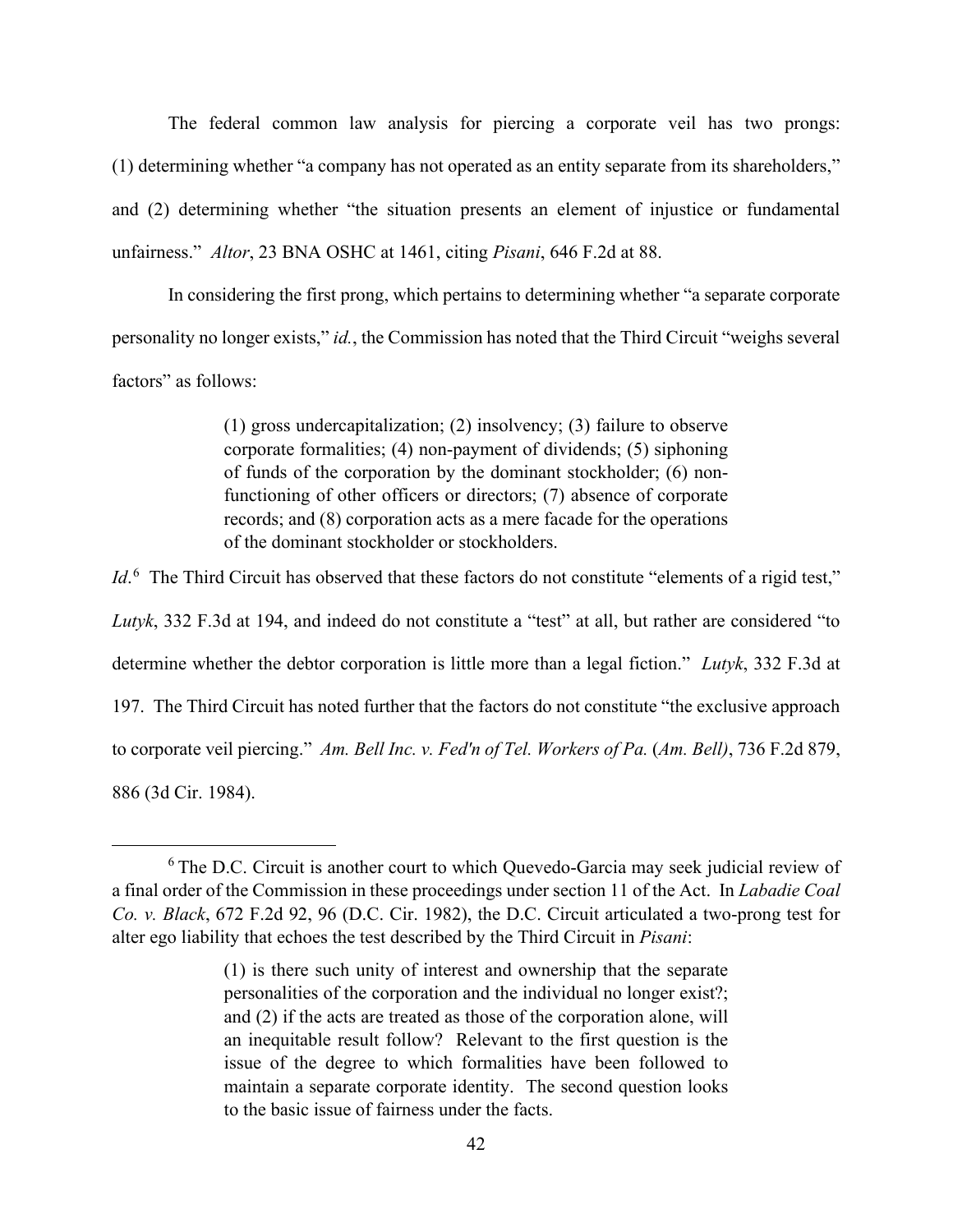The second prong of the Third Circuit's analysis—that the situation presents an element of injustice or fundamental unfairness—includes situations in which disregarding the corporate form would "prevent circumvention of a statute or avoidance of a clear legislative purpose." *Pisani*, 646 F.2d at 88 (concluding the Medicare statute would be circumvented if the corporate form were not disregarded to hold an individual responsible for Medicare overpayments that had been made to the corporation), citing *United States v. Normandy House Nursing Home, Inc.* (*Normandy House*), 428 F. Supp. 421 (D. Mass. 1977) *disapproved on a different issue, United States v. Hughes House Nursing Home, Inc.*, 710 F.2d 891, 894 (1st Cir. 1983); *see also Altor*, 23 BNA OSHC at 1461 n. 6 (noting that the Third Circuit and New Jersey have similar "tests" for piercing the corporate veil, and observing that the New Jersey approach involves determining "whether recognizing the corporate form would perpetuate fraud or injustice, or otherwise circumvent the law"); *Quinn v. Butz*, 510 F.2d 743, 758 n. 95 (D.C. Cir. 1975) (noting that among the situations in which federal courts have disregarded the corporate form "are those wherein the corporate fiction would enable circumvention of a statute"). The Third Circuit has noted further that piercing the corporate veil may be in order "when recognition of the corporate entity would defeat public policy." *Am. Bell*, 736 F.2d at 886, quoting *Zubik v. Zubik*, 384 F.2d 267, 272 (3d Cir. 1967).

"It is valid to organize a corporation for the purpose of avoiding personal liability." *Pardo v. Wilson Line of Washington, Inc.*, 414 F.2d 1145, 1149 (D.C. Cir. 1969). Indeed, the very name given to the kind of business entity that is involved here––*limited liability* company––indicates as much. Moreover, "the mere fact than an individual is the sole stockholder of a corporation will not by itself make him liable as the alter ego of the corporation." *Normandy House*, 428 F. Supp. at 424; *accord DeWitt Truck Brokers, Inc. v. W. Ray Flemming Fruit Co.* (*DeWitt Truck*), 540 F.2d 681, 685 (4th Cir. 1976) ("the mere fact that all or almost all of the corporate stock is owned by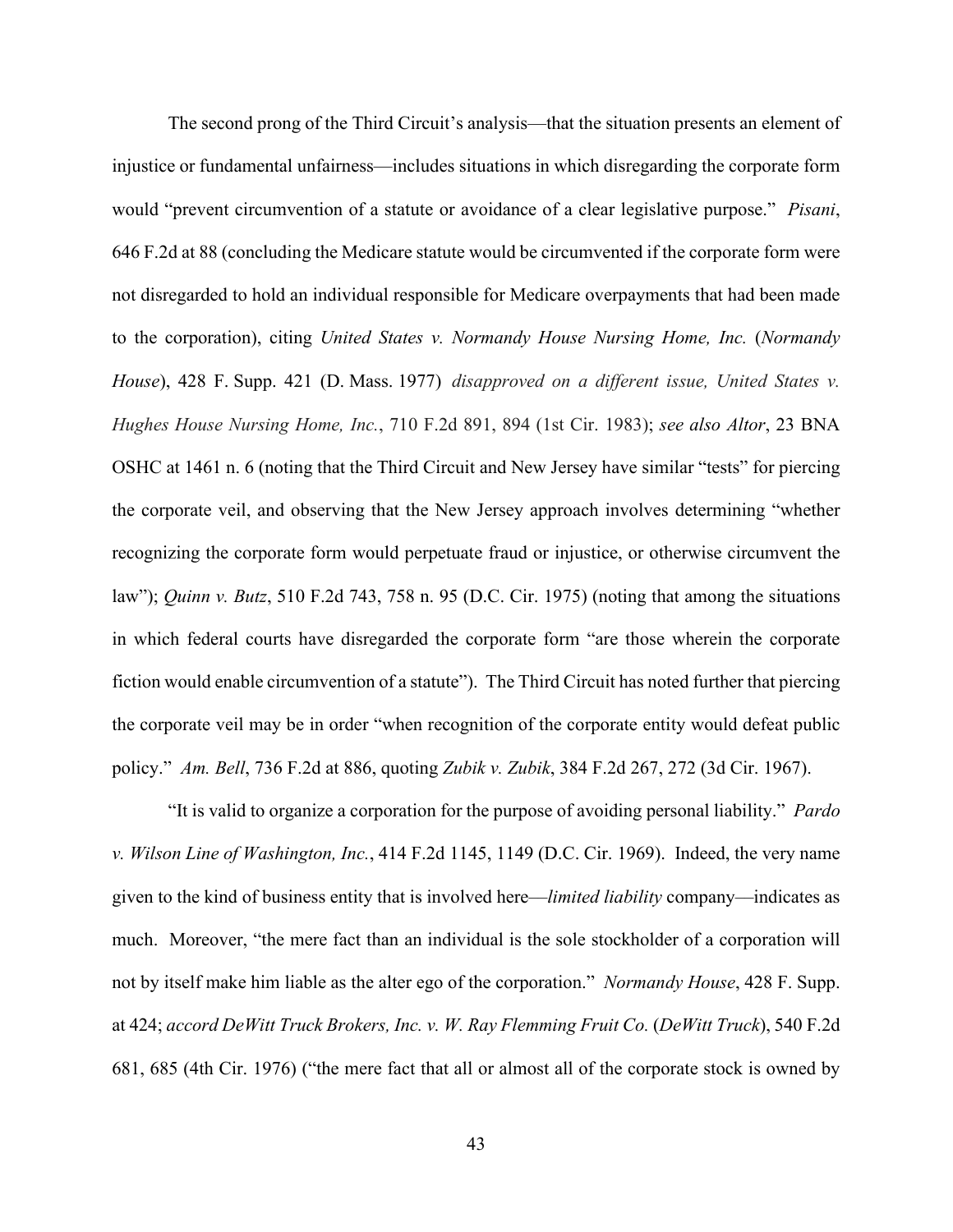one individual or a few individuals, will not afford sufficient grounds for disregarding corporateness").

Accordingly, "penetration of the corporate veil is a step to be taken cautiously," *Quinn v. Butz*, 510 F.2d at 759, and analysis "must start from the general rule that the corporate entity should be recognized and upheld, unless specific, unusual circumstances call for an exception." *Zubik v. Zubik*, 384 F.2d at 273; *accord Am. Bell* 736 F.2d at 886 ("court may only pierce the veil in 'specific, unusual circumstances', lest it render the theory of limited liability useless"), and *Altor*, 23 BNA OSHC at 1461 ("corporate entity should be recognized and upheld unless specific, unusual circumstances call for an exception").

"In deciding whether to pierce the corporate veil, courts are basically concerned with determining if equity requires that the shareholders' traditional insulation from personal liability be disregarded and with ascertaining if the corporate form is a sham, constituting the facade for the operations of the dominant shareholder." *Kaplan v. First Options of Chi., Inc.* (*Kaplan*), 19 F.3d 1503, 1521 (3d Cir. 1994), *aff'd*, 514 U.S. 938 (1995), quoting *Wheeling–Pittsburgh Steel Corp. v. Intersteel, Inc.*, 758 F. Supp. 1054, 1057 (W.D.Pa.1990). "In short, the evidence must show that the corporation's owners abused the legal separation of a corporation from its owners and used the corporation for illegitimate purposes." *Kaplan,* 19 F.3d at 1521.

"[T]he requirements for corporate veil piercing are demanding ones" to be sure, *Altor* 23 BNA OSHC at 1461, but proof of "fraudulent intent" is not an essential component of establishing alter ego liability under federal common law. *Lutyk*, 332 F.3d at 194 ("our test does not require proof of actual fraud as a prerequisite for piercing the corporate veil"); *accord, DeWitt Truck*, 540 F.2d at 684 ("proof of plain fraud is not a necessary element in a finding to disregard the corporate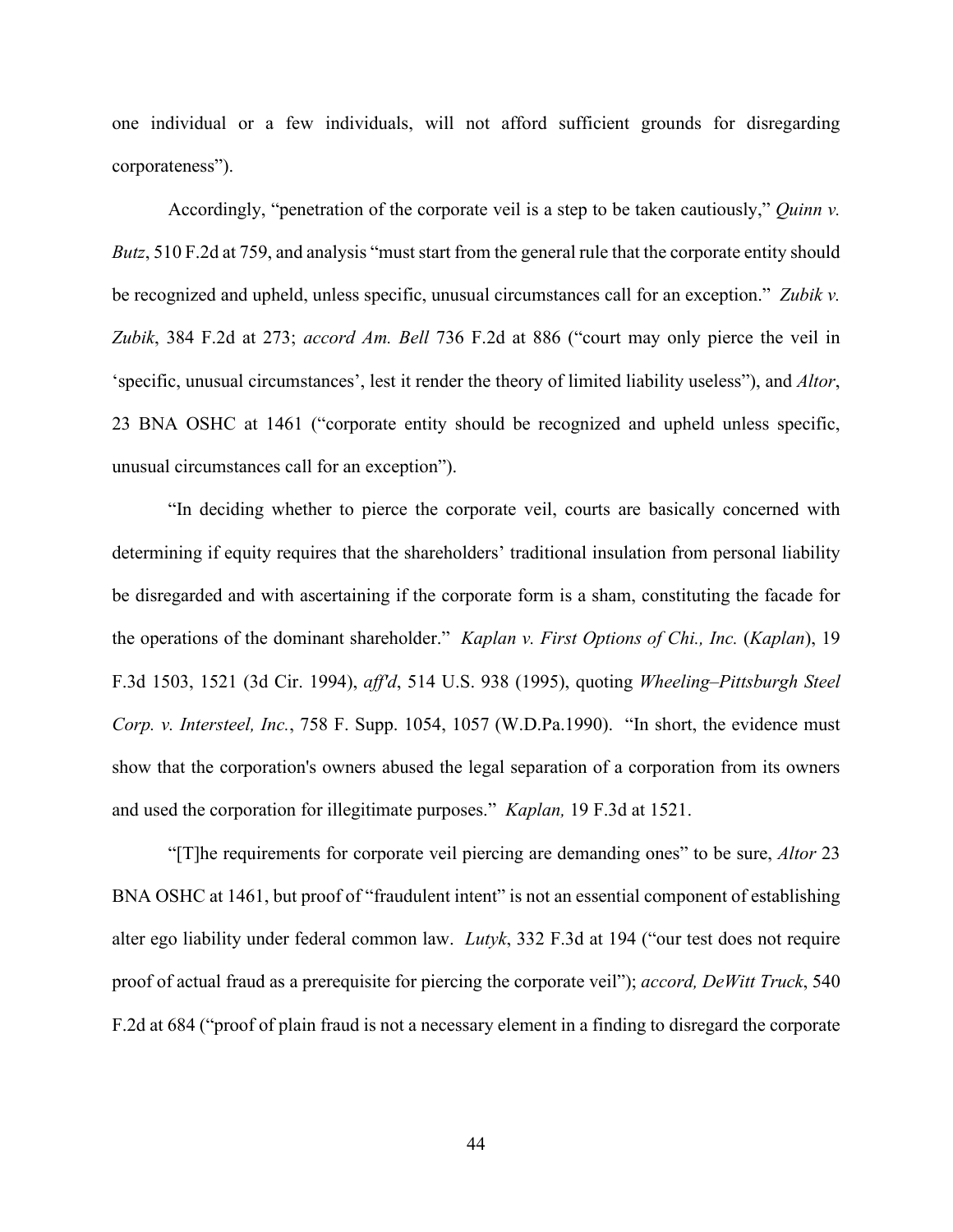entity"), citing *Anderson v. Abbott*, 321 U.S. 349, 362 (1944); *Labadie Coal Co. v. Black*, 672 F.2d 92, 99 (D.C. Cir. 1982) ("fraud is not a prerequisite in a suit to disregard a corporate fiction").

In *DeWitt Truck*, the Fourth Circuit noted that circumstances justifying "disregard [of] the corporate fiction … vary according to the circumstances of each case, and every case where the issue is raised is to be regarded as sui generis to be decided in accordance with its own underlying facts." 540 F.2d at 684 (internal footnotes omitted).

### **Quevedo-Garcia's Motion for Summary Judgment**

Because it is the Secretary's burden to prove alter ego liability, for Quevedo-Garcia to prevail on his motion for summary judgment on the Secretary's alter ego claim, he must show initially "that there is an absence of evidence to support the [Secretary's] case." *Celotex*, 477 U.S. at 325 (1986). Quevedo-Garcia can satisfy this initial burden by showing that there exists no clear and convincing evidence that would support findings in favor of the Secretary on the material facts. *See* Rule  $56(c)(1)(B)$  (one method of demonstrating that a fact cannot be genuinely disputed is by "showing … that an adverse party cannot produce admissible evidence to support the fact").

Quevedo-Garcia's motion for summary judgment fails to satisfy the initial burden of showing that the Secretary will be unable to produce clear and convincing evidence to impose alter ego liability. Quevedo-Garcia's motion appears grounded at least in part on the proposition that proof of fraud is essential to imposing alter ego liability. (*See* Quevedo-Garcia Mot. ¶¶ 21–22). However, as noted earlier, proof of fraudulent intent is not essential to establishing alter ego liability under federal common law. *Lutyk*, 332 F.3d at 194.

In any event, in the Secretary's cross-motion for summary judgment (which served also as the Secretary's response to Quevedo-Garcia's cross-motion), the Secretary produced clear and convincing evidence that would support a finding that Quevedo-Garcia acted with some fraudulent intent: Quevedo-Garcia falsely told an OSHA official who conducted at least some of the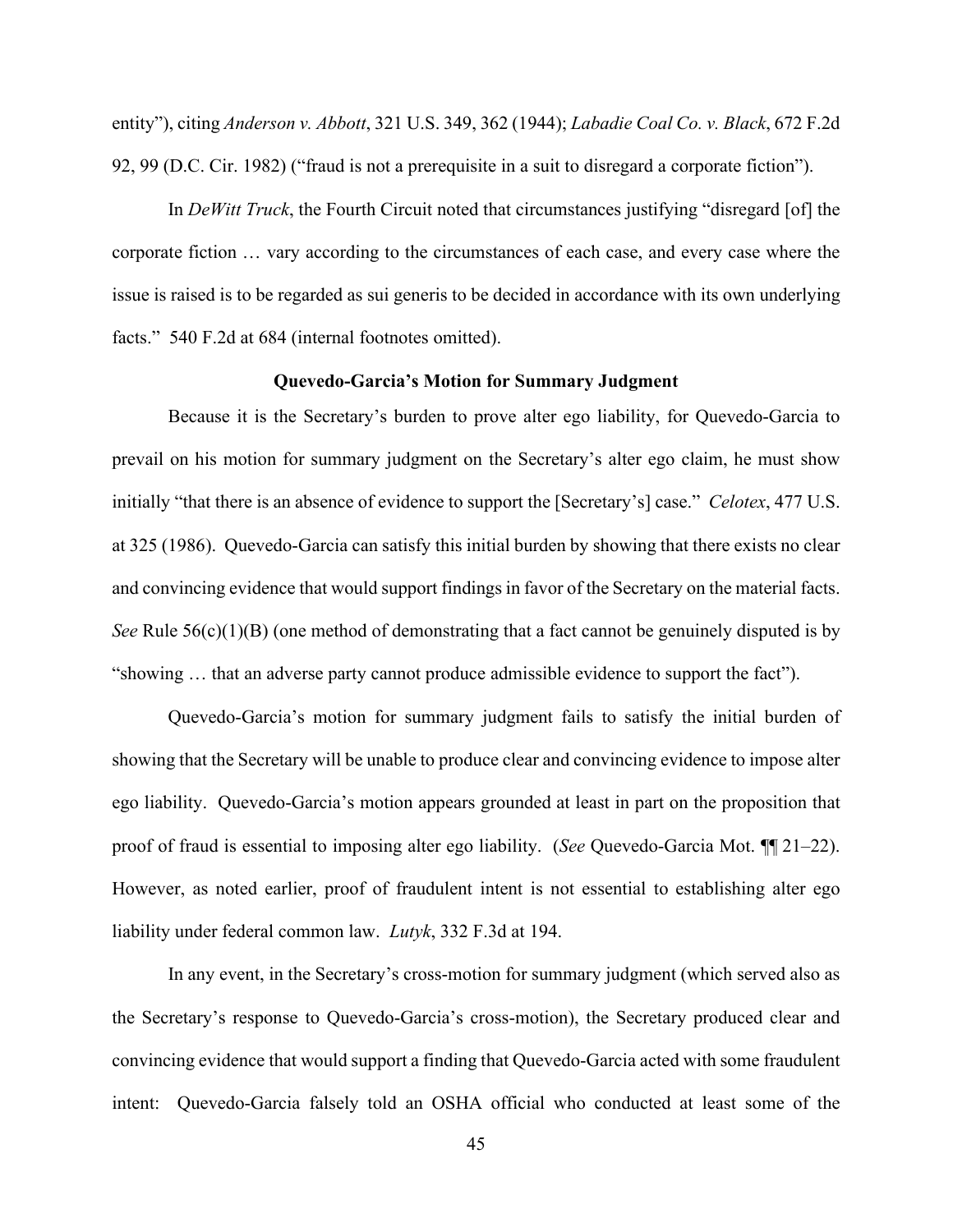underlying inspections that the corporate entity performing the work at the inspected worksites was Frame  $Q^7$  But Quevedo-Garcia knew that this representation was false. He had caused Frame Q to be dissolved months earlier, and he knew that his own salary and the employees' wagers were being paid from the bank accounts of either BB Frame or BM Frame. In addition to affirmatively misrepresenting that the employer on site was Frame Q, Quevedo-Garcia also failed to disclose to inspecting OSHA officials the material fact that the corporate entity performing the construction work was BB Frame (and/or BM Frame, which had been formed on December 24, 2019). The only reasonable inference from Quevedo-Garcia's intentional misrepresentation and failures to disclose a material fact is that he was attempting to deceive OSHA officials and thwart them in accurately identifying the corporate employer that was doing the construction work at these worksites.

As described supra in Facts ¶ 6, Quevedo-Garcia invoked his Fifth Amendment right against compulsory self-incrimination during the discovery phase of this litigation.<sup>8</sup> In a non-

<sup>&</sup>lt;sup>7</sup> CO Sydenstricker's Declaration is clear and convincing evidence that Quevedo-Garcia harbored some fraudulent intent in his communications with inspecting OSHA officials. Quevedo-Garcia has presented no evidentiary material to controvert that component of the declaration and there is otherwise no evidentiary material in the record on the cross-motions to establish a genuine dispute of that stated fact as is set forth in Sydenstricker's declaration. It is therefore undisputed for purposes of the cross-motions that Quevedo-Garcia misrepresented to OSHA officials that Frame Q was the corporate entity doing the construction work. *See* Rule 56(e)(2) ("If a party … fails to properly address another party's assertion of fact ... the court may … consider the fact undisputed for purposes of the motion").

<sup>&</sup>lt;sup>8</sup> Papers of record in this matter show that Quevedo-Garcia was charged in state court in New Jersey on December 19, 2019 with the following criminal charges:

<sup>•</sup> third degree crimes of intent to evade tax liability of \$87,927.05 for both tax years 2017 and 2018;

<sup>•</sup> third degree crime of failing to report \$824,857.76 in income for tax year 2017;

<sup>•</sup> third degree crime of failing to report \$985,892.40 in income for tax year 2018;

<sup>•</sup> third degree crime of conspiracy to commit structuring with the purpose of promoting or facilitating engaging in conduct with purpose to evade state and federal transaction reporting requirements regarding currency transactions by breaking down at least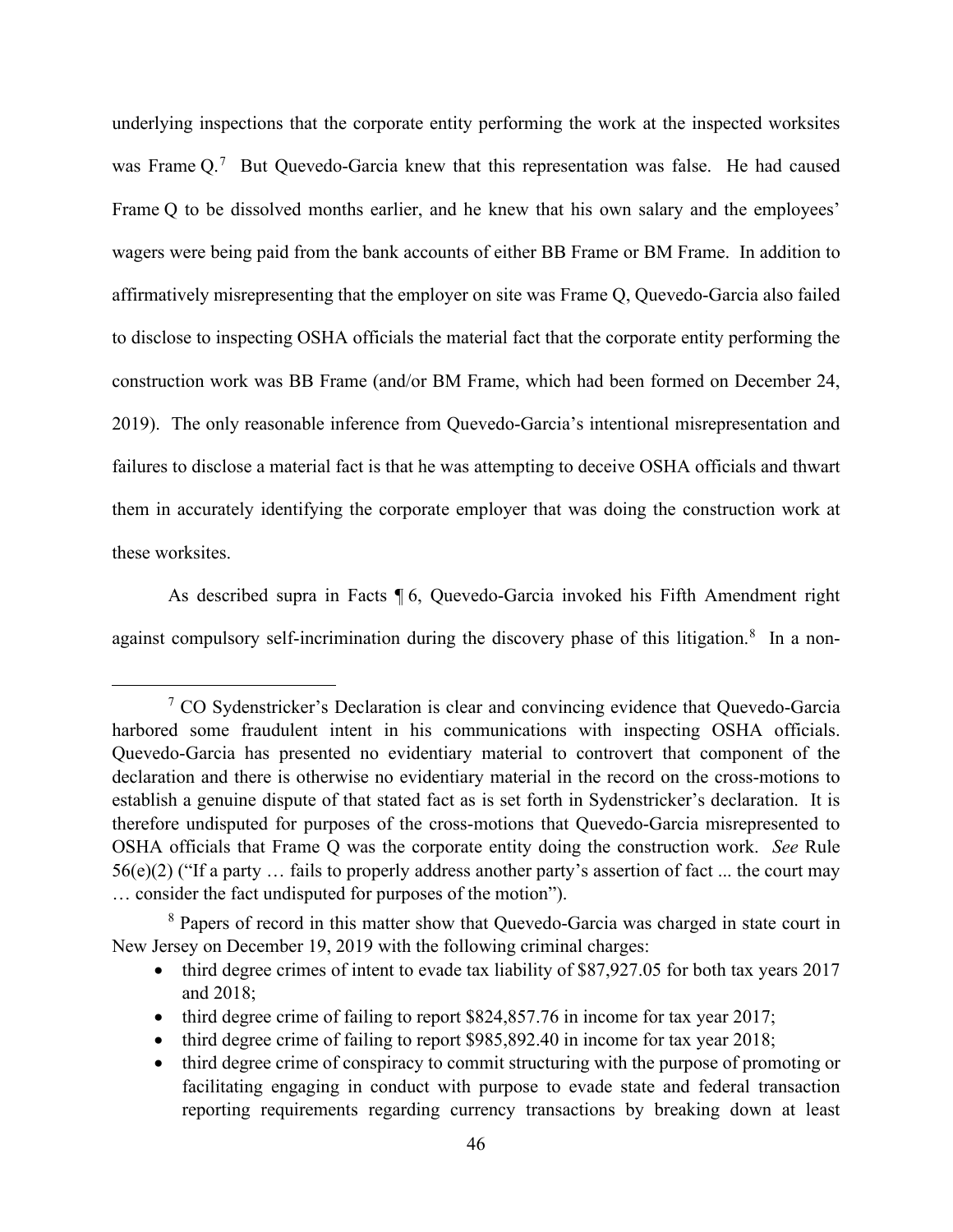criminal matter such as this, Quevedo-Garcia's invocation of his Fifth Amendment privilege allows the drawing of adverse inferences for his refusal to respond to probative evidence offered

\$424,000 in currency into smaller sums of cash on at least 52 separate occasions then deposited at two different financial institutions on multiple dates between or about April 2018 to September 2019;

- second degree crime of conspiracy to commit money laundering by engaging in transactions involving property known or which a reasonable person would believe to be derived from criminal activity with the intent to facilitate or promote criminal activity by cashing 661 checks at a check casher in the aggregate of at least \$5.7 million then structuring deposits into at least two separate financial institutions in the name of another person or persons or entities for the purpose of facilitating or promoting New Jersey tax offenses;
- first degree crime of money laundering respecting the sum of \$5.7 million (as described in preceding bullet item).

Quevedo-Garcia's sister has been charged with the same crimes that are described in the last three charges in the above list of charges lodged against Quevedo-Garcia. Both Quevedo-Garcia and his sister have filed applications to be admitted to a pre-trial intervention program. (*See* material filed by counsel for Respondent under cover of letter dated July 28, 2021).

Quevedo-Garcia first formally invoked the Fifth Amendment privilege through counsel in a filing made on July 16, 2021, which his counsel re-affirmed in a letter dated July 28, 2021, both of which were filed with the Commission in opposition to discovery motionsfiled by the Secretary. Although the parties originally agreed that the Secretary would depose Quevedo-Garcia, Quevedo-Garcia later reneged upon invoking the Fifth Amendment privilege. The Secretary then filed a motion for leave to take Quevedo-Garcia's deposition, but the undersigned essentially sustained Quevedo Garcia's assertion of the privilege and denied the motion in an order dated August 13, 2021. That same order similarly sustained Quevedo-Garcia's assertion of the Fifth Amendment privilege with respect to responses to certain interrogatories. Another order dated October 5, 2021 similarly upheld Quevedo-Garcia's assertion of the privilege in denying the Secretary's motion that requests for admissions that Quevedo-Garcia had refused to admit or deny be deemed admitted.

Quevedo-Garcia's invocations of the privilege were sustained principally on the ground that his framing business had links to the financial crimes of which he stands charged. *See Hoffman v. United States*, 341 U.S. 479, 488 (1951) (stating that the privilege must be sustained if it is not "perfectly clear, from a careful consideration of all the circumstances in the case … that the answer(s) cannot possibly have such tendency to incriminate"). Despite the invocation of the Fifth Amendment privilege, the Secretary obtained some relevant documentation in Quevedo-Garcia's responses to requests to produce documents, in declarations by Quevedo-Garcia made in his verified responses to interrogatories, and by subpoenaing financial documents from an accountant and from two banks.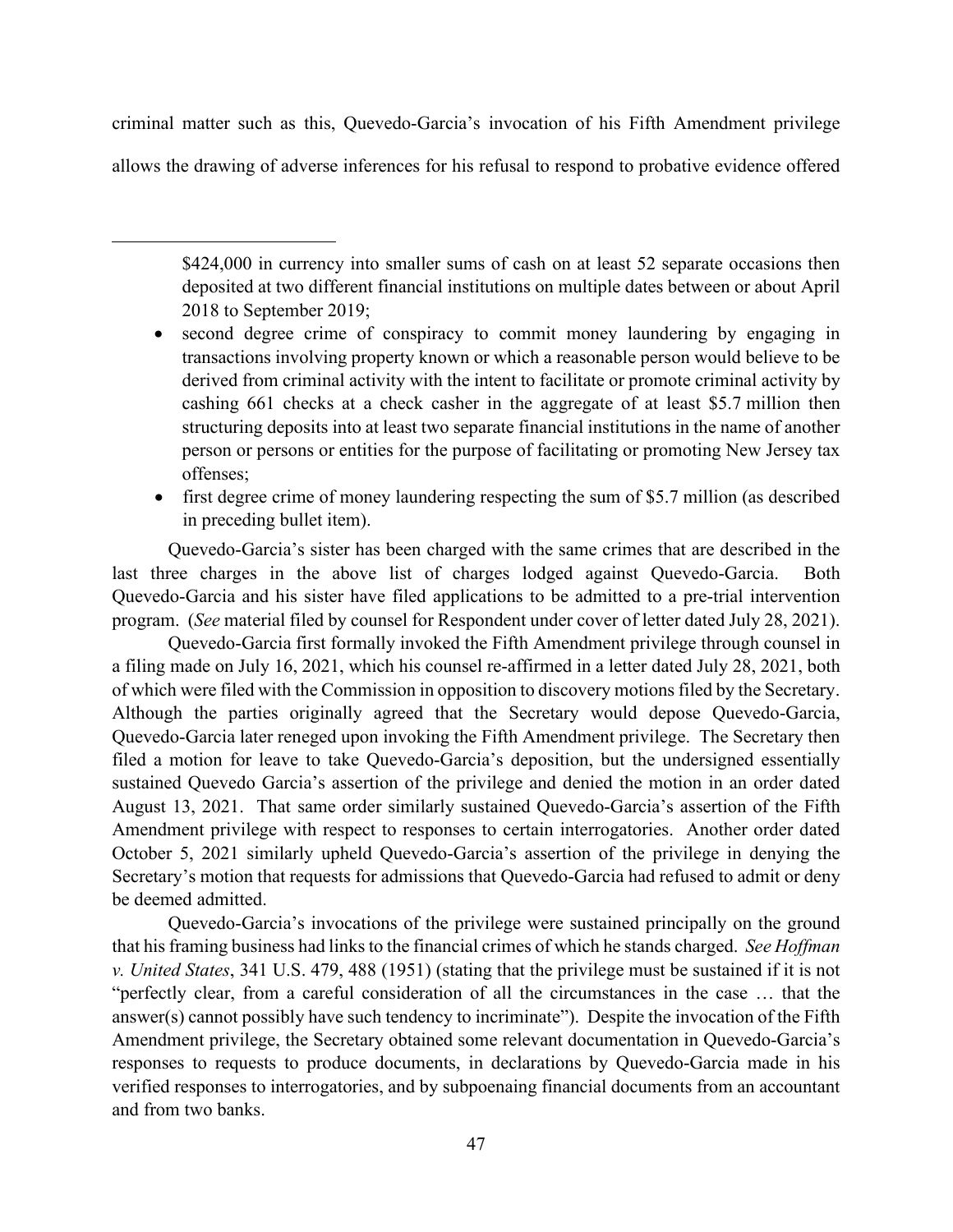against him. *See Baxter v. Palmigiano*, 425 U.S. 308, 318 (1976) (*Palmigiano*) ("[T]he Fifth Amendment does not forbid adverse inferences against parties to civil actions when they refuse to testify in response to probative evidence offered against them"); *Rad Servs., Inc. v. Aetna Cas. & Sur. Co.*, 808 F.2d 271, 274 (3d Cir. 1986). But before any such adverse inference may be drawn, the record must contain independent evidence to support any negative inference. *See United States v. Stelmokas* (*Stelmokas*), 100 F.3d 302, 311 (3d Cir. 1996) ("Thus, as long as there was independent evidence to support the negative inferences beyond the invocation of the privilege against self-incrimination, the inferences could be drawn"); *Palmigiano*, 425 U.S. at 318 (observing that the entry of judgment based only on the invocation of the privilege and "without regard to the other evidence" exceeds constitutional bounds).

Quevedo-Garcia's invocation of the Fifth Amendment privilege permits the inference here that if he were asked why he falsely represented to OSHA officials that the employer at the construction sites was Frame Q, that his responses would lend support to the Secretary's alter ego claim.

If Quevedo-Garcia's motion had met the initial burden of demonstrating the absence of clear and convincing evidence to pierce the corporate veil of BB Frame, then to defeat Quevedo-Garcia's motion the Secretary would have been required to "present affirmative evidence" that would be sufficient to support findings in favor of the Secretary on the material facts. *Liberty Lobby*, 477 U.S. at 257 (1986) ("[T]he plaintiff, to survive the defendant's motion, need only present evidence from which a jury might return a verdict in his favor"). As is next discussed, the Secretary's opposition to Quevedo-Garcia's motion (which was combined with his cross-motion for summary judgment) sets forth ample facts to support findings in favor of the Secretary on the facts that are material to the alter ego claim. But more significantly, the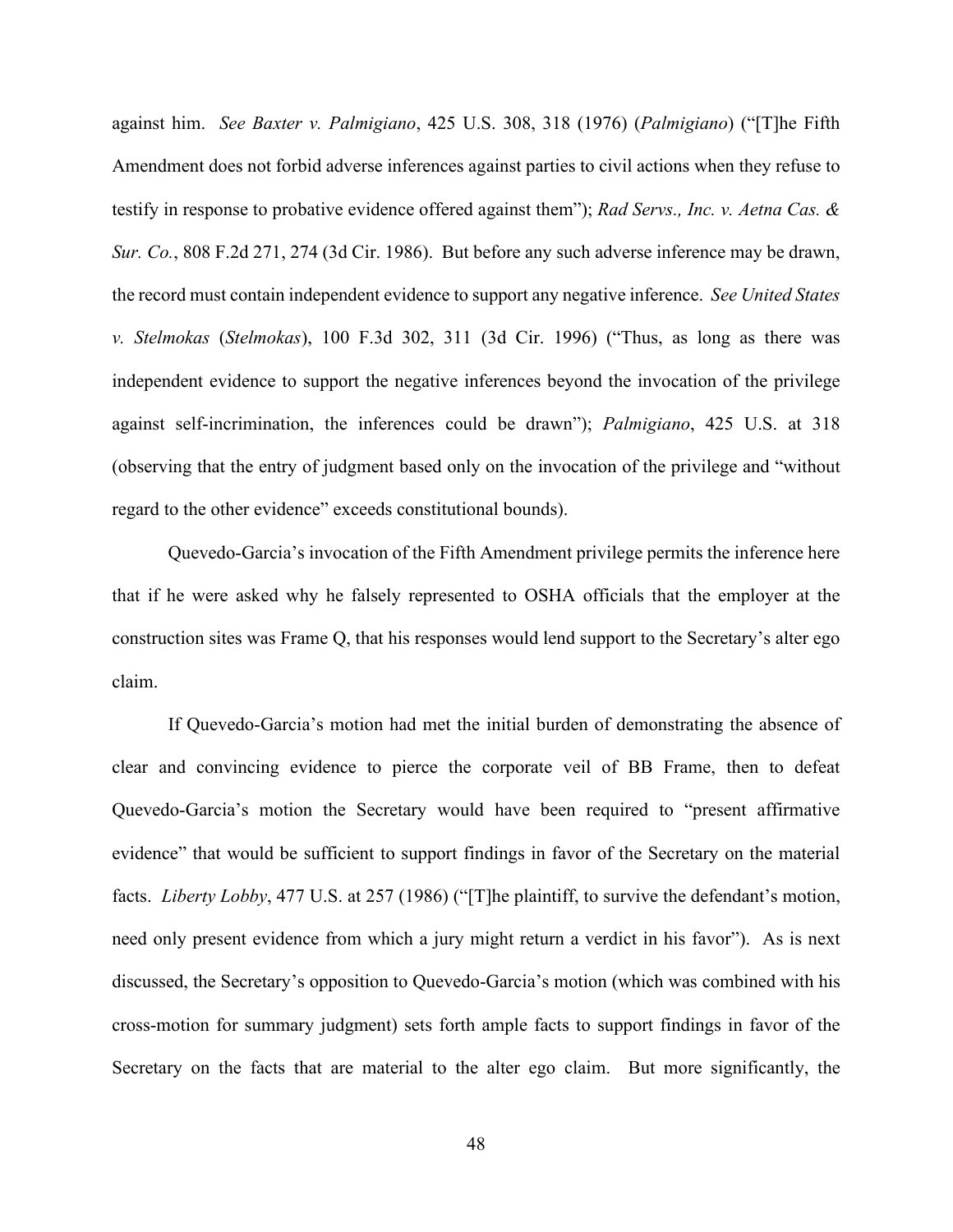Secretary's cross-motion establishes that the Secretary is entitled to judgment as a matter of law on the claim that Quevedo-Garcia is an employer under an alter ego theory of liability and is personally responsible for BB Frame's violations and the resulting imposed penalties, as is discussed next.

### **Secretary's Motion for Summary Judgment**

The Secretary's motion seeks judgment as a matter of law that Quevedo-Garcia was an "employer" as defined in section 3(5) of the Act and thus subject to the compliance requirements of section 5(a) and liable for penalties assessed under section  $17(a)$ –(d). 29 U.S.C. §§ 652(5),  $654(a)$ ,  $666(a)$ –(d).

The Secretary argues that Quevedo-Garcia was an "employer" under two different but somewhat related theories. The Secretary argues first that Quevedo-Garcia was the statutory employer of the employees at the construction sites under the common law agency analysis set forth in *Nationwide Mut. Ins. Co. v. Darden* (*Darden*), 503 U.S. 318 (1992). The Secretary argues second that Quevedo-Garcia was a statutory employer of the employees at the construction sites under a common law alter ego analysis that the Commission recognized in *Altor,* 23 BNA OSHC 1458.

Both theories would achieve the Secretary's objective of imposing personal liability on Quevedo-Garcia. Under alter ego theory, Quevedo-Garcia's liability under the citations would be coextensive with BB Frame's liability (which has been established by final orders in Commission cases 21-0635, 21-0636, 21-0637, 21-0638, and 21-0639). *See Altor,* 23 BNA 1548 (affirming certain citations and penalties against two corporations that constituted a "single employer," but determining the evidence was insufficient to support finding that two individuals who operated those corporations were also employers under an alter ego theory).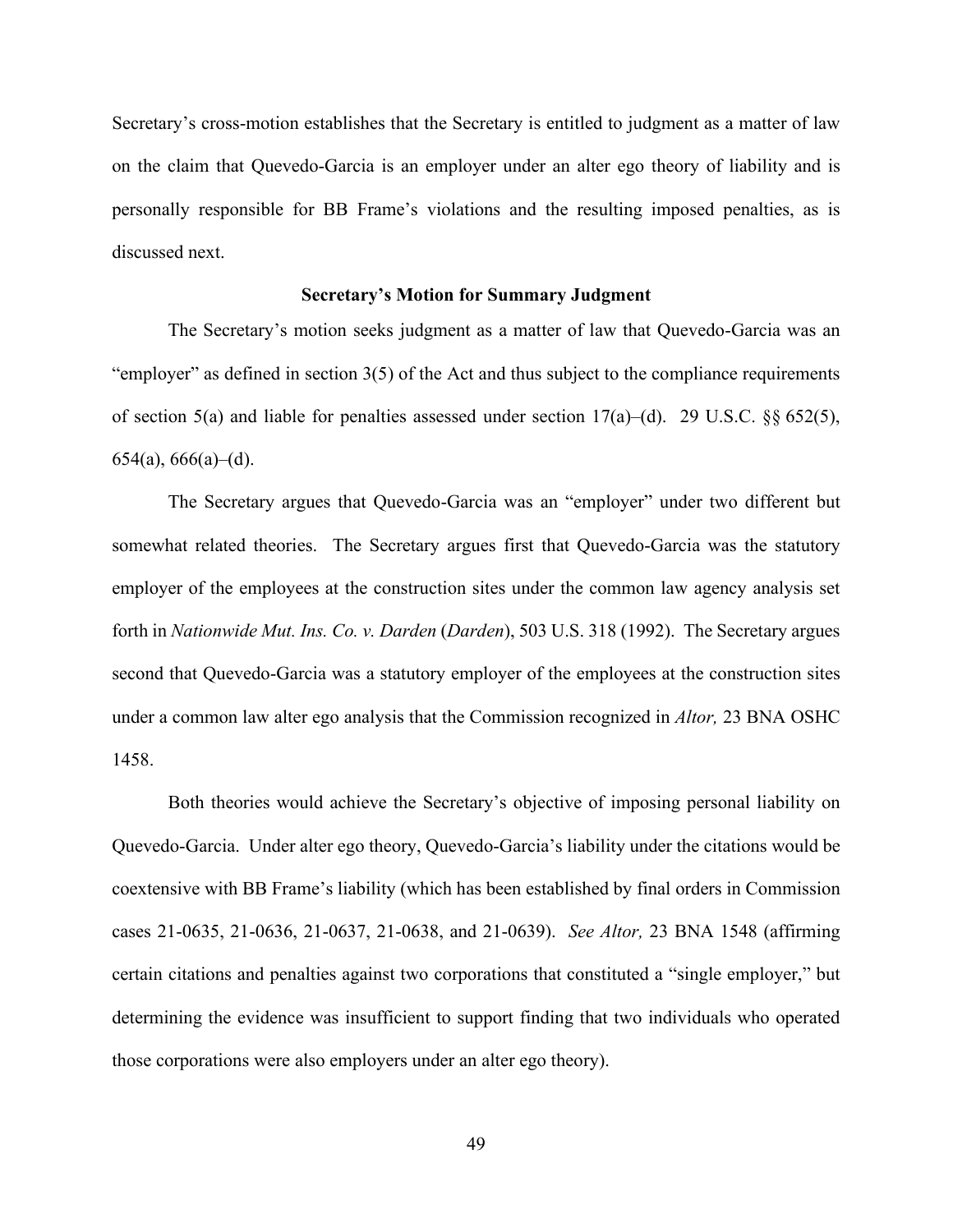In contrast, Quevedo-Garcia's liability under *Darden* would conceptually preclude holding BB Frame liable for the same violations and penalties (all of which have now become final orders against BB Frame).<sup>9</sup> See, e.g., Froedtert Mem. Lutheran Hosp., Inc. (Froedtert), 20 BNA OSHC 1500, 1508 n. 4 (No. 97-1839, 2004) (utilizing the common law agency doctrine of *Darden* in determining that a hospital was the employer of temporary housekeepers who worked at the hospital on referral from temporary employment agencies; expressly deciding *not* to adjudicate an alternative "joint employment" theory of liability in which both the hospital *and* the temporary employment agencies would be deemed to be statutory employers of the temporary housekeepers).

### *Statutory Employer Analysis under Darden*

In determining whether an entity has an employment relationship with an identified worker to the exclusion of some other entity, "the Commission has consistently applied the common law agency doctrine" set forth in *Darden*. *FreightCar Am., Inc.*, No. 18-0970, 2021 WL 2311871, at \*2 (OSHRC, Mar. 3, 2021) (applying *Darden* in ruling that the Secretary had failed to prove that a parent company was the statutory employer of certain workers whose wages were paid by the parent's subsidiary company); *All Star Realty Co.*, 24 BNA OSHC 1356, 1358-59 (No. 12-1597, 2014) (applying *Darden* factors in assessing whether two individuals, who were not otherwise identified to be employees of any other entity, were statutory employees of the cited company).

The common law agency doctrine of *Darden* "incorporate[s] traditional agency law criteria for identifying master-servant relationships." 503 U.S. at 319. The Court in *Darden* identified the following factors as being "relevant to this inquiry":

> the skill required; the source of the instrumentalities and tools; the location of the work; the duration of the relationship between the

<sup>&</sup>lt;sup>9</sup> The Commission's rules of procedure permit the assertion of incongruous alternative theories of liability. *See* 29 C.F.R. § 2200.30(e) (allowing parties to "state as many separate claims or defenses that it has regardless of consistency").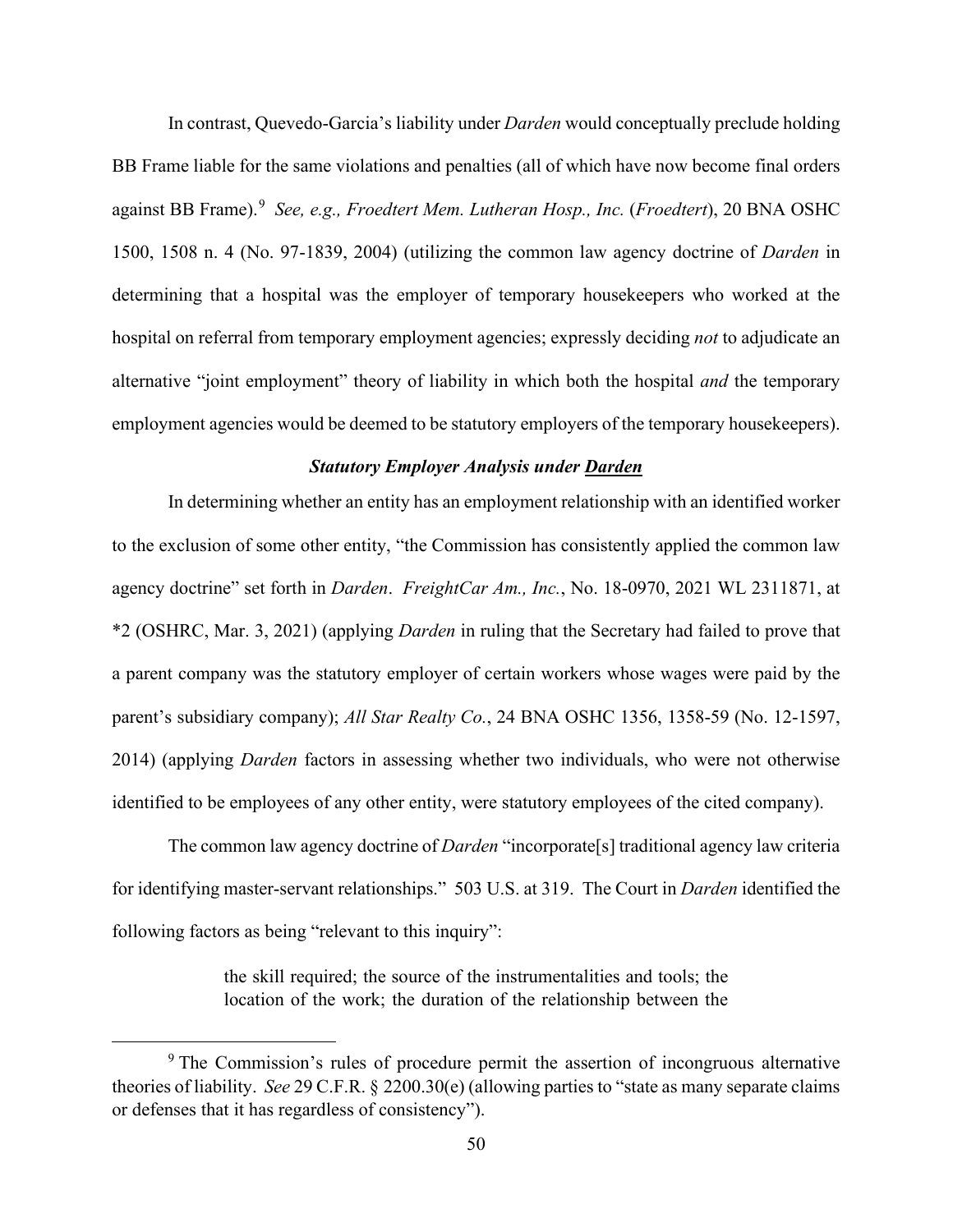parties; whether the hiring party has the right to assign additional projects to the hired party; the extent of the hired party's discretion over when and how long to work; the method of payment; the hired party's role in hiring and paying assistants; whether the work is part of the regular business of the hiring party; whether the hiring party is in business; the provision of employee benefits; and the tax treatment of the hired party.

*Darden*, 503 U.S. at 323-24. The Commission has noted "that there is no precision to the weighing of all of these factors." *Froedtert*, 20 BNA OSHC at 1508.

The evidentiary material presented on the cross-motions reflects genuine disputes of material fact respecting whether the workers at the construction sites had a master-servant relationship with Quevedo-Garcia to the exclusion of BB Frame. For example, the workers' wages were disbursed from corporate bank accounts. (Exs. 24, 25 & 29 to Kondo Decl.). Also, corporate entities obtained liability insurance and worker's compensation insurance respecting the workers. (*See* insurance documentation filed by Quevedo-Garcia in opposition of Secretary's motion dated Oct. 28, 2021). While Quevedo-Garcia was the only individual authorized to hire, terminate, direct, train or discipline the workers at the various construction sites, on this record there are genuine disputes of fact about whether he exercised that authority as an agent of BB Frame or as a de facto sole proprietor. The whole of the evidence is susceptible of differing inferences on whether it was Quevedo-Garcia, not BB Frame (or BM Frame), that had a conventional master-servant relationship with the workers at the construction sites under a *Darden* analysis, thus precluding granting summary judgment to the Secretary on this theory. *See Ford Motor*, 23 BNA OSHC at 1594.

### *Alter Ego Analysis of Altor*

The preceding conclusion that genuine disputes of material fact exist with respect to the Secretary's *Darden* theory does not preclude reaching a different conclusion on the Secretary's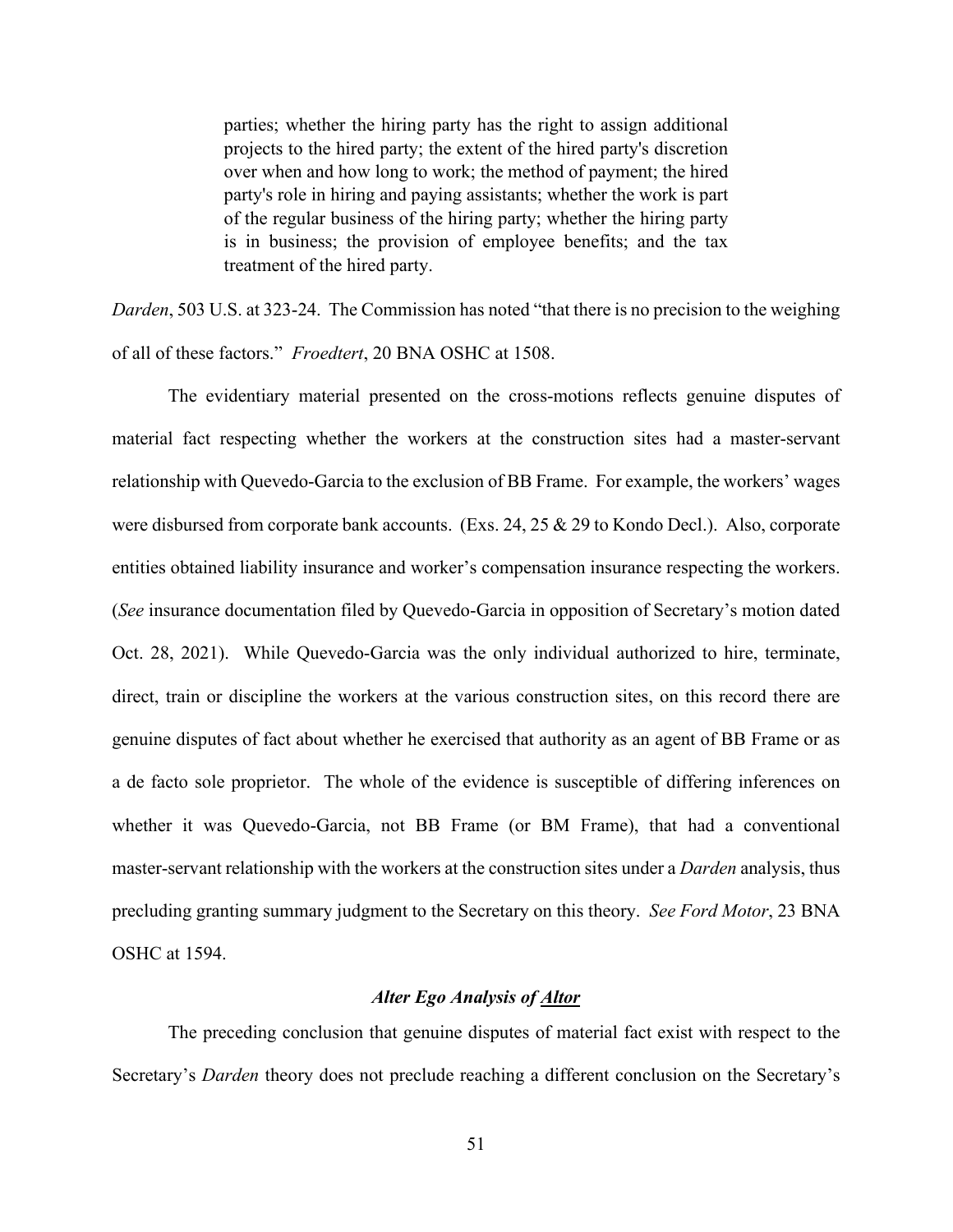alter ego theory. As previously noted, unlike statutory employer status under *Darden* that identifies a single employer to which an identified employee has a master-servant relationship, alter ego theory involves assigning statutory employer status with respect to an identified employee to more than a single employer. Specifically, under alter ego theory, statutory employer status with respect to the same employee(s) is assigned to *both* (1) a corporate employer, *and* (2) an individual or other business organization for whom the corporate employer is an alter ego. *See, e.g.*, *Altor*, 23 BNA OSHC at 1461 (recognizing applicability of alter ego theory for holding individuals liable for a corporate employer's violations and penalties under the Act, but concluding the evidence was insufficient to establish alter ego liability on the individuals). The Secretary seeks to hold Quevedo-Garcia responsible for the same violations and penalties that have become final orders against BB Frame in Commission cases 21-0635, 21-0636, 21-0637, 21-0638, and 21-0639. Assigning statutory employer status under the Act to more than one employer as to the same employees is a permissible outcome under alter ego theory.

For the Secretary to prevail on his cross-motion for summary judgment on alter ego theory, he must make an initial showing that the only reasonable conclusion arising from the summary judgment record is that it constitutes "clear and convincing evidence" to impose alter ego liability on Quevedo-Garcia. If the Secretary succeeds in making this initial showing, Rule 56 does not permit Quevedo-Garcia to "rest upon mere … denials of his pleading," but rather he "must set forth specific facts showing that there is a genuine issue for trial." *Liberty Lobby*, 477 U.S. at 248. To make such a showing, Quevedo-Garcia must cite "to particular parts of materials in the record, including depositions, documents, electronically stored information, affidavits or declarations, stipulations … admissions, interrogatory answers, or other materials" that demonstrate the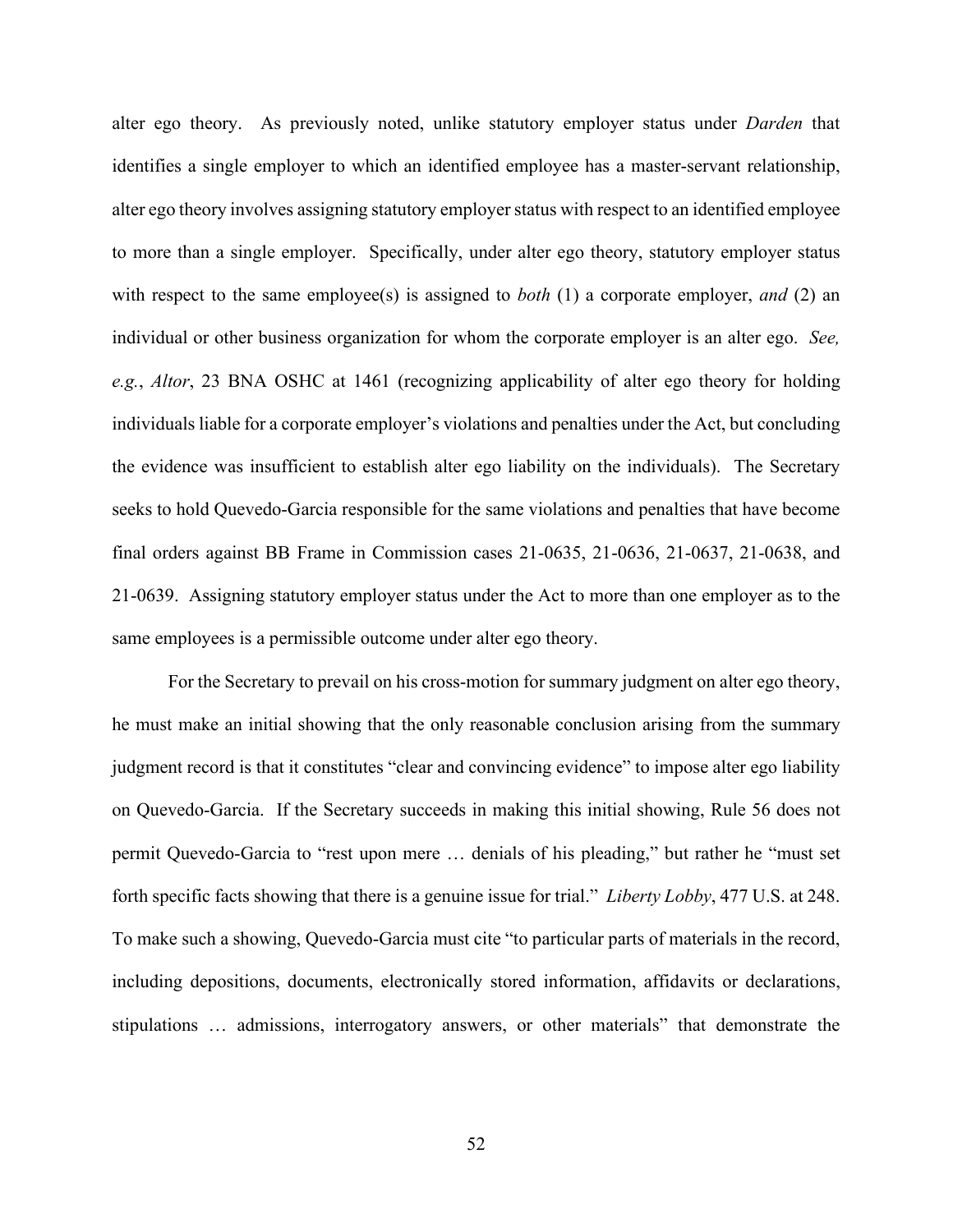existence of a genuine issue for trial. Fed. R. Civ. P. 56(c)(1)(A); *see also Manua's*, 27 BNA OSHC at 1472-73.

Although alter ego liability entails a multifactored analysis, and "every case where the issue is raised is … sui generis to be decided in accordance with its own underlying facts," *Dewitt Truck*, 540 F.2d at 684, in a proper case summary judgment may be granted to the party that is alleging alter ego liability. *See Travelers Prop. Cas. Co. of Am. v. Quickstuff, LLC*, No. CV 14-6105, 2016 WL 7231605, at \*9 (D.N.J. Dec. 14, 2016) (granting summary judgment to the plaintiff on its claim to pierce corporate veil of an LLC). An analysis of the record on summary judgment under the two-pronged analysis for alter ego liability follows.

# *First Prong of Alter Ego Analysis: Eight Factors Concerning the Existence of a Separate Corporate Personality*

### *Gross Undercapitalization*

Undercapitalization of a corporate entity is a factor in alter ego analysis to prevent shareholders from retaining the profits of the business "without having any real capital in the undertaking" and therefore risking nothing of their own. *DeWitt Truck*, 540 F.2d at 689; *see also Laborers' Pension Fund v. Lay-Com, Inc.*, 580 F.3d 602, 612 (7th Cir. 2009) ("[I]f the shareholders do not invest enough equity, such that the corporation is undercapitalized, there is no basis for rewarding them by limiting their liability, and, in fact, doing so would only encourage risky behavior"). Assessing the adequacy of capitalization generally involves looking to the initial capitalization at the time of organization, but "[s]ubsequent capitalization may also be relevant to [the] inquiry," in that "evidence of inadequate subsequent capitalization may be indicative of initial undercapitalization." *Matter of Multiponics, Inc.*, 622 F.2d 709, 717 (5th Cir. 1980). Also, "proof of subsequent undercapitalization may be further proof of inequitable conduct, such as actions of gross mismanagement, self interest, and the like." *Id.* at 718.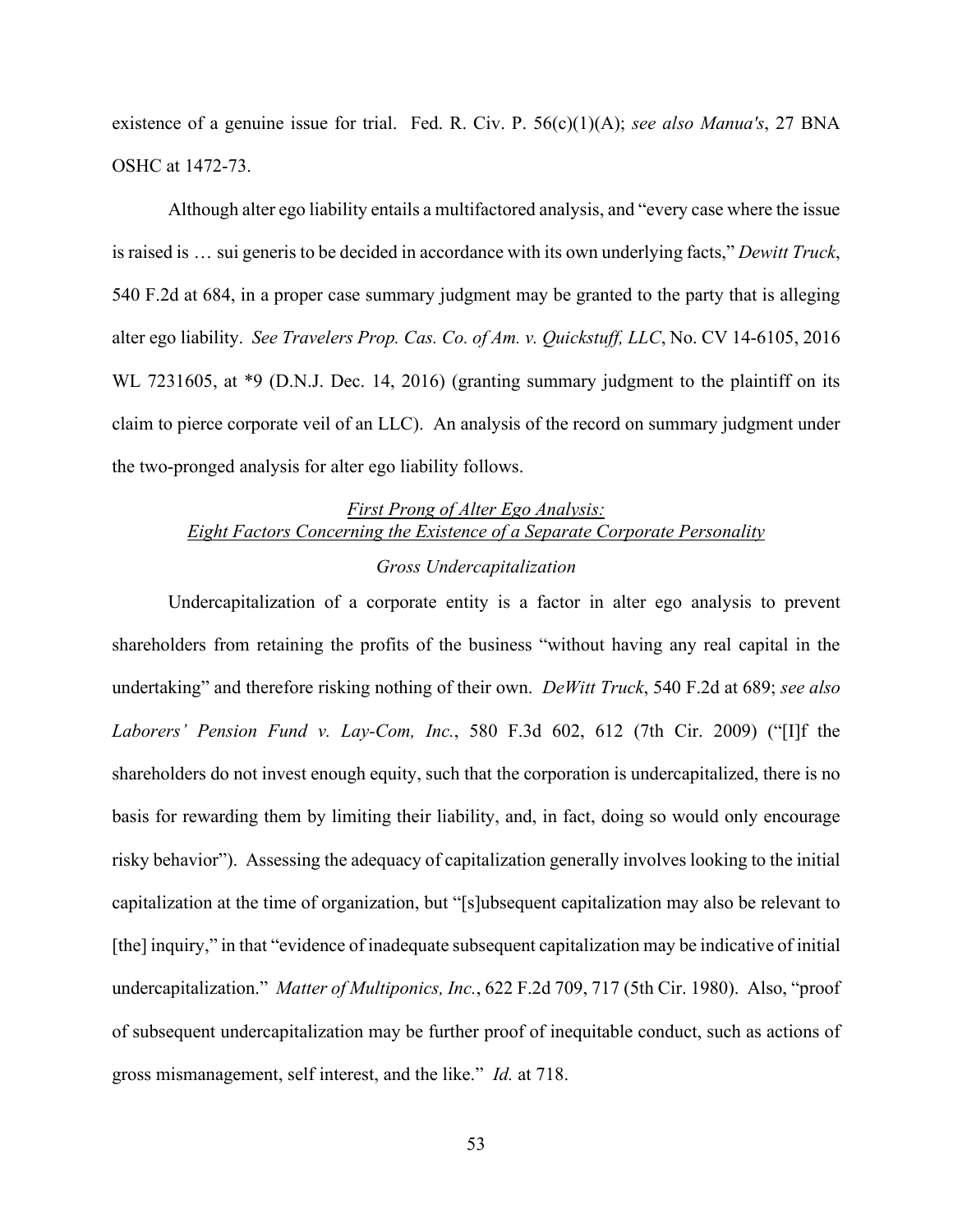The only direct evidence of BB Frame's initial capitalization is contained in its 2019 federal tax return which states that the company had a balance sheet liability of \$27,500 for "capital stock" at both the beginning and the end of the tax year. (Ex. 7 to Kondo Decl.). Quevedo-Garcia certified in BB Frame's certificate of dissolution filed with the state of New Jersey in November 2020 that "all assets have been discarded and have been applied to creditors or distributed to its members."<sup>10</sup> (Ex. 10 to Kondo Decl.).

There is no direct evidence respecting the level of capitalization that is appropriate for a company of BB Frame's size, business activity, and location. *Cf. Altor*, 23 BNA OSHC at 1462 (noting "there is no evidence as to the amount of capital required for a similarly sized company in the same industry" as the subject corporations); *Lutyk*, 332 F.3d at 198 (noting the absence of evidence respecting the amount of capital necessary to engage in the corporate activity involved). Thus, with respect to the "gross undercapitalization" factor, the record on the motion for summary judgment does not support alter ego liability. 11 *Cf. Lutyk*, 332 F.3d at 196–98 (imposing alter ego liability even though the evidence did not establish gross undercapitalization).

 $10$  Assuming the information on the tax return and on the certificate of dissolution to be true, then by the time that BB Frame was dissolved in November 2020 the \$27,500 representing capital stock had been liquidated either by paying creditors or being distributed to the owners–– Quevedo-Garcia and his sister.

 $11$  The lack of evidence on this factor may be due at least in part upon Quevedo-Garcia's invocation of the Fifth Amendment privilege in pre-hearing discovery and the consequent thwarting of the Secretary's efforts to obtain relevant information, as previously described. Nevertheless, there is no independent evidence in the record respecting the degree of capitalization appropriate for a company of BB Frame's size, business activity, and location, and thus drawing an adverse inference from Quevedo-Garcia's silence is not permissible. *See Stelmokas*, 100 F.3d at 311.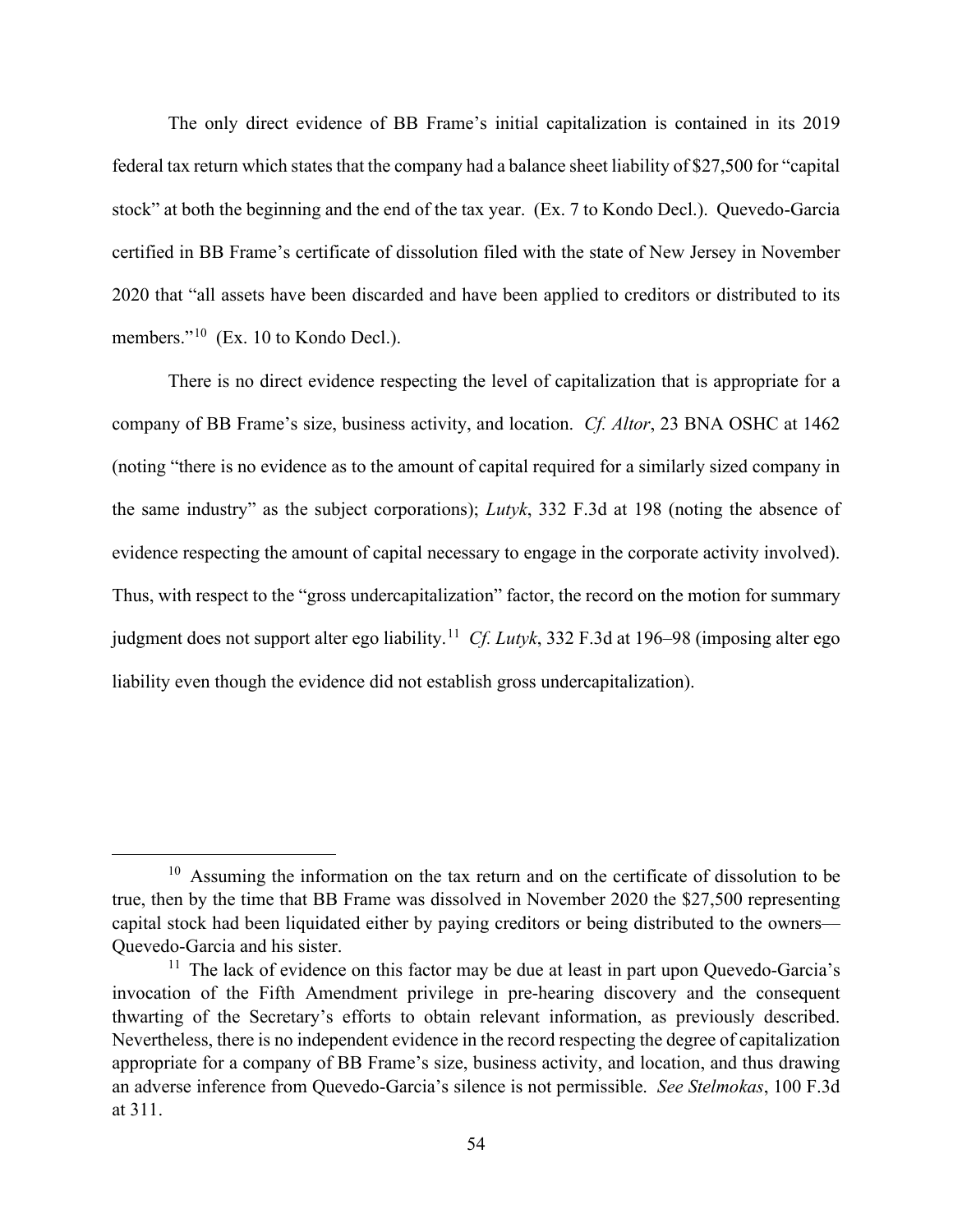### *Failure to Observe Corporate Formalities; Absence of Corporate Records*

BB Frame held no meetings of members, so of course there are no corporate records that would evidence such meetings, such as minutes or corporate resolutions. (Exs.  $31 \& 32$  to Kondo Decl.). BB Frame had no operating agreement (which is the equivalent of corporate by-laws for an LLC). (Ex. 32 to Kondo Decl.). According to Quevedo-Garcia, BB Frame's contracts with other contractors or suppliers were mostly oral contracts grounded in "longtime relationship between the parties." (Ex. 31 to Kondo Decl.).

Quevedo-Garcia acknowledges that "there is evidence of a failure to observe corporate formalities," though he contends that there is no evidence that this failure was "malicious" or involved an "effort to defraud OSHA or the Secretary." (Quevedo-Garcia Mot. 8). Accepting as true for purposes of analysis that there was no malicious or fraudulent intent attached to BB Frame's failure to observe corporate formalities, the absence of such formalities nevertheless bears on whether Quevedo-Garcia, as the sole officer of BB Frame and its majority owner, took measures for BB Frame "to maintain a separate corporate identity," which is the crux of the first prong of alter ego analysis. *Labadie Coal Co. v. Black*, 672 F.2d at 97 (observing that "the formalities are themselves an excellent litmus of the extent to which the individuals involved actually view the corporation as a separate being"); *Altor*, 23 BNA OSHC at 1461 (noting that the first prong of alter ego analysis pertains to determining whether "a separate corporate personality no longer exists"). The "disregard of corporate formalities or failure to maintain corporate records" may justify piercing the corporate veil "if it is also shown that a corporation's affairs and personnel were manipulated to such an extent that it became nothing more than a sham used to disguise the alter ego's use of its assets for his own benefit." *Kaplan*, 19 F.3d at 1521; *but cf. Zubik*, 384 F.2d at 271 n. 4 (stating the "lack of formalities in a closely-held corporation has often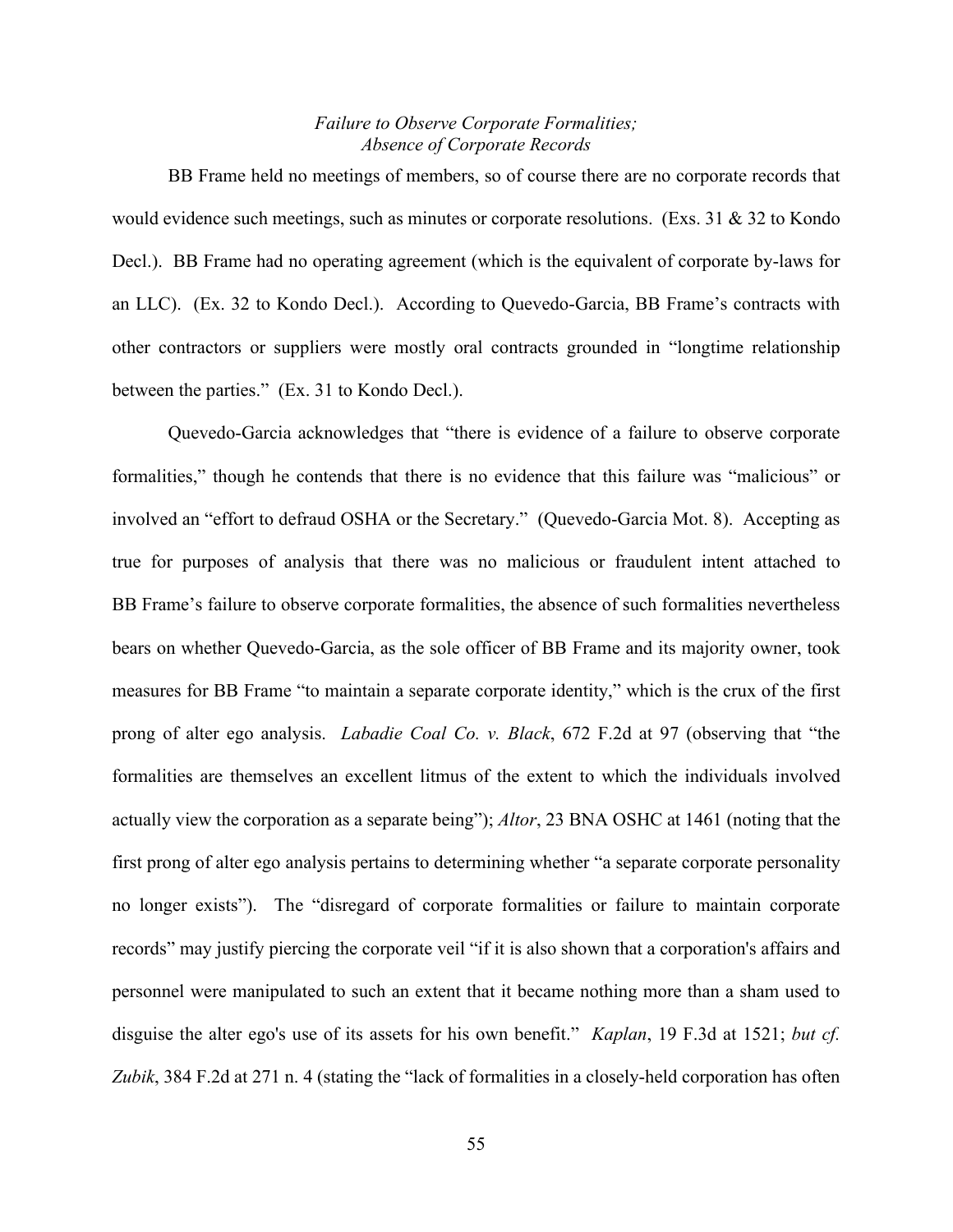not been found to have much consequence"), cited by the Commission in *Altor*, 23 BNA OSHC at 1462, n. 10 (noting that the "Third Circuit has afforded varying weight to a closely held company's failure to observe corporate formalities").

One prominent instance of a combined failure to observe corporate formalities and to maintain corporate records is that BB Frame adopted no resolution authorizing the company to transfer to Q Properties (another LLC of which Quevedo-Garcia and his sister were the only members) any of the five checks totaling \$84,600 that were issued over a 12-month period in 2018 and 2019. (Ex. 33 to Kondo Decl.). A reasonable inference from such substantial transfer of funds from one closely-held company to another is that the transfers were not in furtherance of the transferring company's corporate purpose. Quevedo-Garcia has not argued that the record on the motion permits any other reasonable inference, and he has certainly not presented any evidentiary material that would support an opposing inference. Having presented no such evidence as Rule 56 requires that he do to address the Secretary's evidence supporting that inference, that reasonable inference is deemed undisputed for purposes of the motion pursuant to Rule  $56(e)(2)$ . Moreover, Quevedo-Garcia's declared refusal based on his Fifth Amendment privilege to respond to questions permits the adverse inference that his responses to questions regarding these cash transfers from BB Frame to Q Properties would support the Secretary's claim for alter ego liability. *See Stelmokas*, 100 F.3d at 311.

### *Non-functioning of Other Officers and Directors*

The "non-functioning of other officers and directors" factor does not weigh in support of alter ego liability. Although Quevedo-Garcia's sister was 30% owner of BB Frame, she had no legal duty to have any role in the operations of the company. The record on summary judgment reflects that only Quevedo-Garcia, as BB Frame's president and its only officer, had operational or managerial responsibilities. (Ex. 31 to Kondo Decl.).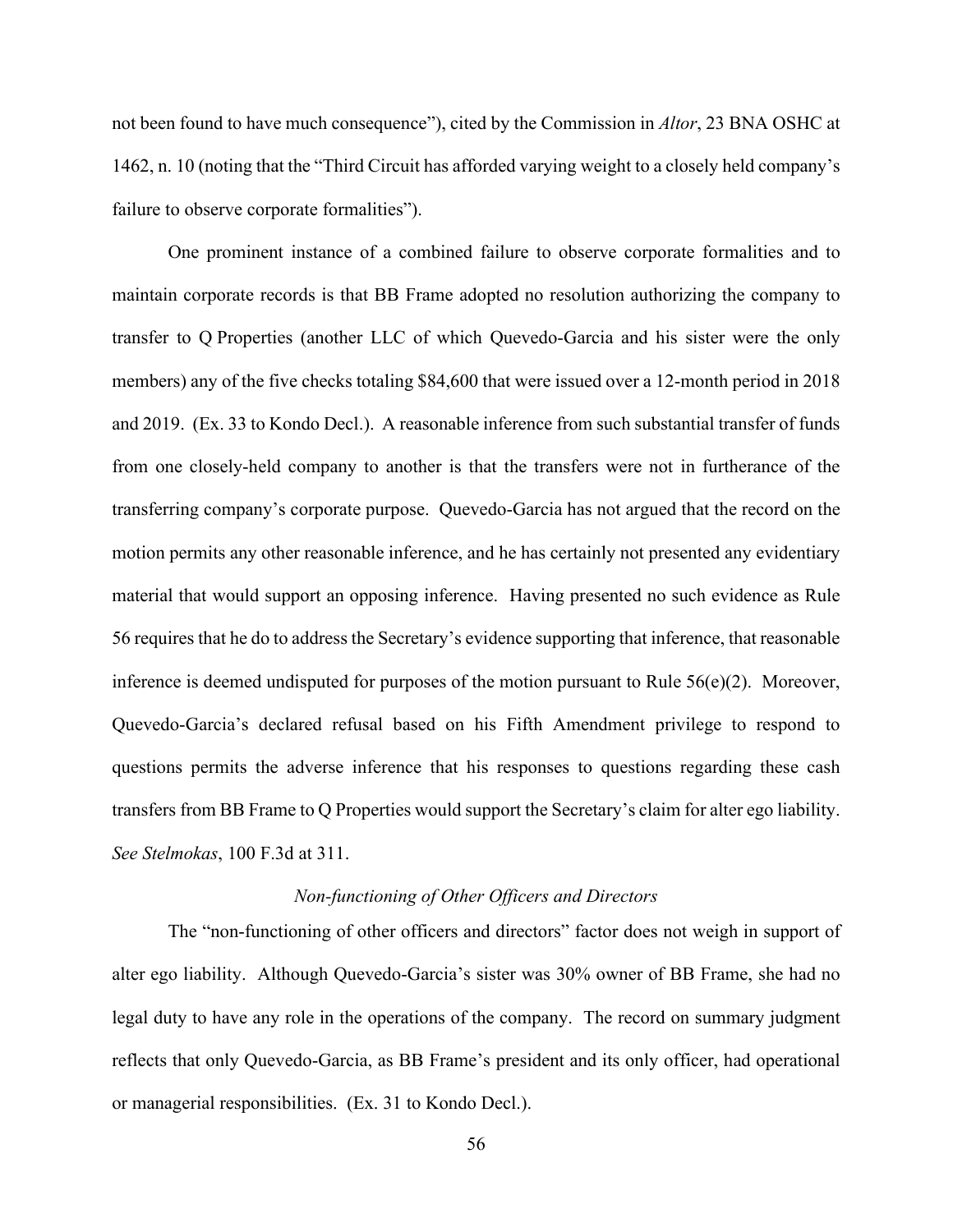### *Non-payment of Dividends*

As to the "non-payment of dividends" factor, BB Frame has made no cash distributions of profits (which is an LLC's equivalent of a corporate dividend) to either of its two members. (Ex. 31 to Kondo Decl.).

The absence of any distribution of profits (i.e., dividends) is not by itself generally accorded much weight for piercing the corporate veil of a closely-held company. *Lutyk*, 332 F.3d at 196 (noting that non-payment of dividends by a closely-held corporation is "not unusual, and not a strong factor in favor of piercing the corporate veil of such a company"); *accord Altor*, 23 BNA OSHC at 1462; *but cf. Lutyk*, 3332 F.3d at 196 (noting that "many jurisdictions actually hold that the payment of dividends at a time when a corporation is insolvent favors piercing the corporate veil").

While BB Frame made no cash distributions to its two members, BB Frame paid Quevedo-Garcia a weekly salary of \$2,500 from June 8, 2018 through December 20, 2019 (for a total of \$202,500 over that period). After that, from January 10, 2020 to August 8, 2020, Quevedo-Garcia received a weekly salary of \$2,500 that was disbursed from BM Frame's checking account. BB Frame's other member, Magda Quevedo-Garcia, received no salary or wages from BB Frame, but she did receive \$17,100 in wages from BM Frame over 19 weeks in 2020. (Exs. 7, 25 & 27 to Kondo Decl.).

The "failure to pay dividends while paying substantial sums, whether by way of salary or otherwise, to the dominant stockholder, all fitting into a picture of basic unfairness," may be appropriately considered in determining whether to impose individual liability under an alter ego theory. *DeWitt Truck*, 540 F.2d at 687.

Here, there is no evidence that Quevedo-Garcia's \$2,500 weekly salary was unreasonable for the president of a company of BB Frame's size, business activity, and location. There being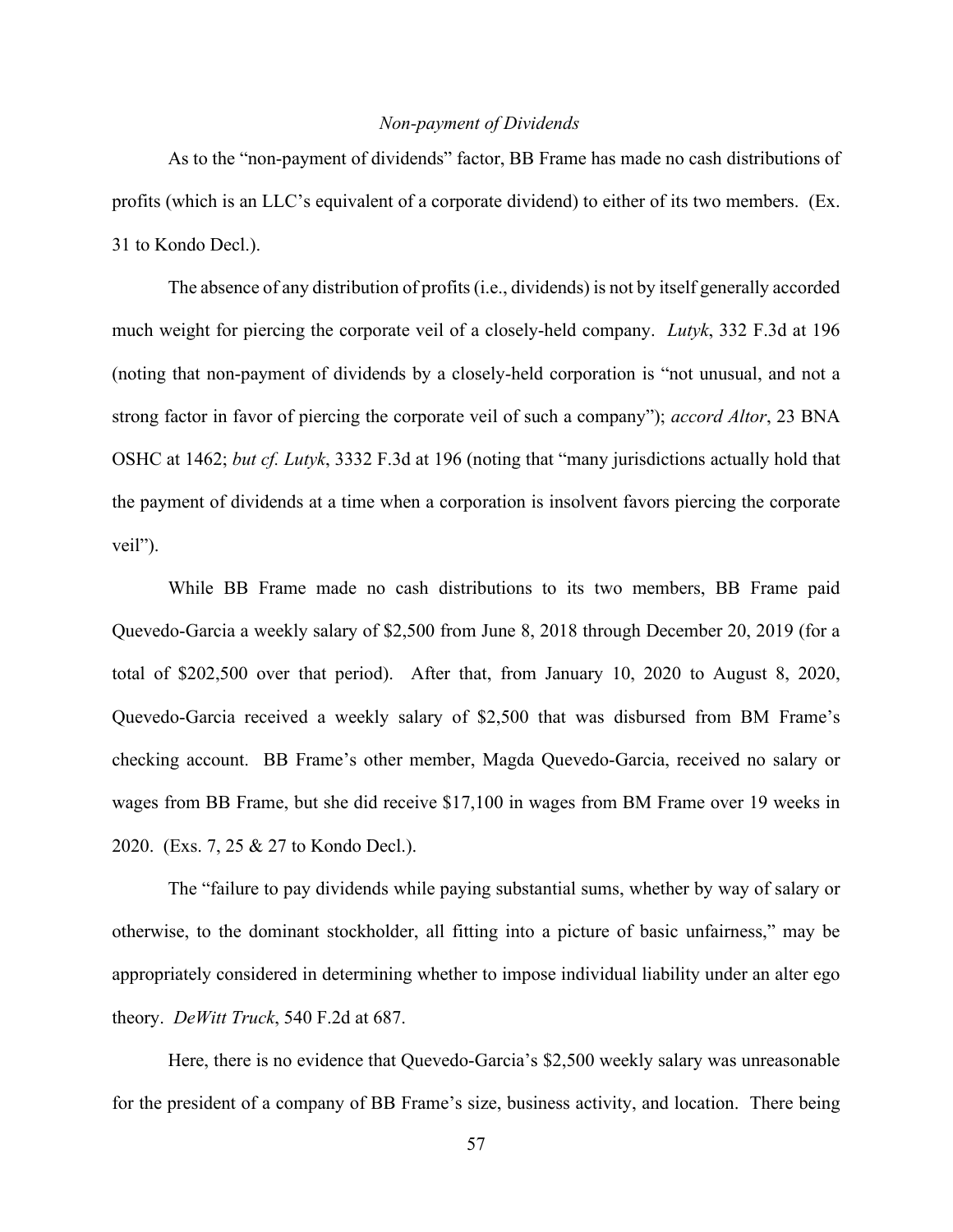no independent evidence in the summary judgment record indicating the salary to be unreasonable, no adverse inference is made based on Quevedo-Garcia's invoking his Fifth Amendment privilege and refusing to be deposed and subject to questioning respecting the reasonableness of his salary. *See Stelmokas*, 100 F.3d at 311.

## *Siphoning of Funds; Insolvency*

In its 2019 federal tax return, BB Frame reported gross receipts of \$388,553 and a total income of \$297,087. After deductions from this total income figure (which included a deduction of \$127,500 in compensation to Quevedo-Garcia) the tax return reflected an ordinary loss of \$1,181 for the year. (Ex. 7 to Kondo Decl.).

BB Frame's business checking account had a balance of over \$20,000 on November 1, 2019. But by the end of that month the account had a negative balance. The account continued to maintain a negative balance in varying amounts until the bank forced the account closed in March 2020, when the account had a negative balance of \$1,830.77. (Ex. 28 to Kondo Decl.).

The first of the underlying inspections here was opened in early December 2019, before Quevedo-Garcia formed BM Frame, but at a time when BB Frame had no money in its bank account. Over the duration of the five underlying inspections here, BB Frame was a shell of a company, with no assets of significant value other than trucks (at least one of which remained registered to Frame Q, and all of which continued to display Frame Q's logo).

BB Frame's bank account had become depleted in November 2019 in part because BB Frame had transferred \$84,600 to Q Properties between August 2018 and July 2019 (as previously addressed in the discussion pertaining to the failure to observe corporate formalities).

58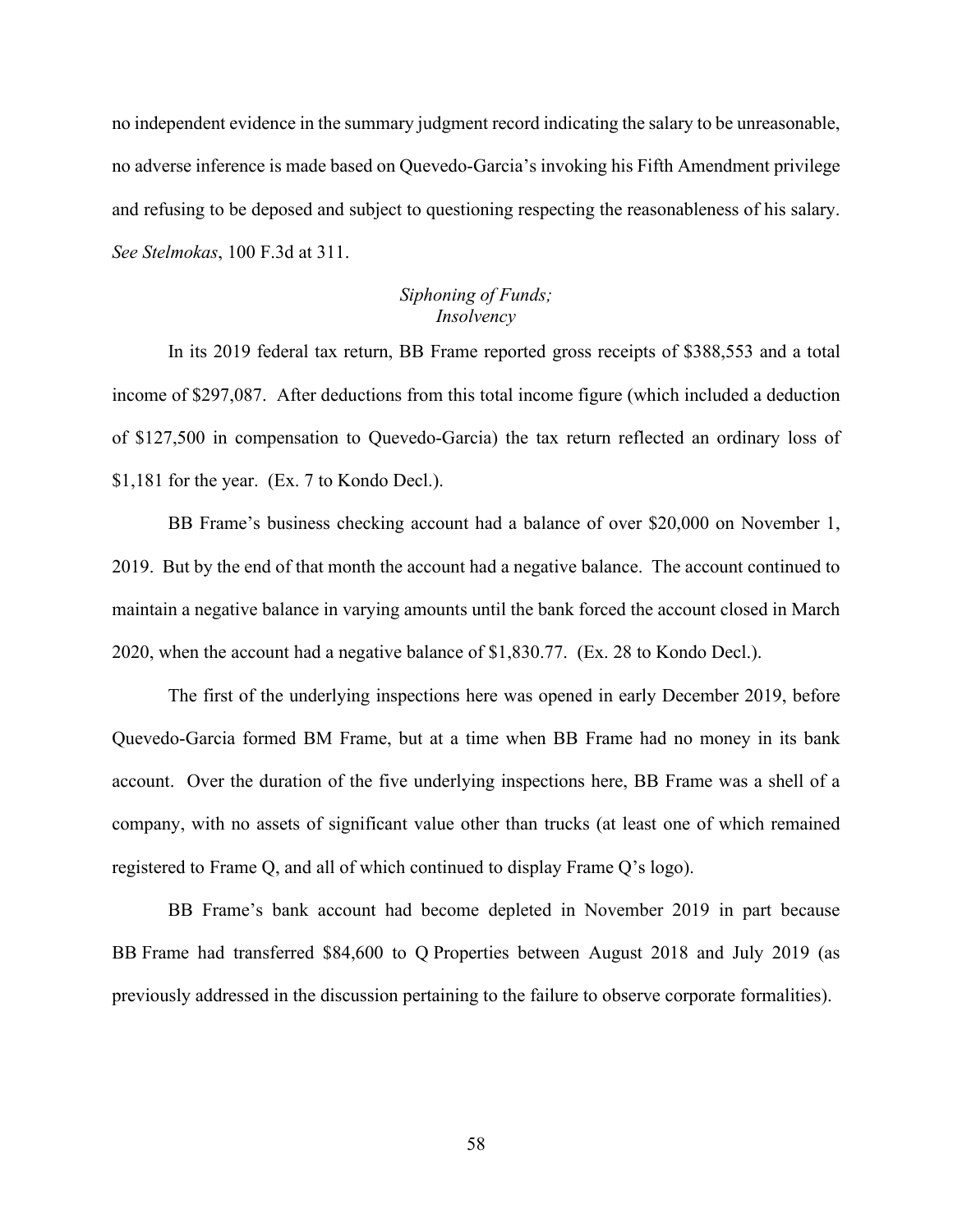After forming BM Frame in late December 2019, Quevedo-Garcia began financing the framing business entirely using BM Frame's bank account.<sup>12</sup> (Exs. 27 & 28 to Kondo Decl.). In the month of January 2020, there were eleven deposits made into BM Frame's account totaling \$162,600 and 97 withdrawal transactions totaling \$135,318. (Exs. 27 & 30 to Kondo Decl.). (The summary judgment record does not reflect the sources of any of the deposited funds.)

While there is no 2020 tax return in the record for BB Frame, there is one for BM Frame for that tax year. In tax year 2020, BM Frame reported gross receipts of \$426,451, total income of \$235,066, and ordinary business income of \$12,464. (Ex. 11 to Kondo Decl.).

BB Frame's insolvency throughout the period of the five underlying inspections was a consequence of Quevedo-Garcia's transfer of the financing of framing operations from BB Frame's bank account to BM Frame's bank account. There is no evidence in the summary judgment record that BM Frame was ever insolvent. It is reasonably inferable that BM Frame's solvency and profitable operations in 2020 were achieved at the expense of the solvency of BB Frame, which Quevedo-Garcia choreographed to insolvency in 2019. Quevedo-Garcia has pointed to no affirmative evidence to controvert this reasonable inference.

After Quevedo-Garcia began using BM Frame's bank account to conduct BB Frame's framing business, he began causing money from BM Frame's bank account to be disbursed to other family-owned companies. The record on the motion for summary judgment is devoid of evidence that these payments were in furtherance of the corporate operations of either BB Frame or BM Frame. Given the absence of any affirmative evidence offered by Quevedo-Garcia in

 $12$  The only exception to BM Frame's complete financing of framing operations that is apparent in the summary judgment record is that on January 30, 2020, a payment of \$2,470.32 for BB Frame's payroll taxes for the fourth quarter of 2019 was disbursed from a bank account of Q Nails, which is owned by Quevedo-Garcia's sister, who also owned 30% BB Frame. (Ex. 37).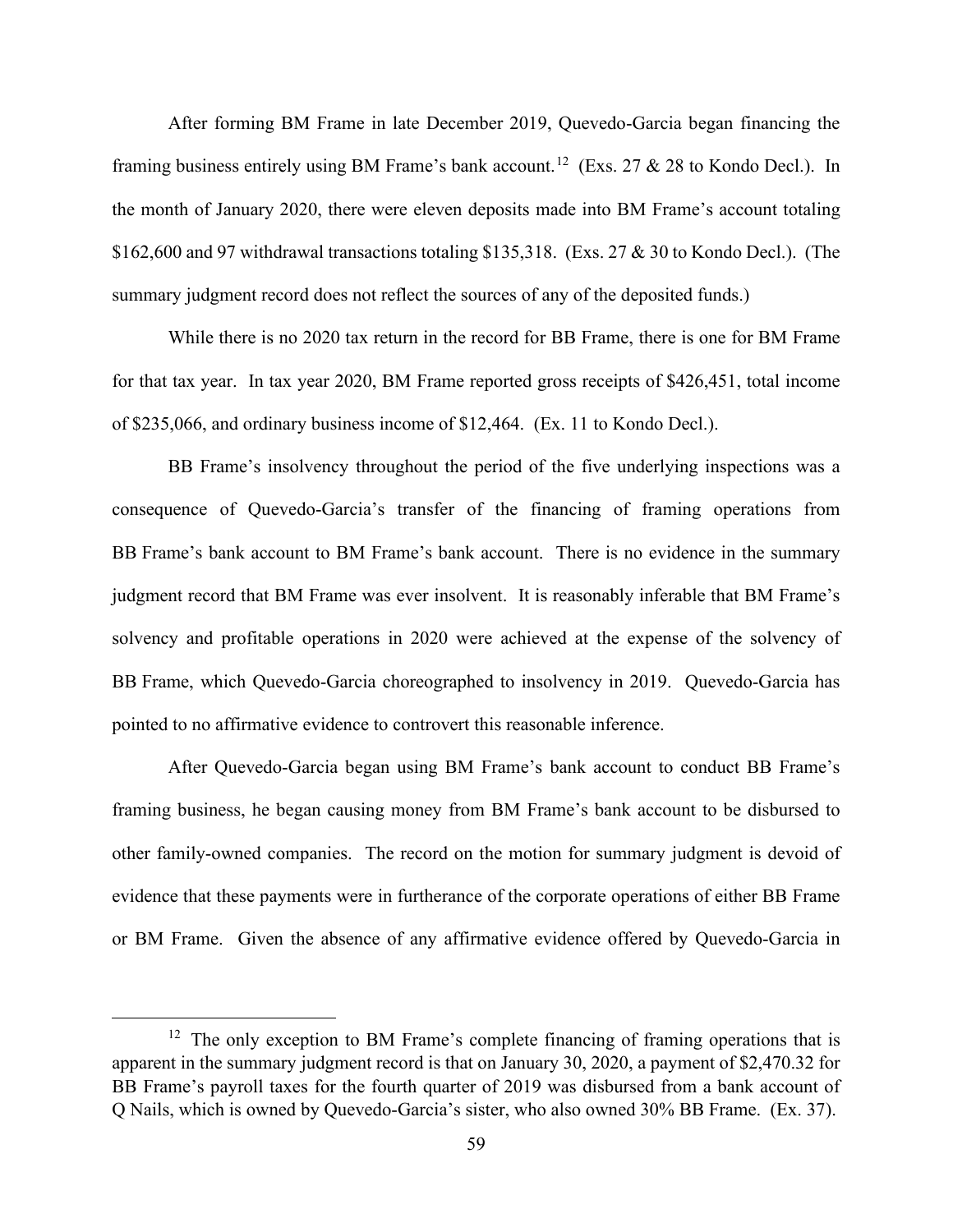opposition to the Secretary's motion for summary judgment to indicate that these disbursements were for a legitimate corporate purpose, the only reasonable inference to draw from the evidence is that the disbursements did not benefit BB Frame. See Fed. R. Civ. P. 56(e)(2). Moreover, Quevedo-Garcia's invocation of the Fifth Amendment privilege and his declared refusal to respond to questions that would pertain to such transfers of funds permits the adverse inference that the purposes of those cash transfers would support the Secretary's alter ego claim. *See Stelmokas*, 100 F.3d at 311.

### *Corporate Form a Mere Façade for Operations of Quevedo-Garcia*

While evidence that a company is a mere façade for the operations of a dominant member is not essential to piercing the company's corporate veil, *Lutyk*, 332 F.3d at 194, there is abundant evidence here indicating exactly that.

As previously described in connection with other factors, before depleting BB Frame's bank account in November 2019, Quevedo-Garcia caused BB Frame and BM Frame to transfer cash to other family businesses for no discernable corporate purpose benefiting BB Frame. The \$84,600 transferred from BB Frame to Q Properties is the most prominent example. That transfer of monies is compelling evidence that BB Frame was not a legal entity separate from Quevedo-Garcia, but rather that Quevedo-Garcia operated BB Frame as if it were an interchangeable extension of himself, manipulating BB Frame for his own purposes and not for the company's benefit.

Quevedo-Garcia's transitioning the financing of framing operations from BB Frame's bank account to BM Frame's bank account in early 2020, after OSHA had begun to inspect BB Frame worksites, echoed the transition that Quevedo-Garcia had implemented in 2018 when, after many of the proposed penalties against Frame Q had become final orders, he transitioned the framing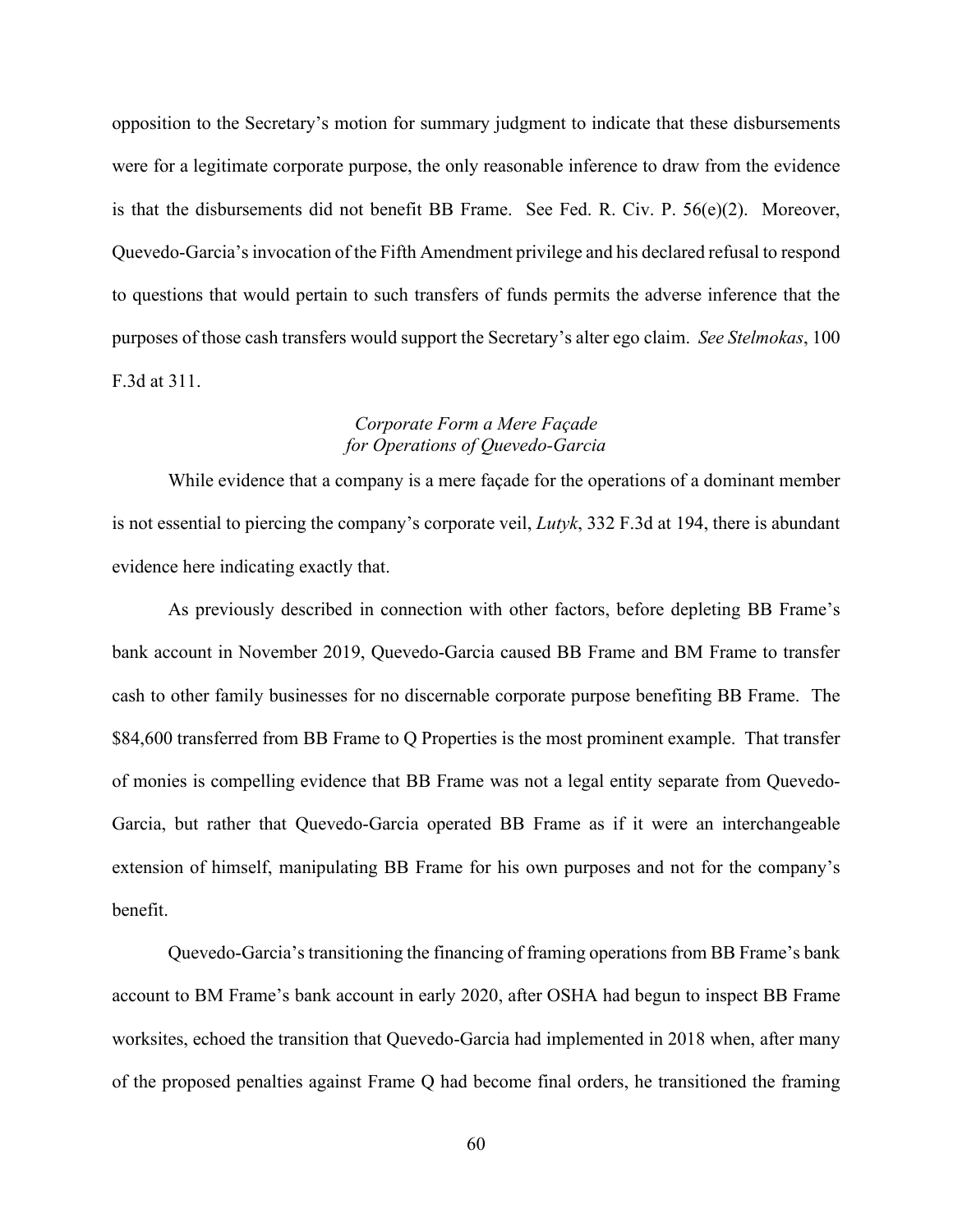business from Frame Q to BB Frame, even though all the while he continued to hold out the name "Frame Q" as the company involved in its construction projects. He went as far as to falsely tell an OSHA inspector during the first of the five underlying inspections here that Frame Q was the corporate entity performing the framing work at the inspected site.

Quevedo-Garcia *argues* that "Frame Q closed its business some years ago, after it became fundamentally insolvent due to a variety of contracts, debts, lease agreements and monies owed to OSHA for fines and penalties." (Quevedo-Garcia Mot. 5). The only evidence of any such debt (other than the OSHA penalties) is Frame Q's 2018 tax return that reflected a balance sheet liability for accounts payable at the end of the tax year in the amount of \$170,807. However, that figure was 44% less than the accounts payable liability of \$303,318 stated to have existed twelve months earlier at the beginning of that tax year. The 2018 tax return's "accounts payable" entry at the end of the tax year was the only significant balance sheet liability reflected on the return (other than a \$25,000 liability for capital stock, which Frame Q would have owed to Quevedo-Garcia as the sole owner). Frame Q's balance sheet liability for accounts payable at the *end* of 2018 represented 18% of its indebtedness for the combined figures for accounts payable and the unpaid OSHA penalties. In view of Frame Q's apparent success in reducing by 44% its balance sheet liability for accounts payable between January 1 and December 31, 2018, after having collected gross receipts of \$528,895 that year, Frame Q has not shown that its claimed insolvency was substantially the result of any debt except the debt that resulted from the imposed OSHA penalties. Quevedo-Garcia having failed to properly address the Secretary's assertion of fact, there exists no genuine dispute of material fact that Quevedo-Garcia caused Frame Q to be dissolved and its framing business transferred to BB Frame to avoid collection of Frame Q's of liability for the imposed penalties. *See* Fed. R. Civ. P. 56(e); *Hartford Underwriters Ins. Co. v. Paystaffing, LLC*,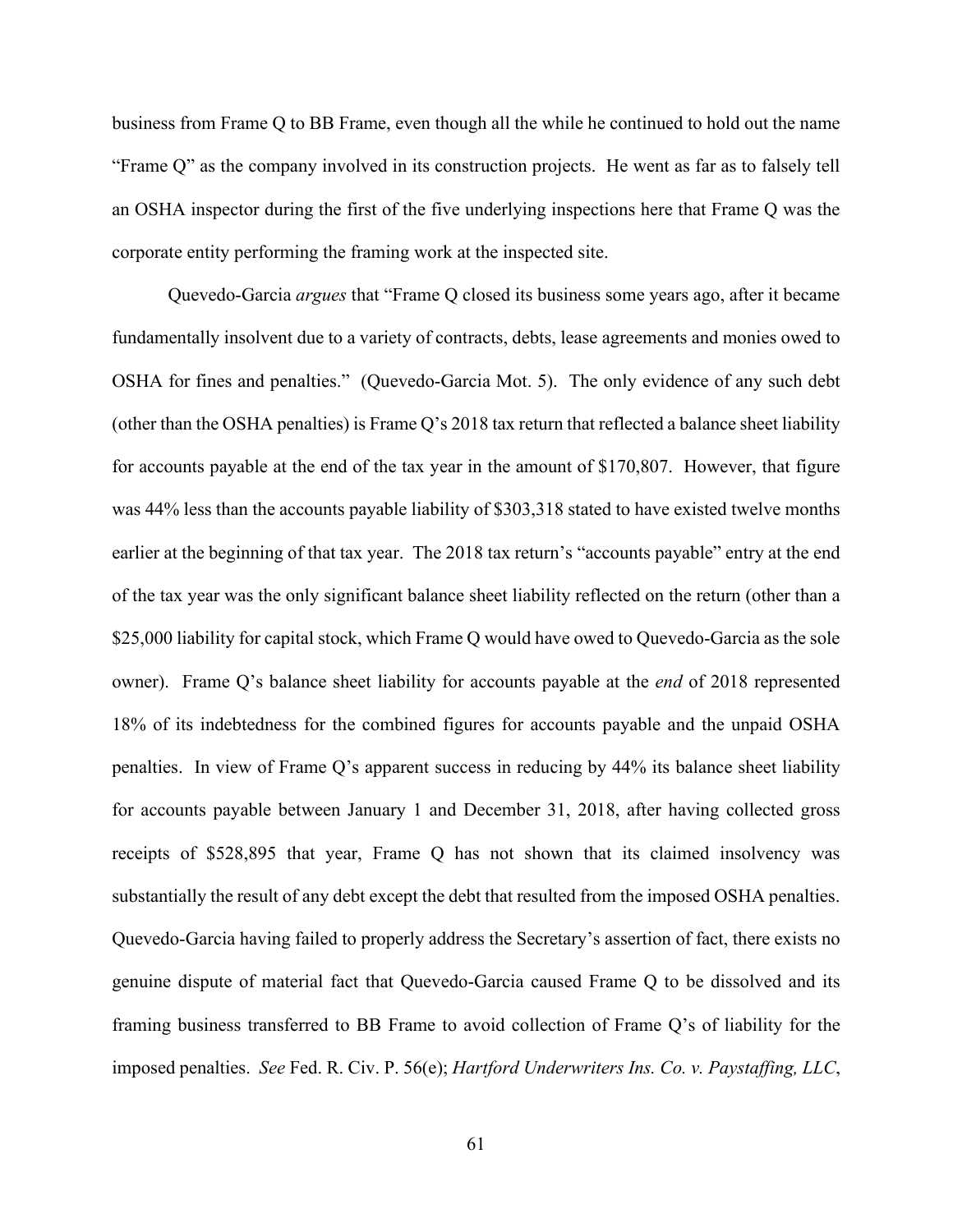No. 16-CV-1128-CCC-JBC, 2017 WL 773877, at \*6 (D.N.J. Feb. 28, 2017) (finding that allegations that the business of one company was transferred another company, with both companies being owned by the same individual, essentially alleges that the companies were merely a façade for the operations of that individual).

The same conclusion holds with respect to Quevedo-Garcia's transitioning the financing of BB Frame's framing operations from BB Frame's bank account to BM Frame's bank account, a process that commenced after the first underlying inspection here was opened. While Quevedo-Garcia argues that BB Frame was "closed due to circumstances which were wholly unrelated to OSHA and/or its citations and ultimate fines," (Quevedo-Garcia Mot. 6), he points to no evidence that BB Frame was closed for any reason other than the underlying OSHA inspections and resulting citations and substantial proposed penalties. Other than the liability for capital stock (which BB Frame owed to Quevedo-Garcia and his sister), BB Frame's 2019 tax return reflected balance sheet liabilities at the end of the tax year of about \$22,000 against gross receipts of \$388,553 out of which Quevedo-Garcia had been paid a salary of \$127,500. (Ex. 7 to Kondo Decl.). The information on the tax return does not depict a company in financial distress as of the end of the tax year 2019, even though by that time Quevedo-Garcia had depleted BB Frame's bank account in apparent preparation for financing framing operations entirely from BM Frame's newly opened bank account.

Quevedo-Garcia's argument that BB Frame was "closed due to circumstances which were wholly unrelated to OSHA and/or its citations and ultimate fines" might be interpreted to insinuate obliquely that the criminal charges filed against him in December 2019 were a factor in the decision to close BB Frame (though the company was not dissolved until almost one year later). (Quevedo-Garcia Mot. 6). There is no evidence presented to support any such argument, and the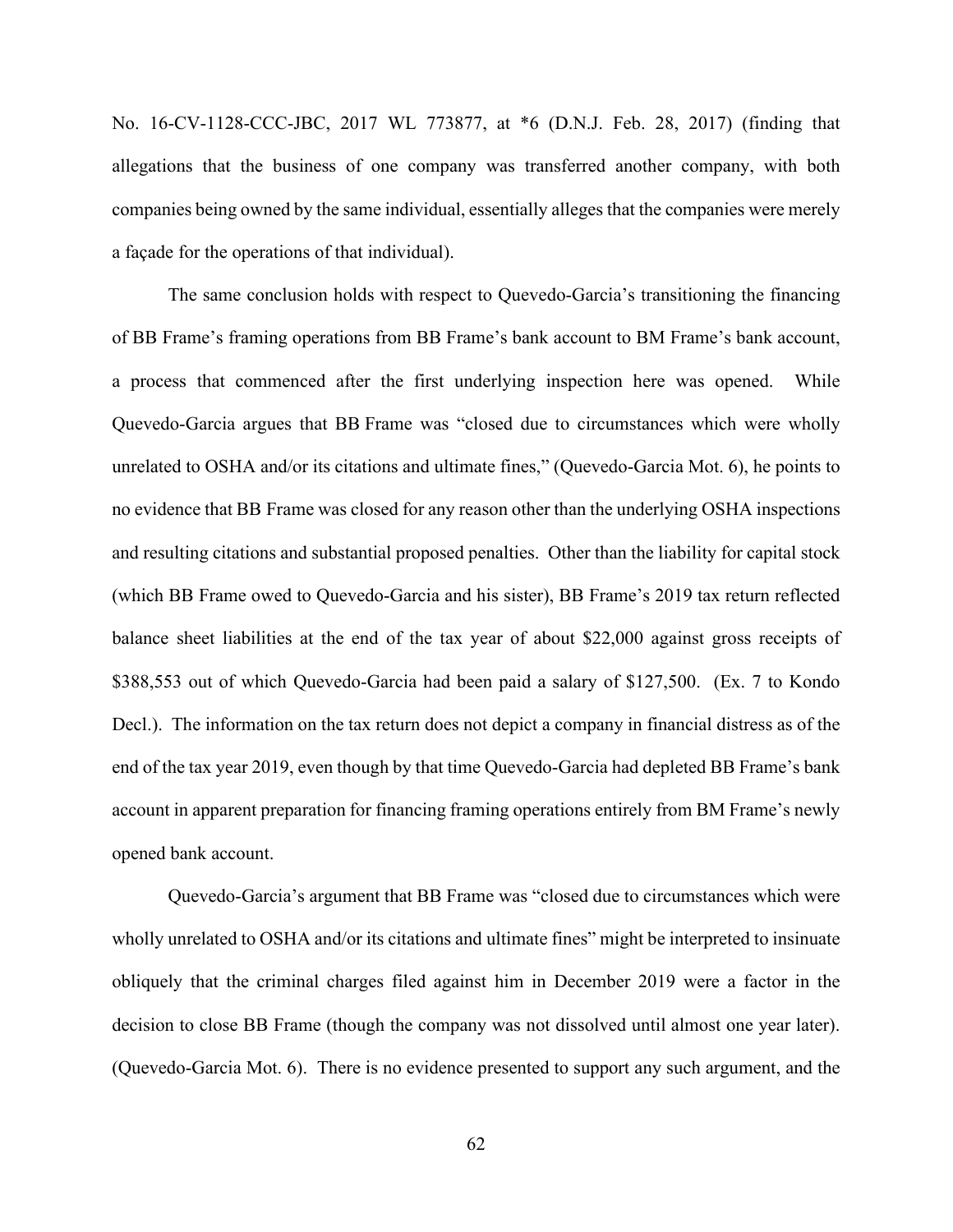argument would be inconsistent with BM Frame having operated profitably in 2020, as reflected by its 2020 tax return. The only reasonable inference from the evidence presented by the Secretary in support his cross-motion for summary judgment was that Quevedo-Garcia began financing BB Frame's business operations with BM Frame's resources to avoid having to pay penalties that he reasonably expected would be proposed against BB Frame arising out of the underlying inspections here, and that Quevedo-Garcia later caused BB Frame to be dissolved for that same reason. Quevedo-Garcia has not addressed the Secretary's assertions of these facts with evidence tending to show the contrary, and so those facts are considered undisputed for purposes of the cross-motions for summary judgment. *See* Fed. R. Civ. P. 56(e)(2). Moreover, Quevedo-Garcia's invoking his Fifth Amendment privilege and declared refusal to respond to questions that would be posed to him regarding the transitioning of the framing business among the various corporate entities permits the adverse inference that his responses to questions regarding those transitions would support the Secretary's claim for alter ego liability. *See Stelmokas*, 100 F.3d at 311.

## *Second Prong of Alter Ego Analysis: An Element of Injustice – Circumvention of Statute/Avoidance of Clear Legislative Purpose*

The facts about which there is no genuine dispute show in clear and convincing fashion that it was the decisions, actions, and inactions of Quevedo-Garcia that resulted in Frame Q being determined to have committed forty violations of construction industry standards in thirteen inspections over the course of about 66 months from 2013 to 2018. Seventeen of those forty violations were classified as repeated violations and two were classified as willful violations. As the only individual with the authority to direct, train or discipline employees of Frame Q (Ex. 31 to Kondo Decl.), the requisite state of mind to support the willful classifications was necessarily that of Quevedo-Garcia, whose state of mind was imputed to Frame Q. *Kaspar Wire Works, Inc.*, 18 BNA OSHC 2178, 2181 (No. 90-2775, 2000) ("The hallmark of a willful violation is the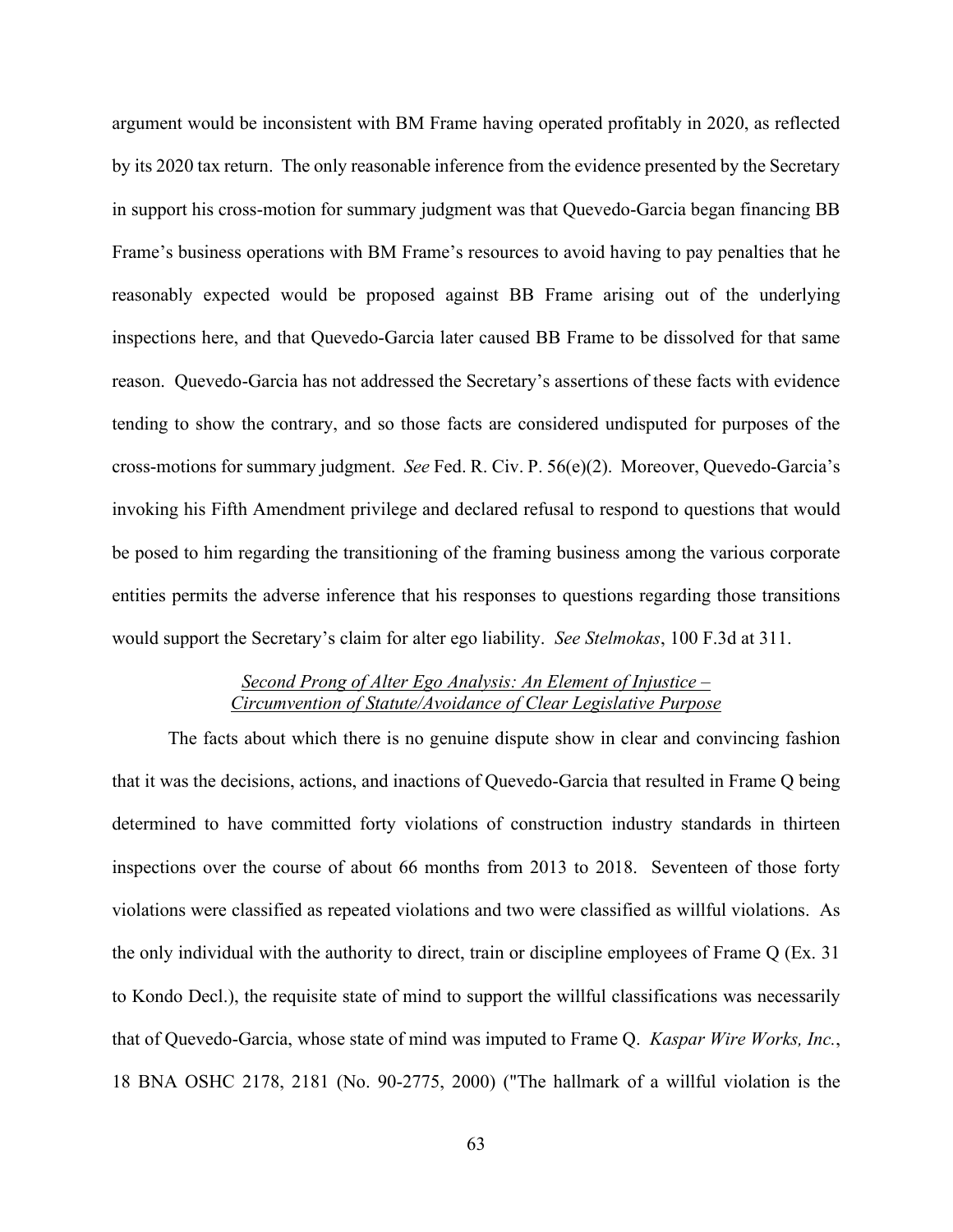employer's state of mind at the time of the violation"), *aff'd*, 268 F.3d 1123 (D.C. Cir. 2001); *Cont'l Roof Sys., Inc.*, 18 BNA OSHC 1070, 1071 (No. 95-1716, 1997) ("Where the requisite state of mind is manifested through the actions of supervisory employees, it is imputed to the employer to the same extent as would be a supervisor's knowledge of violative conditions"). During inspections of Frame Q construction sites, Quevedo-Garcia acknowledged understanding that Frame Q employees were not complying with fall protection requirements, and he stated expressly that he had decided not to require the employees to implement compliant fall protection measures because he did not regard such measures to be worth the expense. (Sydenstricker Decl.).<sup>13</sup>

In April 2017 Quevedo-Garcia caused BB Frame to be created ten days after OSHA opened the twelfth of the thirteen inspections of Frame Q construction sites (inspection 1264265). In the summer of 2018, after most of the penalties proposed against Frame Q had become final orders, Quevedo-Garcia began to transfer money from Frame Q's bank account to BB Frame's bank account, and he started using BB Frame's bank account exclusively to pay employee wages and his own weekly salary of \$2,500. (Exs. 21 & 25 to Kondo Decl.). In January 2019, OSHA issued the last of Frame Q's thirteen citations, proposing penalties of \$261,451. The next month, in February 2019, the government brought a civil action against Frame Q in federal district court to collect some of the unpaid penalties that had become final orders. The next month, in March 2019, Quevedo-Garcia applied for a home improvement contractor license for BB Frame, and the month after that he formally dissolved Frame Q, thereby successfully thwarting the collection action that had been filed against Frame Q just two months earlier.

<sup>&</sup>lt;sup>13</sup> The Secretary's evidence asserting this fact was not addressed by Quevedo-Garcia in his response to the Secretary's motion as required by Fed. R. Civ. P. 56(c), so it is deemed undisputed for purposes of the cross-motions pursuant to Rule  $56(e)(2)$ .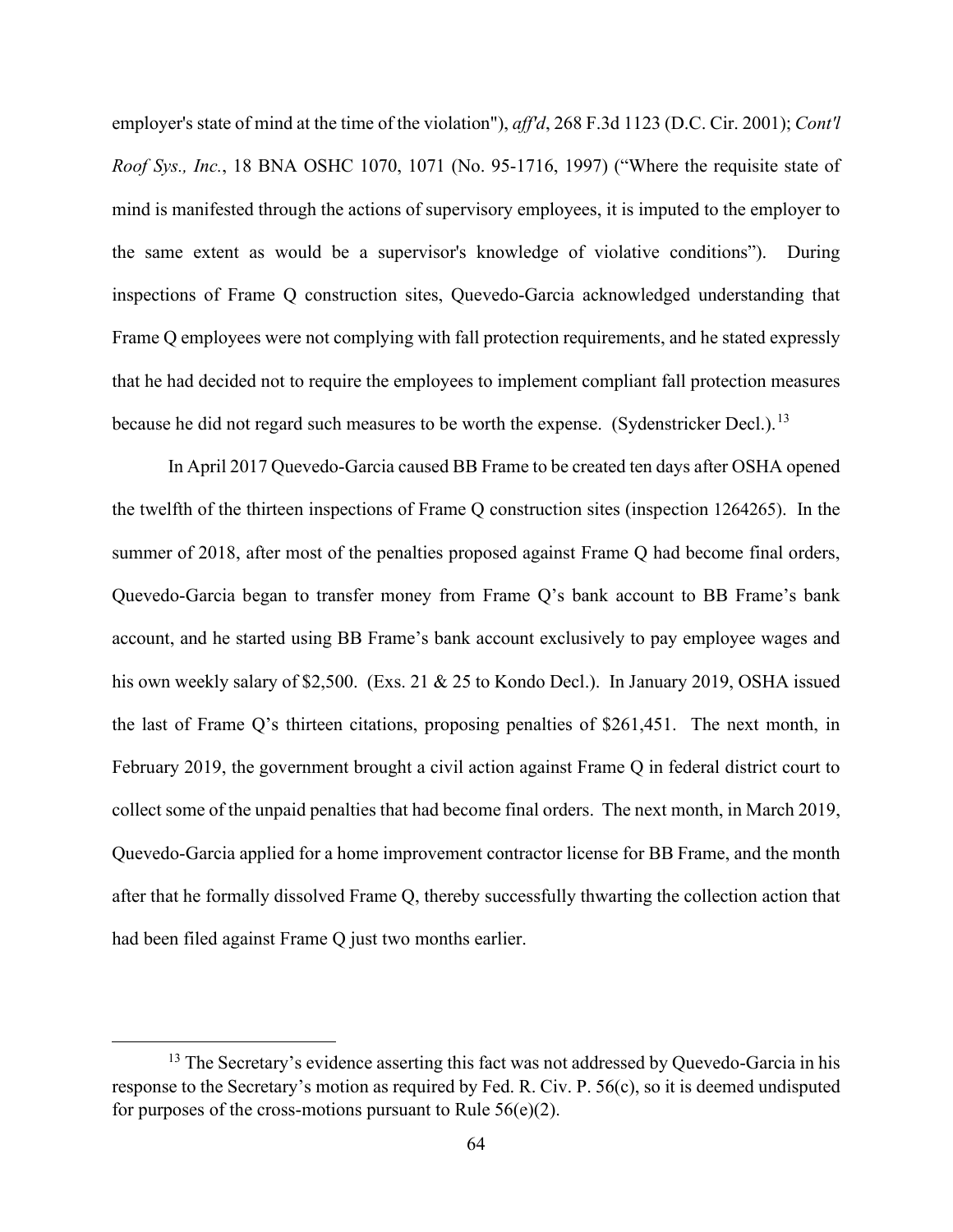After dissolving Frame Q and rendering the unpaid penalties of \$772,809 essentially uncollectable, Quevedo-Garcia continued operating the framing business that Frame Q had conducted since 2013 through BB Frame. He operated BB Frame's framing business in precisely the same fashion that he had operated Frame Q's business––by knowingly allowing or instructing BB Frame employees (who had formerly been Frame Q employees [see Exs. 24 & 25 to Kondo Decl.]) to work without complying with applicable workplace safety standards. The five inspections here of BB Frame construction sites that were conducted over about a three-month period from December 2019 through February 2020 resulted in BB Frame ultimately being determined to have committed 33 violations of construction industry standards, with twelve violations classified as repeated and eight classified as willful, resulting in penalties of \$2,004,225 that later became final orders against BB Frame. As the only person with authority to direct, train or discipline employees of BB Frame, the requisite state of mind to support the willful classifications against BB Frame was necessarily Quevedo-Garcia's state of mind, which was imputed to BB Frame. (Ex. 31 to Kondo Decl.). Quevedo-Garcia caused BB Frame to be dissolved prior to those violations and penalties becoming final orders against BB Frame in August 2021, thus effectively making any portion of those penalties uncollectable from the now dissolved BB Frame.

The only reasonable inference from Quevedo-Garcia's actions in forming, operating, and dissolving BB Frame, is that he consciously used its corporate form to evade personal responsibility and liability for chronic and intentional violations of applicable workplace safety standards. Although Quevedo-Garcia argues that the corporate transitions and maneuverings were "wholly unrelated to OSHA," he has presented no evidentiary material that would controvert this reasonable inference, and so that inference is considered undisputed for purposes of the cross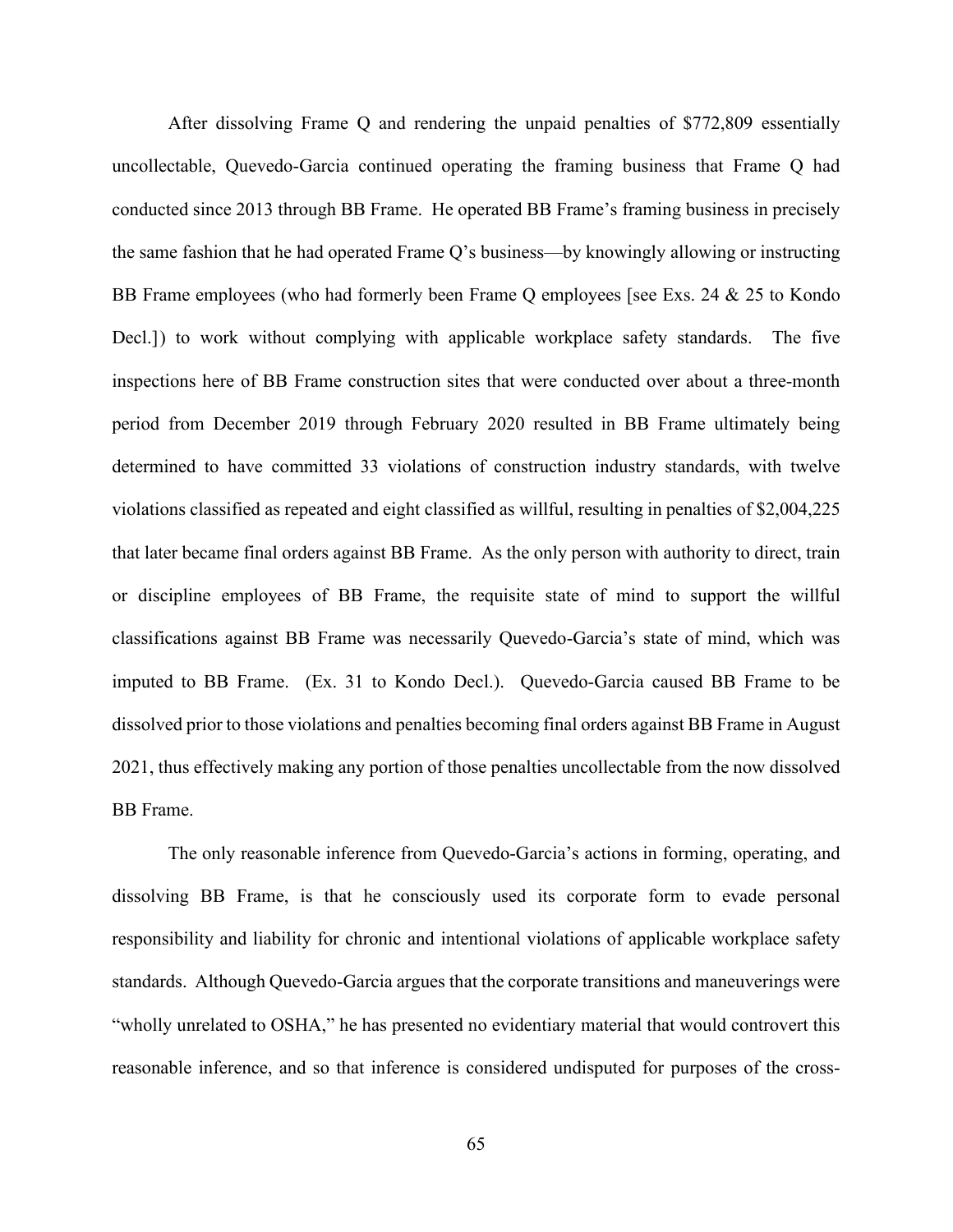motions. Fed. R. Civ. P. 56(e)(2). The whole of the evidence on the cross-motions supporting this finding is clear and convincing evidence, which is to say that it highly probable that this finding is true. *Araujo*, 708 F.3d at 159 ("clear and convincing evidence" is such evidence as shows that "the truth" of the facts claimed is "highly probable"). Moreover, Quevedo-Garcia's invocation of the Fifth Amendment privilege and declared refusal to respond to questions that would pertain to his formation, operation, and dissolution of BB Frame permits the adverse inference that his responses would lend support to the Secretary's alter ego claim. *See Stelmokas*, 100 F.3d at 311.

Among the means that the Act advances Congress's declared "purpose and policy … to assure so far as possible every working man and woman in the Nation safe and healthful working conditions" is by "providing an effective enforcement program." 29 U.S.C.  $\S 651(b)(10)$ . Penalties for violations are a key part of that enforcement program, and "are meant to inflict pocket-book deterrence." *Kaspar Wire Works, Inc. v. Sec'y of Labor*, 268 F.3d 1123, 1132 (D.C. Cir. 2001). "The purpose of a penalty is to achieve a safe workplace, and penalty assessments, if they are not to become simply another cost of doing business, are keyed to the amount an employer appears to require before it will comply." *Quality Stamping Prods. Co.*, 16 BNA OSHC 1927, 1930 (No. 91-414, 1994), citing *D & S Grading Co. v. Sec'y of Labor*, 899 F.2d 1145 (11th Cir. 1990).

Here, Quevedo-Garcia obdurately refused to enable and instruct employees of BB Frame to comply with applicable workplace safety standards. The increased frequency of inspections and likelihood of progressively more severe sanctions were ineffective in inducing him to enable and instruct BB Frame employees to comply with applicable standards. Instead of bringing the company into compliance, Quevedo-Garcia simply continued operating BB Frame just as he had operated Frame Q, by consciously and routinely flouting applicable standards. This disregard of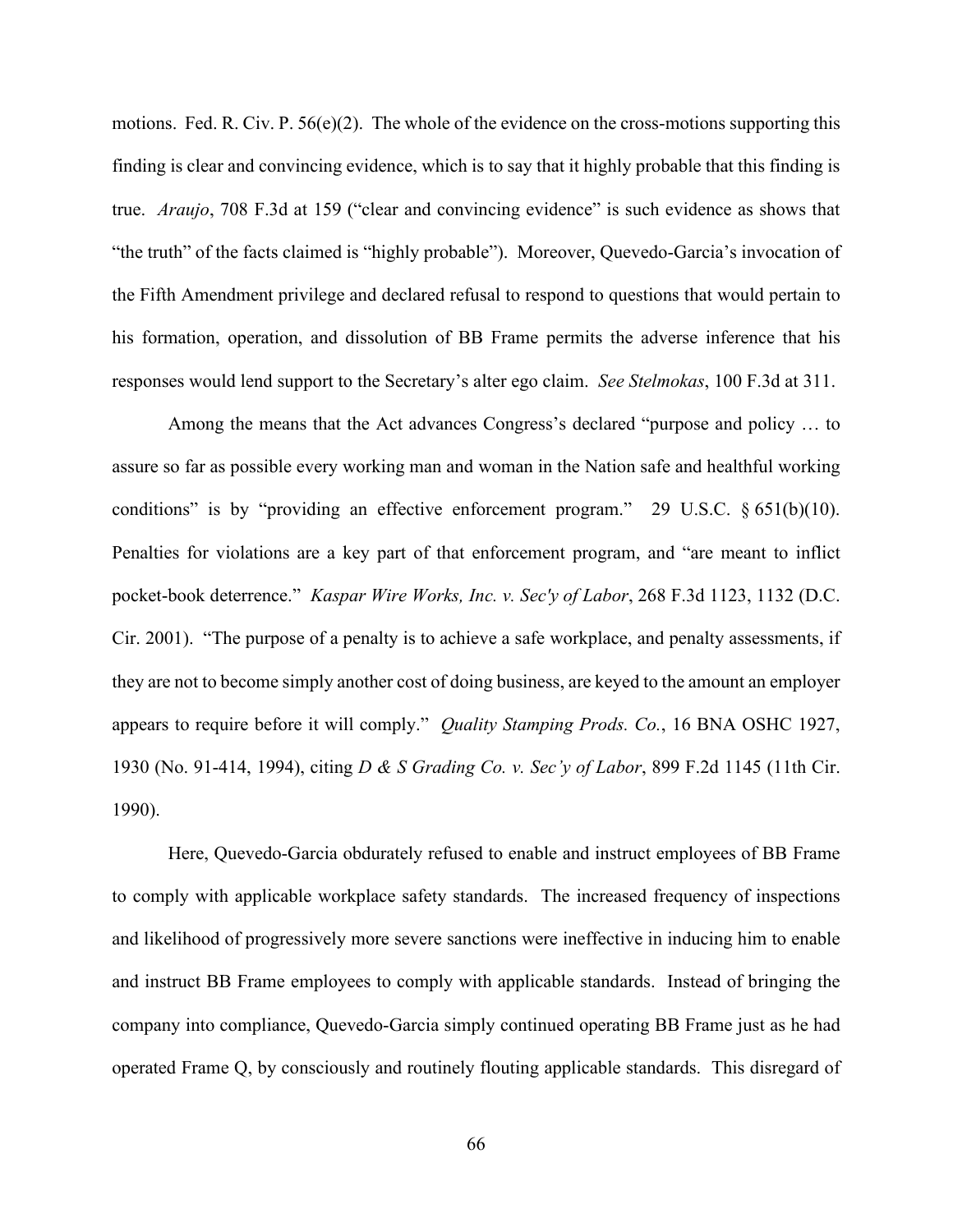mandatory standards, which are designed to provide workers safe and healthful working conditions, likely gave BB Frame an unfair competitive advantage over construction employers that comply with those standards. *See State Sheet Metal Co., Inc.*, 16 BNA OSHC 1155, 1161 (No. 90-1620, 1993) (consolidated) ("A primary goal of the Act was to eliminate any competitive disadvantage that a safety-conscious employer might suffer by requiring that every employer comply with the applicable OSHA standards"); *accord Walker Towing Corp.*, 14 BNA OSHC 2072, 2079 n. 11 (No. 87-1359, 1991).

Quevedo-Garcia had previously succeeded in avoiding having Frame Q pay almost all the penalties that had been assessed against it. His creation of BM Frame just weeks after OSHA began inspecting BB Frame construction sites in December 2019 appears to have been calculated maneuver to continue BB Frame's business through BM Frame (but while still "doing business as" BB Frame) and to continue flouting applicable standards while insulating himself from personal liability for the resulting violations and penalties. Quevedo-Garcia's invocation of the Fifth Amendment privilege and his declared refusal to respond to questions that would pertain to reasons for creating BM Frame and transferring the funding of framing operations from BB Frame's bank account to BM Frame's bank account permits the adverse inference that his responses to such questions would support the Secretary's alter ego claim. *See Stelmokas*, 100 F.3d at 311.

Quevedo-Garcia's domination of companies that serially flouted applicable workplace standards and his decisions to dissolve two of those companies to avoid collection of any portion of the over \$2.7 million in imposed unpaid penalties circumvents the OSH Act and defeats its clear legislative purpose of assuring safe and healthful working conditions for workers. The only reasonable inference on the cross-motions for summary judgment is that the evidence is clear and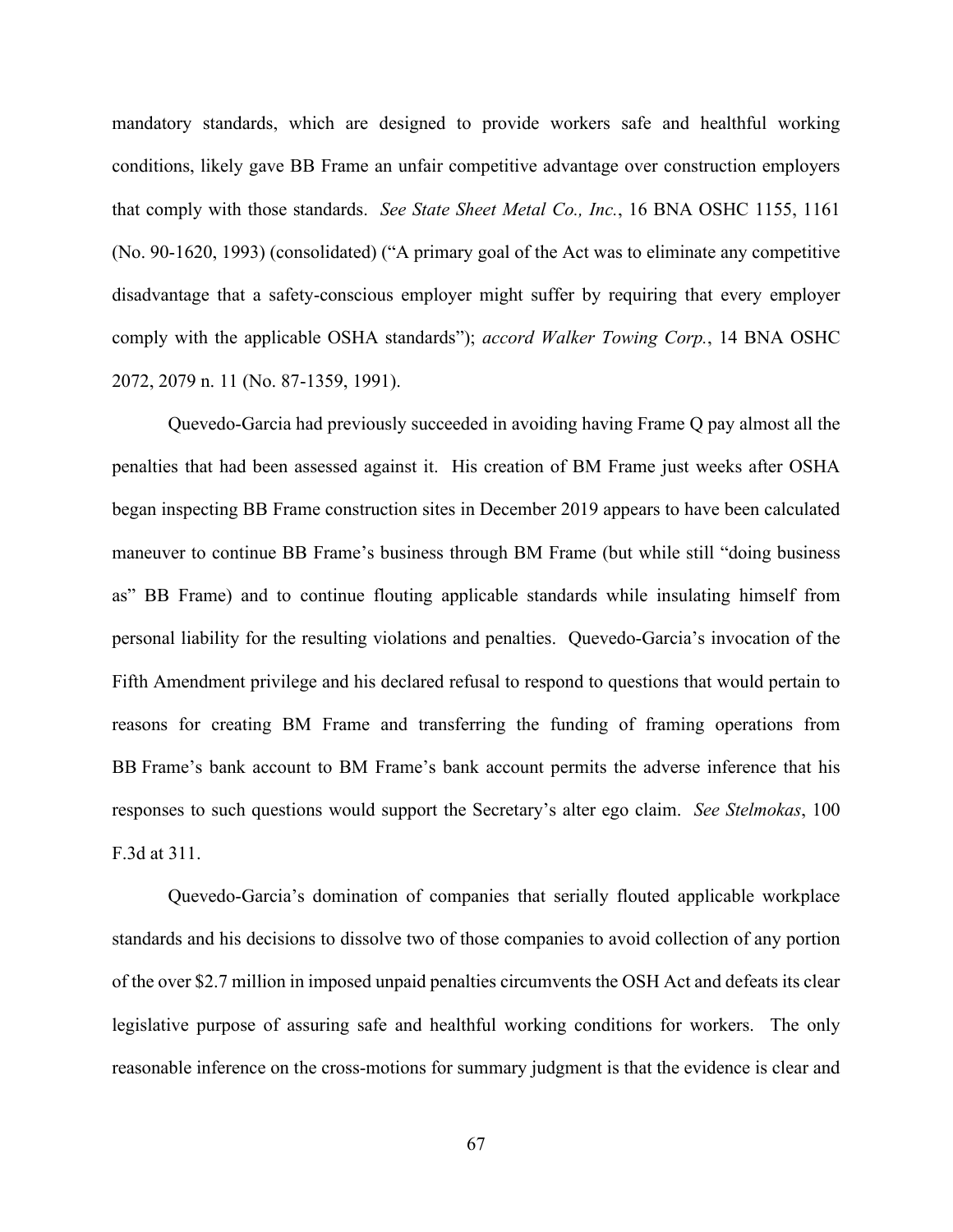convincing that Quevedo-Garcia dominated BB Frame and abused its corporate form to circumvent the OSH Act and to avoid the Act's stated legislative purpose and policy. Disregard of BB Frame's corporate form to hold Quevedo-Garcia personally liable for the company's violations and resulting penalties is necessary to prevent the continued or renewed circumvention of the OSH Act and avoidance of the Act's expressed legislative purpose and policy.

### *Clear and Convincing Evidence Supports Piercing Corporate Veil*

The evidence considered on the cross-motions constitutes clear and convincing evidence that Quevedo-Garcia abused BB Frame's corporate form to circumvent the OSH Act and defeat its expressed legislative purpose and policy. The Secretary's motion for summary judgment thus presents clear and convincing evidence to support piercing the corporate veil of BB Frame. There is no reasonable view of the evidence that supports a contrary conclusion. Quevedo-Garcia has not addressed the Secretary's properly supported motion by producing or citing to other materials in the record (such as documents, depositions, interrogatory answers, affidavits, and the like as described in Fed. R. Civ. P.  $56(c)(1)(A)$  that indicates the contrary. The Secretary is entitled to judgment as a matter of law pursuant to Rule 56(a)  $\&$  56(e)(3) that Quevedo-Garcia was a statutory employer of the BB Frame employees so that he is personally responsible and liable for the violations alleged in the underlying citations and the corresponding proposed penalties.

#### **ORDER**

The foregoing decision constitutes findings of fact and conclusions of law on all material issues of fact, law, and discretion in accordance with Commission Rule 90(a)(1). 29 C.F.R.  $§$  2200.90(a)(1).

The Respondent, Juan G. Quevedo-Garcia, having expressly stipulated to "waive[] any defense to the Citations and Notifications of Penalty other than the defense that [he] should not be held liable for the Citations and Notifications of Penalty in his individual capacity," and having